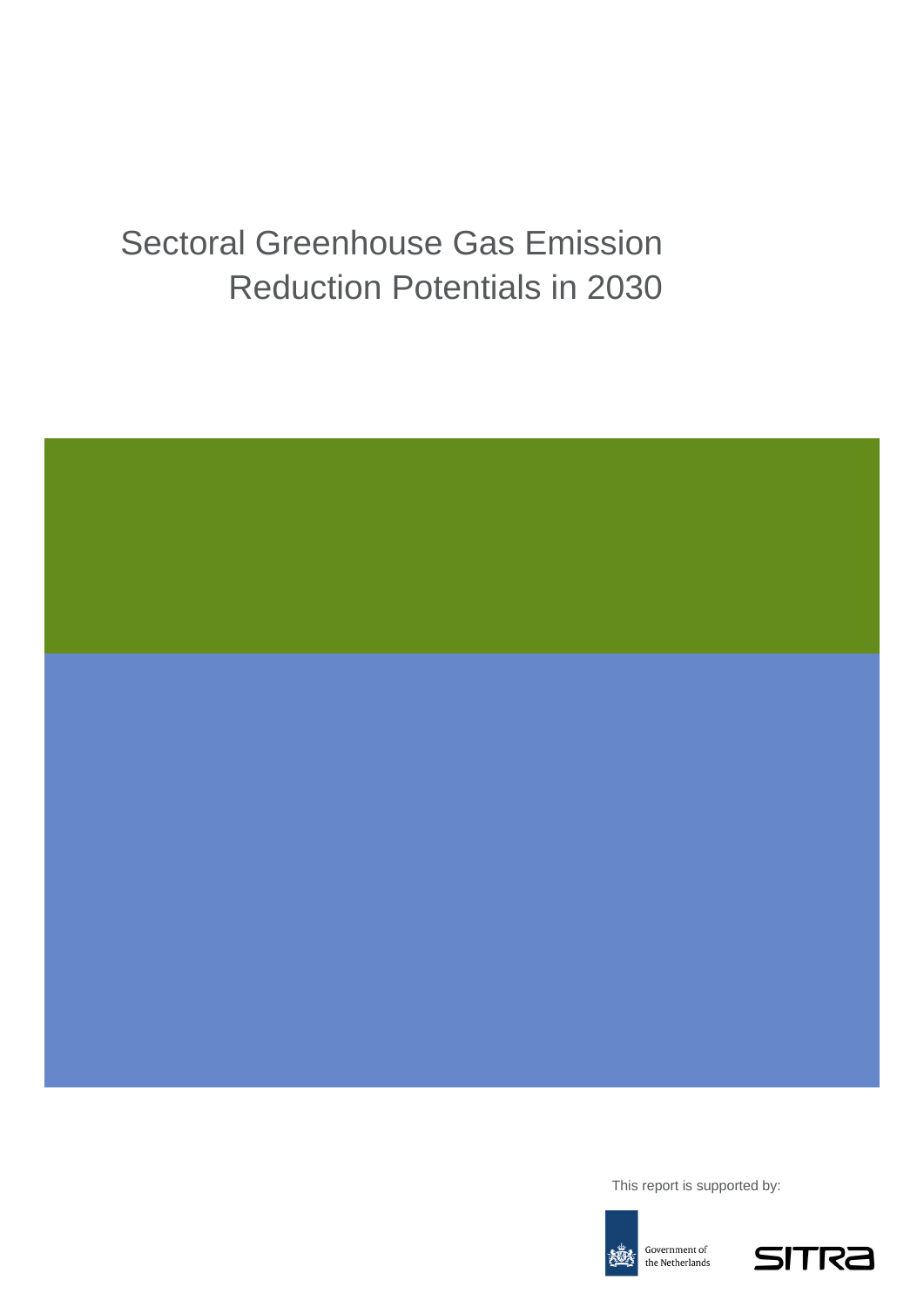

# Sectoral Greenhouse Gas Emission Reduction Potentials in 2030

**By: Kornelis Blok, Angélica Afanador, Irina van der Hoorn, Tom Berg (Ecofys), Detlef van Vuuren and Oreane Edelenbosch (PBL)** 

**Date: 7 November 2017 (Revised edition)**

**Project number: CSPNL17283** 

© Ecofys 2017 by order of: United Nations Environment Programme DTU, Sitra and the Ministry of Infrastructure and the Environment of The Netherlands.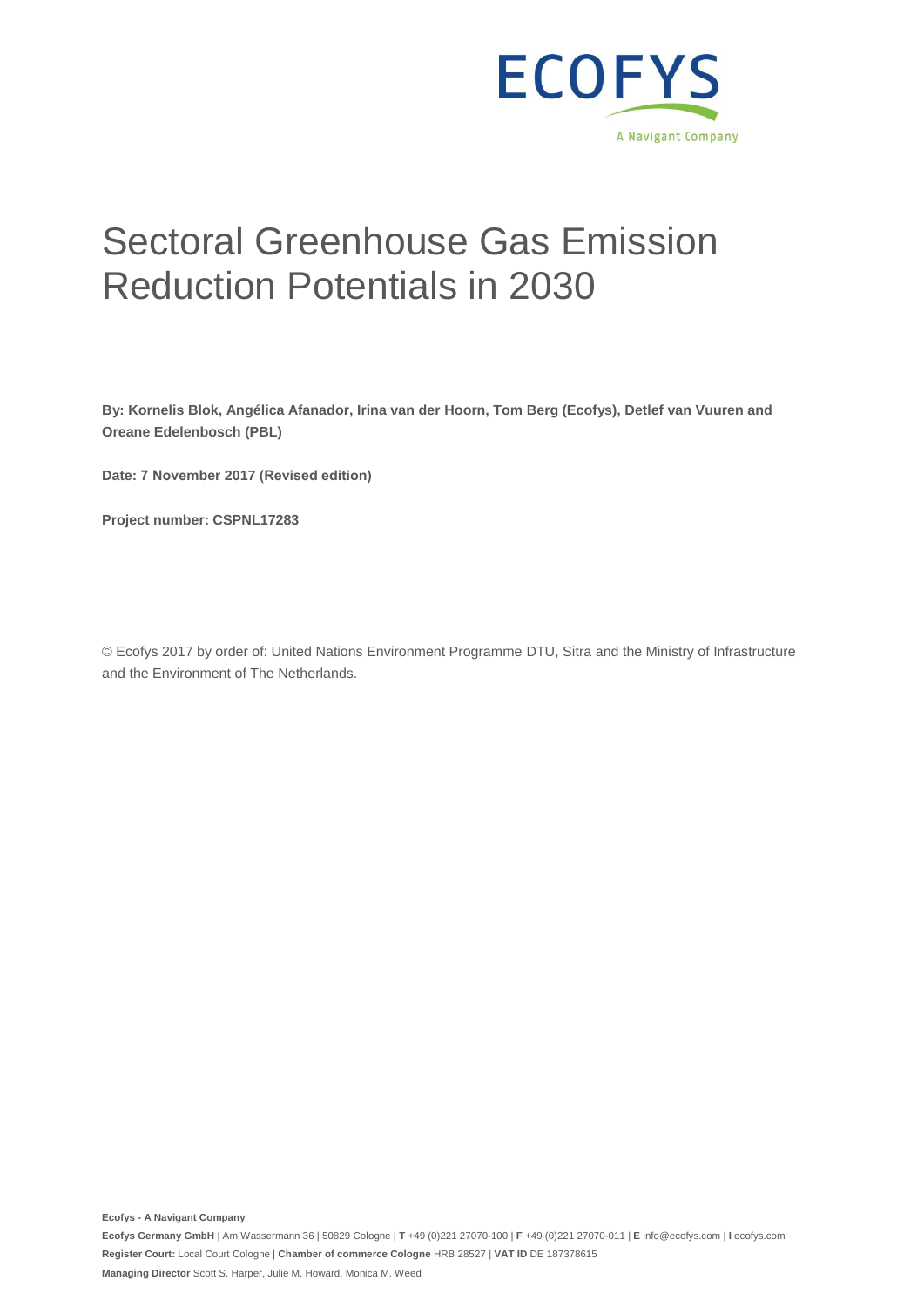

### Acknowledgements

Supported by:





support of the Finnish Innovation Fund Sitra and the Ministry of Infrastructure and the Environment of The Netherlands.

This report was possible due to the financial

We also thank Mr. Oras Tynkkynen (Sitra) for his valuable feedback throughout the development of the report.

The analysis and results presented in this report were enriched by the contributions of the following experts:

| <b>Christian Breyer</b> | Lappeenranta University of Technology |
|-------------------------|---------------------------------------|
| Ann Gardiner            | <b>SQ Consult</b>                     |
| Danny Harvey            | University of Toronto                 |
| Atul Kumar              | <b>TERI University</b>                |
| Roberto Schaeffer       | University Rio de Janeiro             |
| Pete Smith              | University of Aberdeen                |
| Lynn Price              | Lawrence Berkeley National Laboratory |
| Paul Waide              | <b>Waide Strategic Efficiency</b>     |
| Hans Joosten            | <b>Greifswald University</b>          |
| Saran Sohi              | University of Edinburgh               |
|                         |                                       |

**Ecofys - A Navigant Company**

**Ecofys Germany GmbH** | Am Wassermann 36 | 50829 Cologne | **T** +49 (0)221 27070-100 | **F** +49 (0)221 27070-011 | **E** info@ecofys.com | **I** ecofys.com **Register Court:** Local Court Cologne | **Chamber of commerce Cologne** HRB 28527 | **VAT ID** DE 187378615 **Managing Director** Scott S. Harper, Julie M. Howard, Monica M. Weed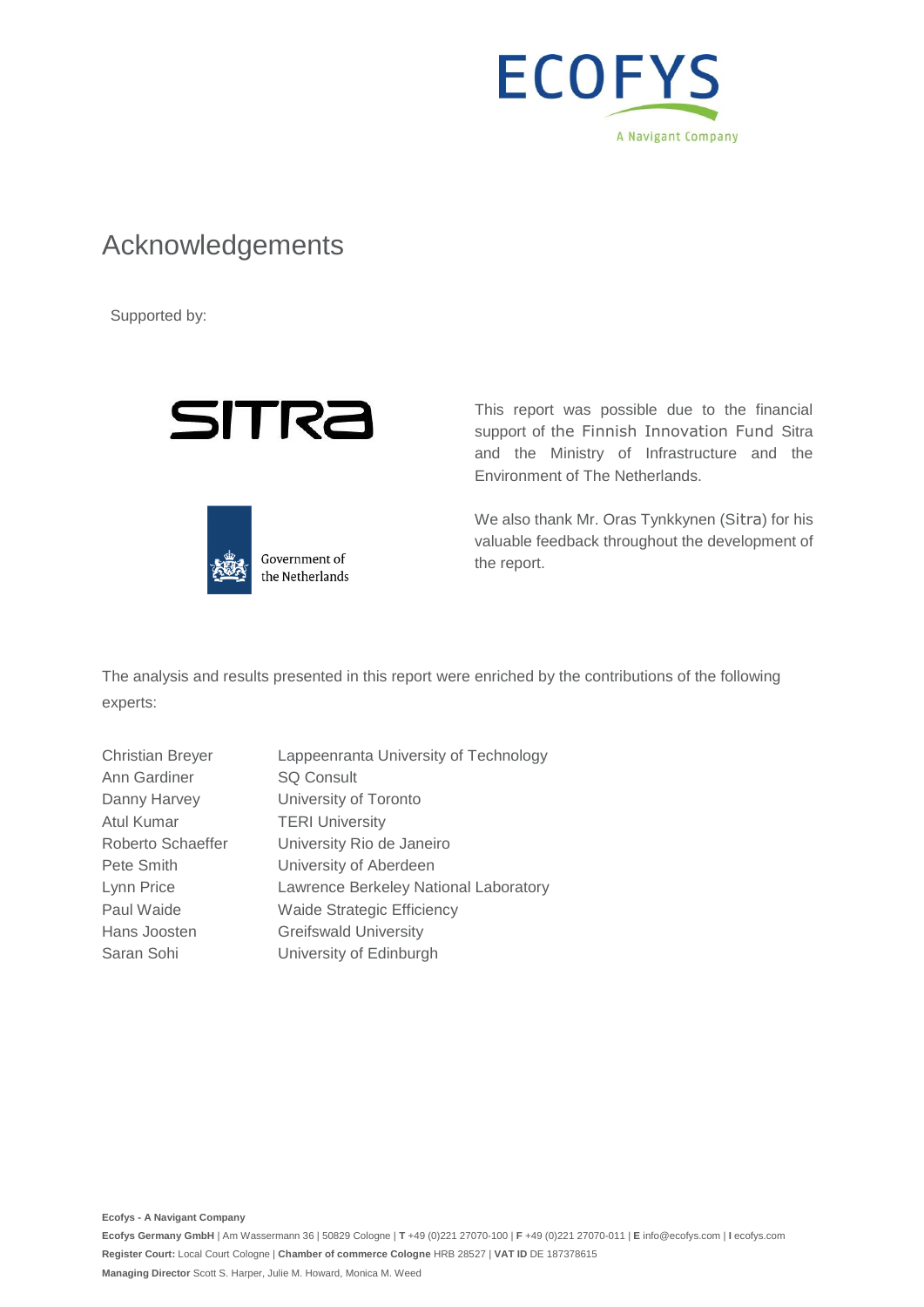

## Foreword: We can, but will we?

*By Mari Pantsar, Director of the Finnish Innovation Fund Sitra* Helsinki, 31 October 2017



Two years ago in Paris, world leaders did something many had considered unthinkable. They raised the ambition of climate targets, committing the world to limit global warming to "well below" two degrees – and even striving for just 1.5 degrees.

Since then experts have been trying to understand what meeting these goals would require. There has been relatively little recent research looking at global emission reductions compatible with the Paris Agreement – particularly analysing all sectors one by one.

This study is important in two ways. First, it fills an important knowledge gap by providing an up-to-date, sector-bysector analysis of full emission reduction potentials globally by 2030.

Second, the study answers a key question: is it possible to bridge the emissions gap between current trajectories and pathways compatible with the Paris Agreement? It is indeed and by a clear margin – even when applying reasonable cost limits and reality checks. Taking into account additional and often more difficult to define solutions, such as moving towards a circular economy, would increase the potential further.

While this report fills an important gap, it also reinforces the message from various other studies. For example, Green to Scale, a project run by the Finnish Innovation Fund Sitra, found that simply scaling up 17 existing climate solutions would cut global emissions by 12 Gt by 2030 – equal to the emissions of China and Japan combined. Just like in this study, the largest potential comes from a handful of categories: solar and wind power, tackling deforestation and promoting reforestation, as well as energy efficiency in buildings and appliances.

What is particularly exciting is that emissions can be significantly reduced with existing, commercially available solutions – even when scaled up only to the extent that some countries have already achieved today. In other words, just catching up by 2030 to what comparable countries have done by now, would take us a long way in bridging the emissions gap.

These and many other studies underline the fact that we can reach the goals set in Paris. The real question is if we will do so.

Now it is up to policy makers, business leaders, local governments, citizens – in short, all of us – to make sure this potential is realised. We not only can, but we will bridge the emissions gap and meet the goals of the Paris Agreement.

**Ecofys - A Navigant Company**

**Ecofys Germany GmbH** | Am Wassermann 36 | 50829 Cologne | **T** +49 (0)221 27070-100 | **F** +49 (0)221 27070-011 | **E** info@ecofys.com | **I** ecofys.com **Register Court:** Local Court Cologne | **Chamber of commerce Cologne** HRB 28527 | **VAT ID** DE 187378615 **Managing Director** Scott S. Harper, Julie M. Howard, Monica M. Weed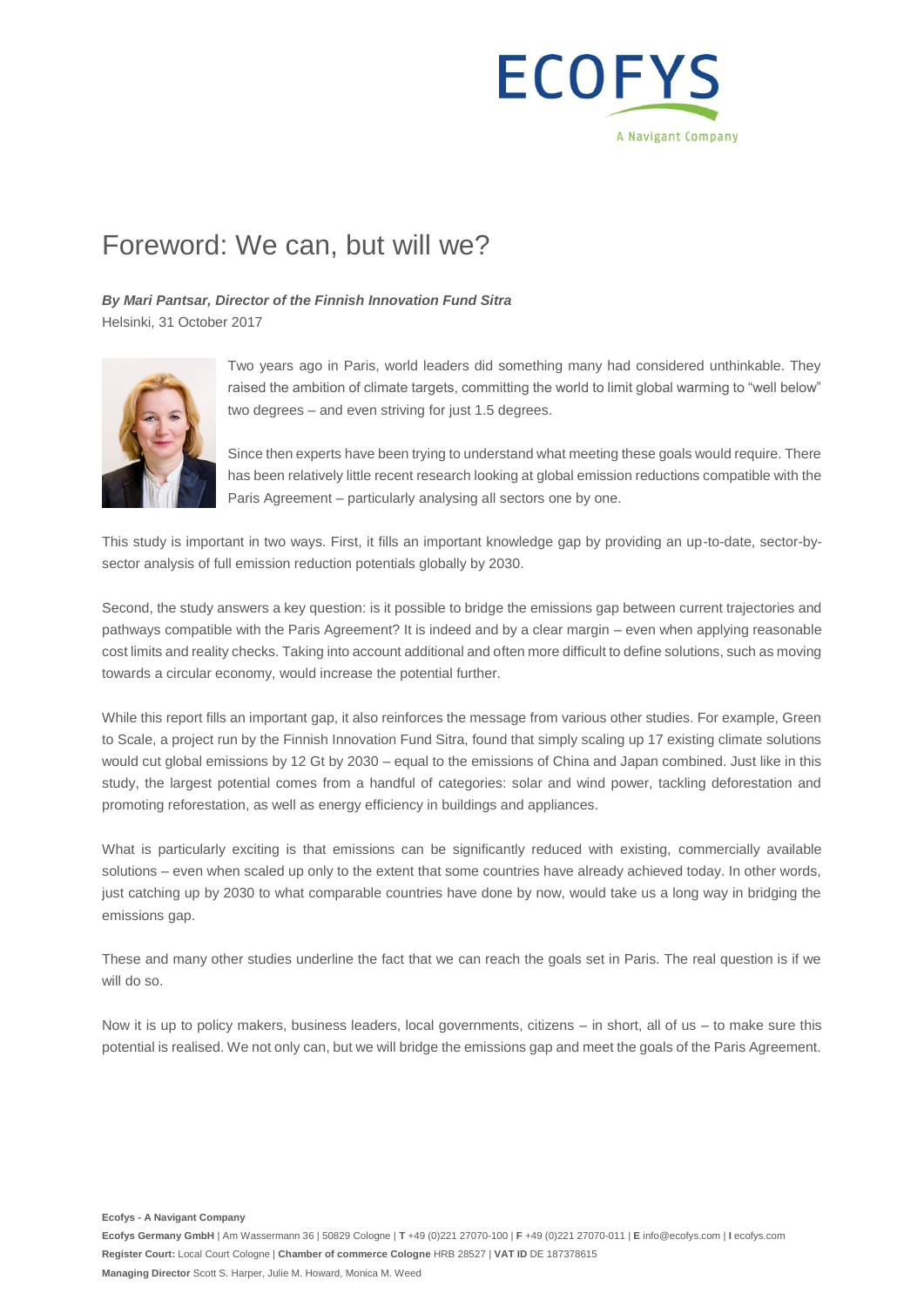

## Foreword: Let's do it together

#### *By Marcel J.M. Beukeboom, Climate Envoy of The Netherlands*

The Hague, 31 October 2017.



The UN Environment Emissions Gap Report 2017 has again reported there is still a substantial gap between the emission levels expected from countries' National Determined Contributions and societal initiatives and those needed to meet the temperature goals we agreed upon in Paris.

The good news is that, as this report demonstrates, based on available and affordable technologies there is still ample opportunity in various sectors to strengthen our efforts up to 2030.

This information is very timely for the IPCC in preparing its Special Report on the implications of the 1,5 degree goal and for the 2018 Facilitative Dialogue later next year under the UNFCCC.

We hope that this information will stimulate all countries to look again at their national opportunities to enhance climate action until 2030, taking into account their national capabilities and sustainable development goals, and in collaboration with all societal actors.

In The Netherlands we are working on doing our part. We have elaborated our long term strategy in accordance with the goals agreed in Paris for moving to zero emissions around the middle of the century. We also have already raised the bar for 2030 by aiming at a 49% reduction of our emissions from 1990 levels.

We hope others will follow suite. Let's do it together!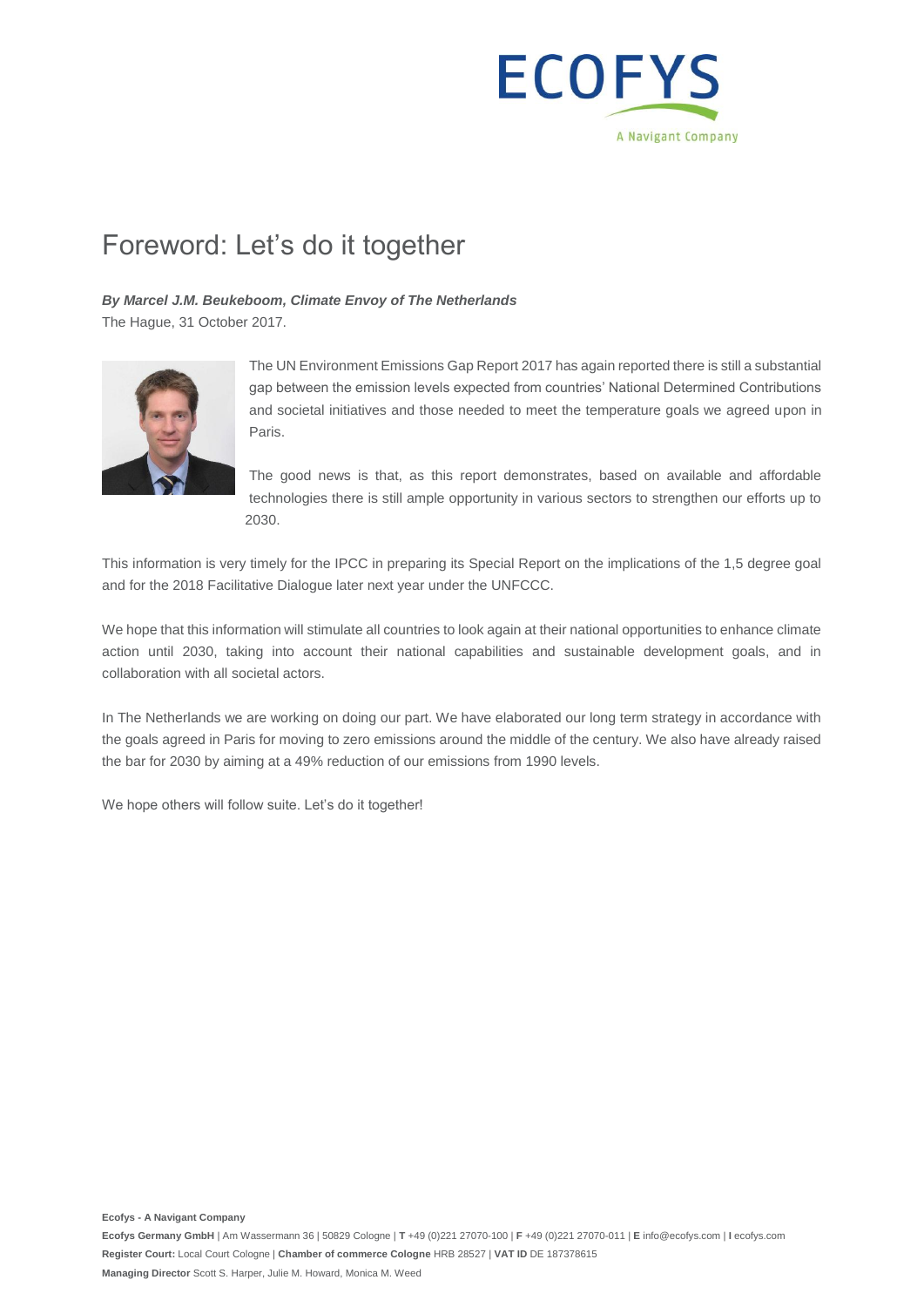

## **Summary**

The UNEP DTU Partnership contracted Ecofys to estimate the potential volume of greenhouse gas (GHG) emissions that could be reduced in 2030, at a sector level for the whole world. We define the potentials as the total emission reductions that could be realised in 2030 using existing available technology with an abatement cost of no more than  $USD100/tCO_2e^1$ . Ecofys assessed six sectors: agriculture, buildings, energy, forestry & other land use, industry and transport. UNEP DTU used the results of this work for the development of the 2017 edition of the UNEP Emissions Gap Report.

#### **Key findings**

Ecofys estimated that the global emission reduction potential in 2030 is between  $30 - 36$  GtCO<sub>2</sub>e. This potential is sufficient to close the total emissions gap in 2030 between the current policy trajectory and the emissions consistent with a 2°C and a 1.5°C temperature target. We illustrate this in Figure 1.



<span id="page-5-0"></span>**Figure 1. Sectoral emission reduction potentials at the global level compared to the total emissions gap in 2030. The additional potentials refer to potentials that could be achieved by implementing measures that are fairly new, with high uncertainties of whether they can be achieved by 2030.**

**Ecofys - A Navigant Company**

<sup>1</sup> According to the IPCC (2014) and WEO (2016), the assumption of this abatement cost limit is necessary for achieving ambitious reduction pathways by 2030.

**Ecofys Germany GmbH** | Am Wassermann 36 | 50829 Cologne | **T** +49 (0)221 27070-100 | **F** +49 (0)221 27070-011 | **E** info@ecofys.com | **I** ecofys.com **Register Court:** Local Court Cologne | **Chamber of commerce Cologne** HRB 28527 | **VAT ID** DE 187378615 **Managing Director** Scott S. Harper, Julie M. Howard, Monica M. Weed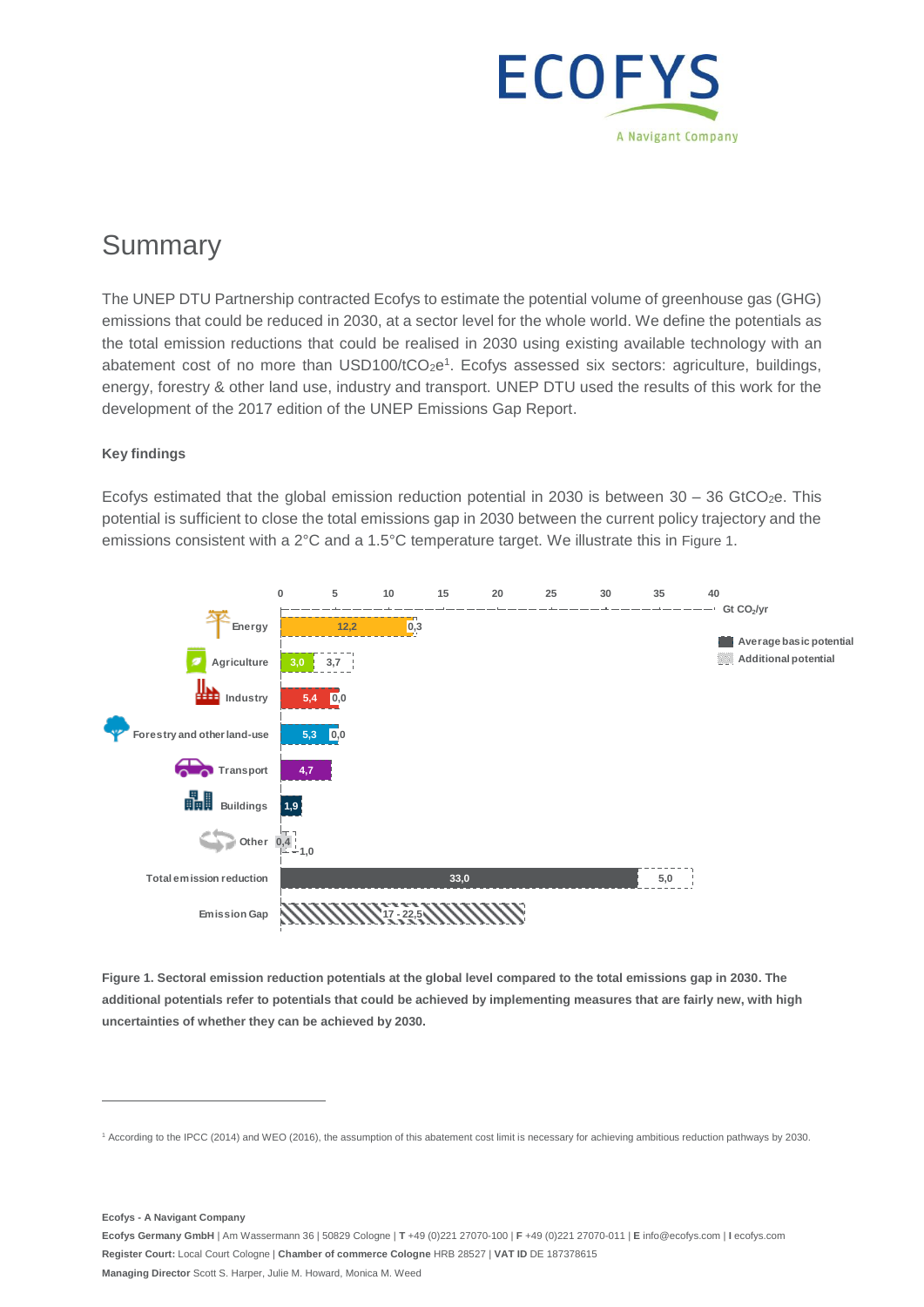

From the measures that we analysed in each sector, we found that collectively, solar and wind energy, efficient appliances, efficient passenger cars, afforestation and stopping deforestation have the potential to bridge the emissions gap. This is a remarkable finding for two reasons: (i) these measures can be realised at modest or even net-negative costs, and (ii) a large number of countries have already demonstrated that implementing these measures is feasible. Therefore, the question is of scalability. Countries that are lagging behind, should consider starting to replicate the low-carbon solutions that exist among these measures, based on the success of other countries. And countries that have advanced, should consider scaling up the measures to achieve the full potential.

[Table 1](#page-6-0) summarises the emission reduction potentials by sector. The category labelled "additional" refers to potentials that could be achieved by implementing measures that are fairly new and the uncertainty of realising the potentials by 2030 is high. This fairly new measures are, for example, shifting dietary patters, decreasing food loss and waste and enhancing weathering measures, among others.

| Sector                                     |                             | Category                      | Emission reduction potential in 2030<br>(GtCO <sub>2</sub> e) |
|--------------------------------------------|-----------------------------|-------------------------------|---------------------------------------------------------------|
|                                            | Agriculture                 | <b>Basic</b>                  | $3.0(2.3 - 3.7)$                                              |
| Ø                                          |                             | Additional                    | $3.7(2.6 - 4.7)$                                              |
| 畾                                          | <b>Buildings</b>            | <b>Basic</b>                  | $1.9(1.6 - 2.1)$                                              |
|                                            |                             | Basic (indirect<br>emissions) | See energy sector potential                                   |
|                                            | Energy sector               | <b>Basic</b>                  | $12.3(11.0 - 13.2)$                                           |
|                                            |                             | Additional                    | $0.3(0.2 - 0.4)$                                              |
| حمله                                       | Forestry and other land-use | <b>Basic</b>                  | $5.3(4.1 - 6.5)$                                              |
|                                            | Industry                    | Basic (indirect<br>emissions) | See energy sector potential                                   |
|                                            |                             | <b>Basic</b>                  | $5.4(4.2 - 6.6)$                                              |
| $\sum_{i=1}^{n}$                           | Transport                   | <b>Basic</b>                  | $4.7(4.1 - 5.3)$                                              |
|                                            | Other                       | <b>Basic</b>                  | $0.4$ (0.3 - 0.5)                                             |
|                                            |                             | Additional                    | $1.0(0.7 - 1.2)$                                              |
|                                            | <b>Total potential</b>      |                               | $33(30-36)$                                                   |
| <b>Total excluding additional measures</b> |                             | $38(35 - 41)$                 |                                                               |

<span id="page-6-0"></span>**Table 1. Sectoral emission reduction potentials. The additional potential refers to fairly new abatement measures that have high uncertainty of realising reductions in 2030.**

**Ecofys - A Navigant Company**

**Ecofys Germany GmbH** | Am Wassermann 36 | 50829 Cologne | **T** +49 (0)221 27070-100 | **F** +49 (0)221 27070-011 | **E** info@ecofys.com | **I** ecofys.com **Register Court:** Local Court Cologne | **Chamber of commerce Cologne** HRB 28527 | **VAT ID** DE 187378615 **Managing Director** Scott S. Harper, Julie M. Howard, Monica M. Weed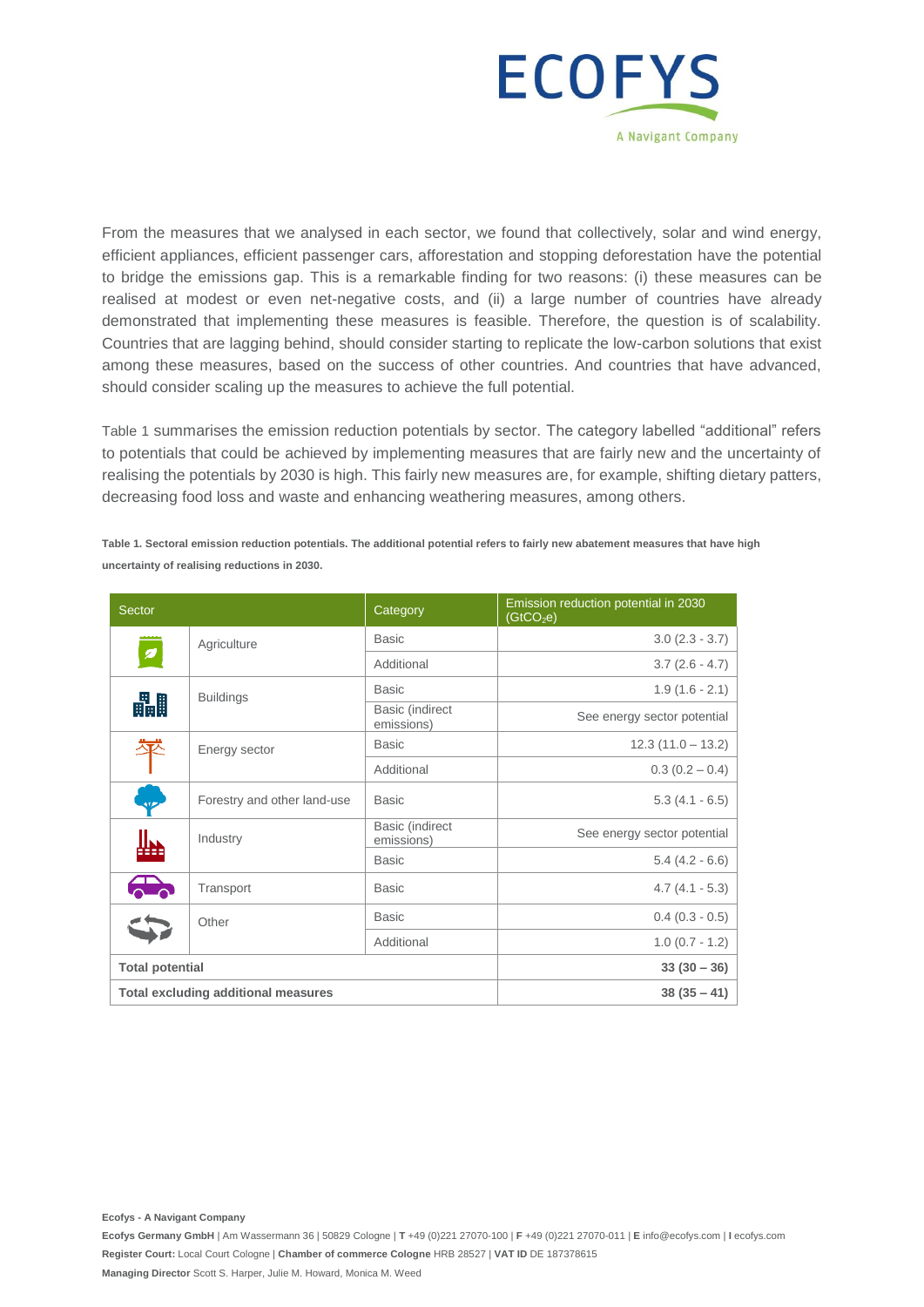

## Table of contents

| 1               | Introduction                                                       |                                                                    | 1              |
|-----------------|--------------------------------------------------------------------|--------------------------------------------------------------------|----------------|
| 2               | Methodology                                                        |                                                                    | $\overline{2}$ |
| 3               |                                                                    | Current policy projections in 2030                                 | 5              |
|                 | 3.1                                                                | Energy-related carbon dioxide emissions                            | 5              |
|                 | 3.2                                                                | Agriculture                                                        | 5              |
|                 | 3.3                                                                | Forestry and other land-use                                        | 6              |
|                 | 3.4                                                                | Other emissions                                                    | 6              |
|                 | 3.5                                                                | Current policy projections in 2030                                 | $\overline{7}$ |
| 4               | Assessment of Emission Reduction Potential per Sector in 2030      |                                                                    | $\mathsf{9}$   |
|                 | 4.1                                                                | Emission reduction options and potential in the agriculture sector | 9              |
|                 | 4.2                                                                | Emission reduction options and potential in the buildings sector   | 13             |
|                 | 4.3                                                                | Emission reduction options and potential in the energy sector      | 15             |
|                 | 4.4                                                                | Emission reduction options and potential in the forestry sector    | 18             |
|                 | 4.5                                                                | Emission reduction options and potential in the industry sector    | 19             |
|                 | 4.6                                                                | Emission reduction options and potential in the transport sector   | 21             |
|                 | 4.7                                                                | Other promising emission reduction options and potential           | 22             |
| 5               | Can the gap be bridged? Total emission reduction potential in 2030 |                                                                    |                |
| 6               | Comparison with results from Integrated Assessment Models          |                                                                    | 28             |
| 7               | Conclusions                                                        |                                                                    | 32             |
| 8<br>References |                                                                    | 33                                                                 |                |

**Ecofys - A Navigant Company**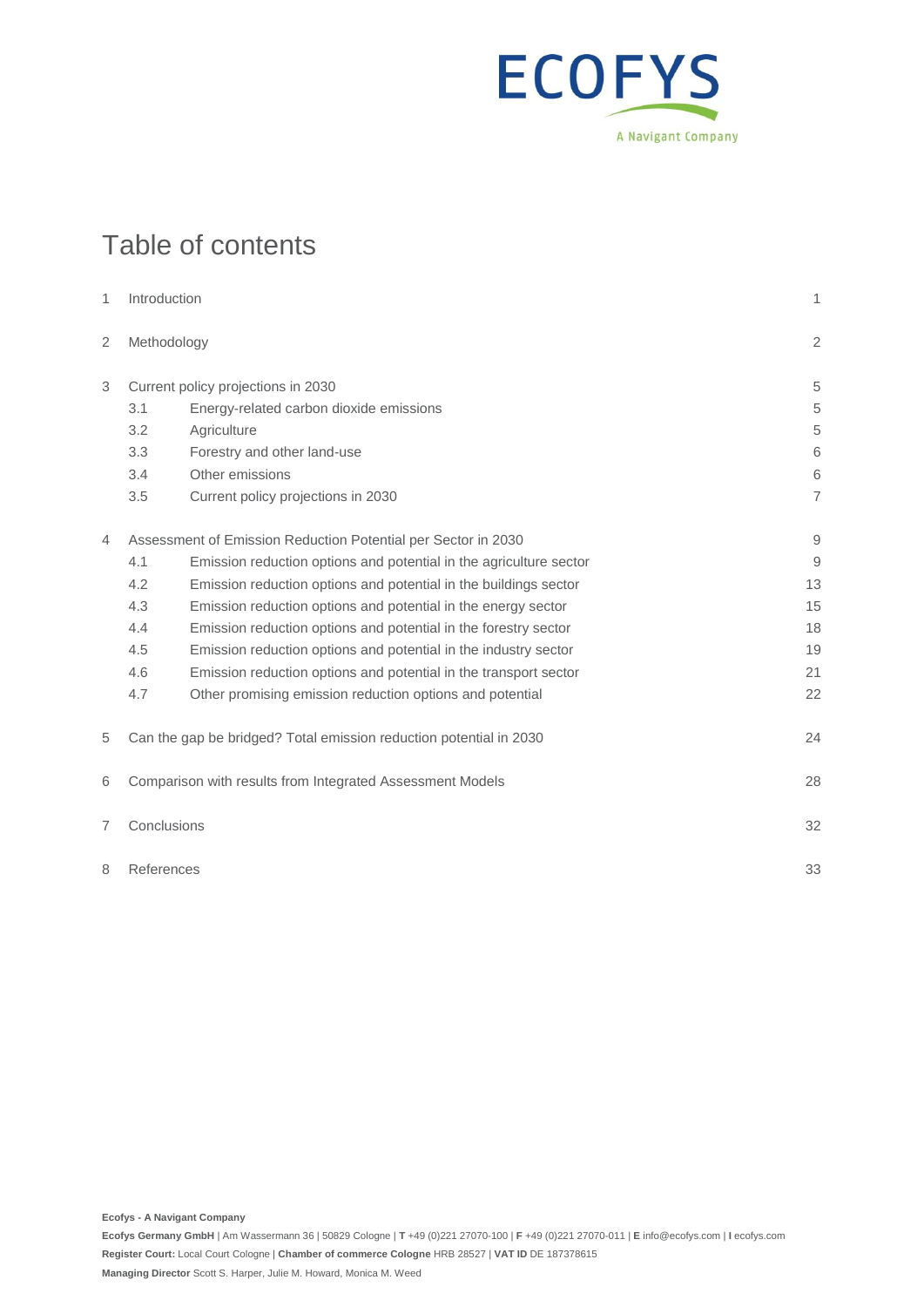

## 1 Introduction

The aim of this report is to provide sectoral greenhouse gas emission (GHG) reduction potentials for 2030 at the global level. This year is chosen because it is the target year for most of the Nationally Determined Contributions (NDCs) submitted by countries in the framework of the 2015 Paris Agreement. Sectoral emission reduction potentials provide, at a fairly detailed level, how much emission reduction is feasible within a certain sector or for a specific emission category. The most recent assessments of sectoral emission reduction potentials date from more than six years ago, these include the ones done by UNEP (2011) for 2020, IPCC (2007) and McKinsey (2010) for 2030. More recent assessment were made by IPCC (2014) and IEA (2017), but both did not make a sector-by-sector assessment of the full emission reduction potentials.

Sectoral emission reduction potentials, also indicated as bottom-up potentials, provide policy makers with a clear and granular view of where the important emission reduction options can be found. They are presented in a transparent way and provide a good indication of the areas where climate mitigation action is most effective. In this report, the focus will be on the socio-economic potential. We present the methodology in chapter 2.

In the chapter 3 the current policy projections in 2030 are described. Chapter 4 presents the assessment of emission reduction potentials on a sector-by-sector basis against current policies (the baseline). Chapter 5 provides an overview of the results and in Chapter 6 the findings from the sectoral emission reduction potentials are compared to the outcomes of the emission reductions calculated with integrated assessment models. The final chapter summarizes the main conclusions.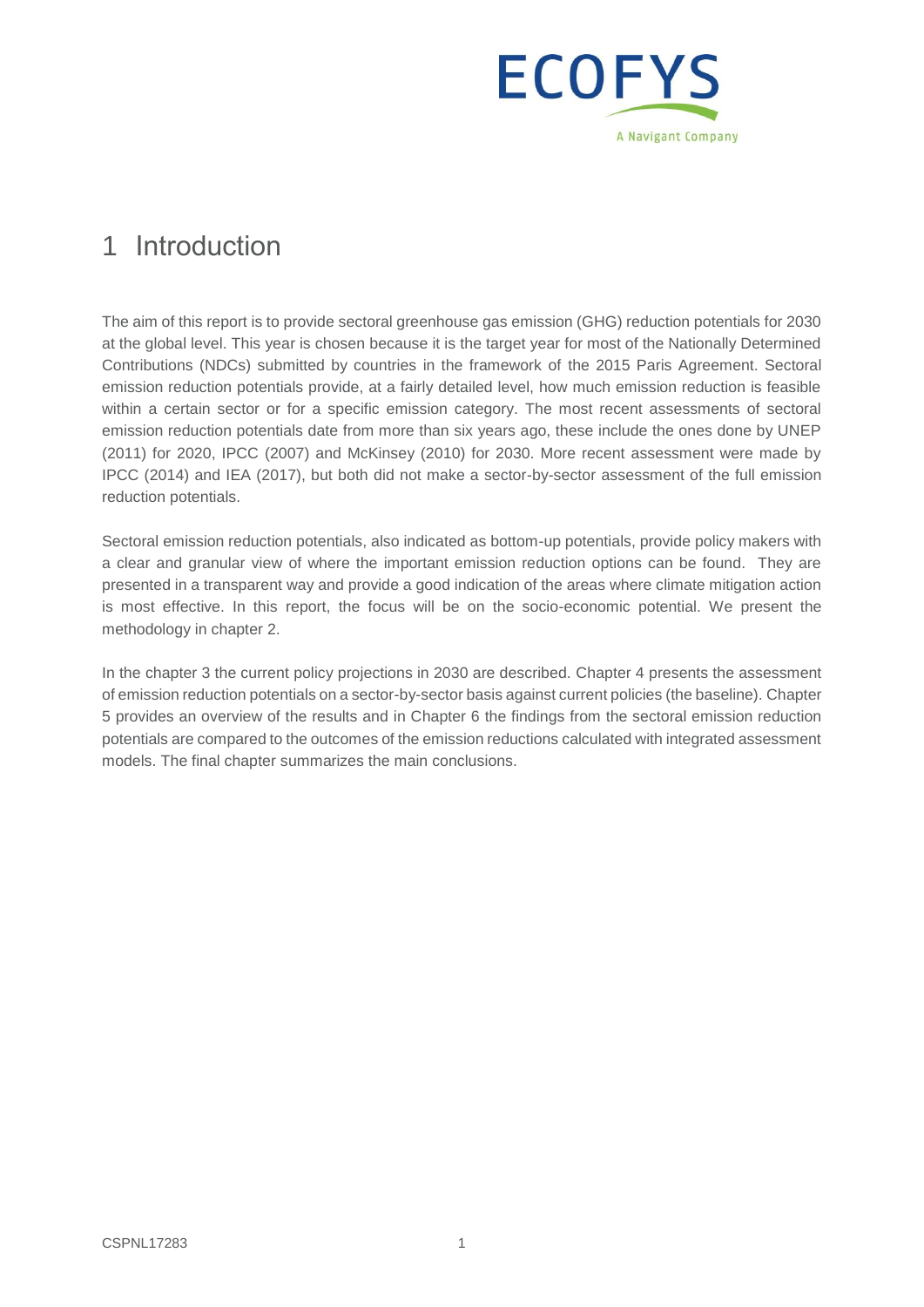

## 2 Methodology

We estimated the sectoral emission reduction potential using a five-step approach:

- 1. Select the baseline emissions for each sector in 2030
- 2. Identify the abatement measures per sector that can be implemented by 2030 with a maximum cost of USD100/tCO<sub>2</sub>e
- 3. Investigate the emission reduction potentials for each measure in 2030 and correct the estimates to adjust to the baseline
- 4. Estimate the overlap between measures and the uncertainty level of the potential of individual measures, and deduct these from the estimates
- 5. Aggregate the abatement potentials of measures into sector emission reduction potentials

We applied the five-step approach to every sector individually and subsequently, we aggregated the sector potentials into an estimated global emission reduction potential in 2030. To reflect uncertainties in both the sector potentials and the global potential, we provide the estimates in ranges.

#### *Selecting the baseline (step 1)*

For energy-related carbon dioxide emissions (CO<sub>2</sub>), we used the Current Policy Scenario (CPS) of the International Energy Agency's World Energy Outlook (IEA, 2016). The CPS assumes no changes in policies from mid-2016, and it provides a level from which the impact of new policies and technologies can be measured against.

For non-CO<sup>2</sup> GHGs, we used baselines from various sources. For example, for the agriculture sector, we used the baseline trajectories estimated by the United States Environmental Protection Agency (USEPA, 2012), which include emissions from agricultural soils, livestock management (enteric fermentation and manure management), rice cultivation and other agricultural sources such as the burning of savannahs, forest clearing and agricultural residues. Non-CO<sub>2</sub> energy sector emissions were taken from personal communications with IIASA (Klimont & Höglund-Isaksson, 2017). Emissions originating from fluorinated gases (HFCs, PFCs and  $SF_6$ ) were taken from Purohit & Höglund-Isaksson (2017), whereas other industrial non-CO<sub>2</sub> emissions and emissions from stationary and mobile combustion were drawn from USEPA (2012).

For non-energy related CO<sub>2</sub> emissions from the calcination process in cement manufacturing we used data from the IEA (2017). For other non-energy related  $CO<sub>2</sub>$  emissions, such as from peatland degradation and peat fires we used the Global Peatland Database, various scientific papers and insights from personal communications with Dr. Hans Joosten, from Greifswald University. For forestry and other land use emissions, we used the baseline projections of the IMAGE-LPJmL model.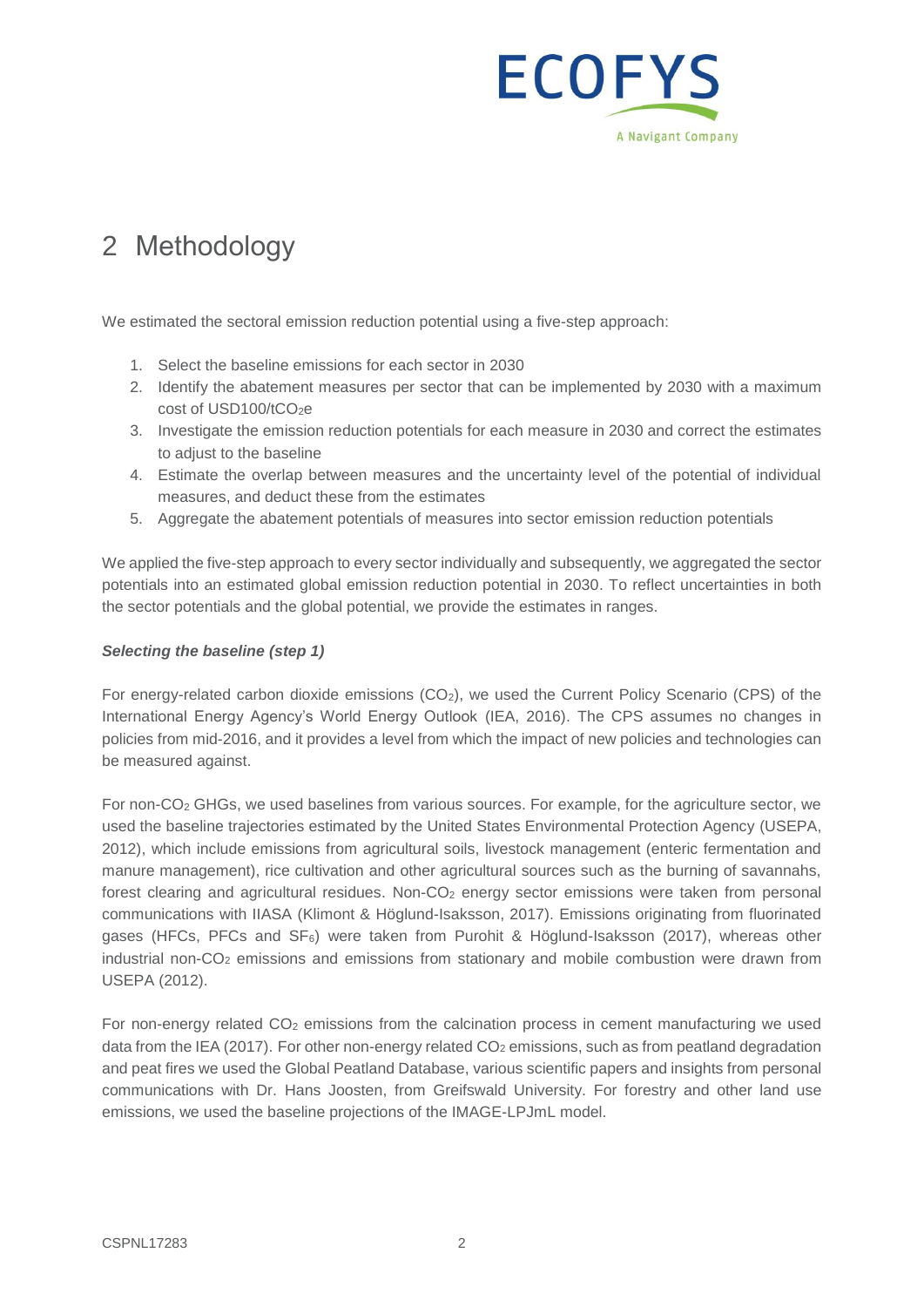

#### *Estimating the sectoral emission reduction potentials (steps 2 to 5)*

We used the most recent available literature to find estimates of emission reduction potentials in 2030. We constrained the sample of abatement measures to those that could be realised through technologies that are available by 2030 at a cost of maximum USD100/tCO<sub>2</sub>e. This ensured that potentials from abatement measures that are feasible from a technological and cost perspective were chosen. The following chart shows the measures we considered in this study.

| • Cropland management<br>Rice management<br>• Livestock management<br>• Grazing land<br>management<br>• Restoration of degraded<br>agricultural land | • Peatland degradation and peat fires<br>• Biochar<br>• Shifting dietary patterns<br>• Decreasing food loss and waste      |
|------------------------------------------------------------------------------------------------------------------------------------------------------|----------------------------------------------------------------------------------------------------------------------------|
| • Solar energy<br>• Wind energy<br>Hydropower<br>• Nuclear energy<br><b>Bioenergy</b>                                                                | • Geothermal<br>• CCS and BECCS<br>• Methane from coal<br>• Methane from oil and gas                                       |
| • New buildings<br>Existing buildings<br>• Renewable heat - bio<br>• Renewable heat - solar<br>• Lighting<br>• Appliances                            | • Energy efficiency - indirect<br>Energy efficiency-direct<br>• Renewable heat<br>• Non-CO <sub>2</sub> GHG<br>$\cdot$ CCS |
| • HDV potential<br>• LDV potential<br>• Shipping efficiency<br>Aviation efficiency<br><b>Biofuels</b>                                                | • Restoration of degraded forest<br>• Reducing deforestation                                                               |
| • Landfill gas recovery<br>Enhanced weathering<br>$\bullet$<br>measures                                                                              |                                                                                                                            |

When the estimates from literature were based on baselines that differ from the ones used in this study, we made a correction to adjust to our baseline.

We estimated overlaps between abatement measures and applied a correction factor to subtract doublecounting. This was done specifically in four sectors: agriculture, buildings, energy and industry sector.

- » Agriculture: overlap between shifting dietary patterns and decreasing food loss and waste
- » Buildings: overlap between the construction of new buildings, retrofit of existing buildings, the implementation of energy efficient lighting and energy efficient appliances.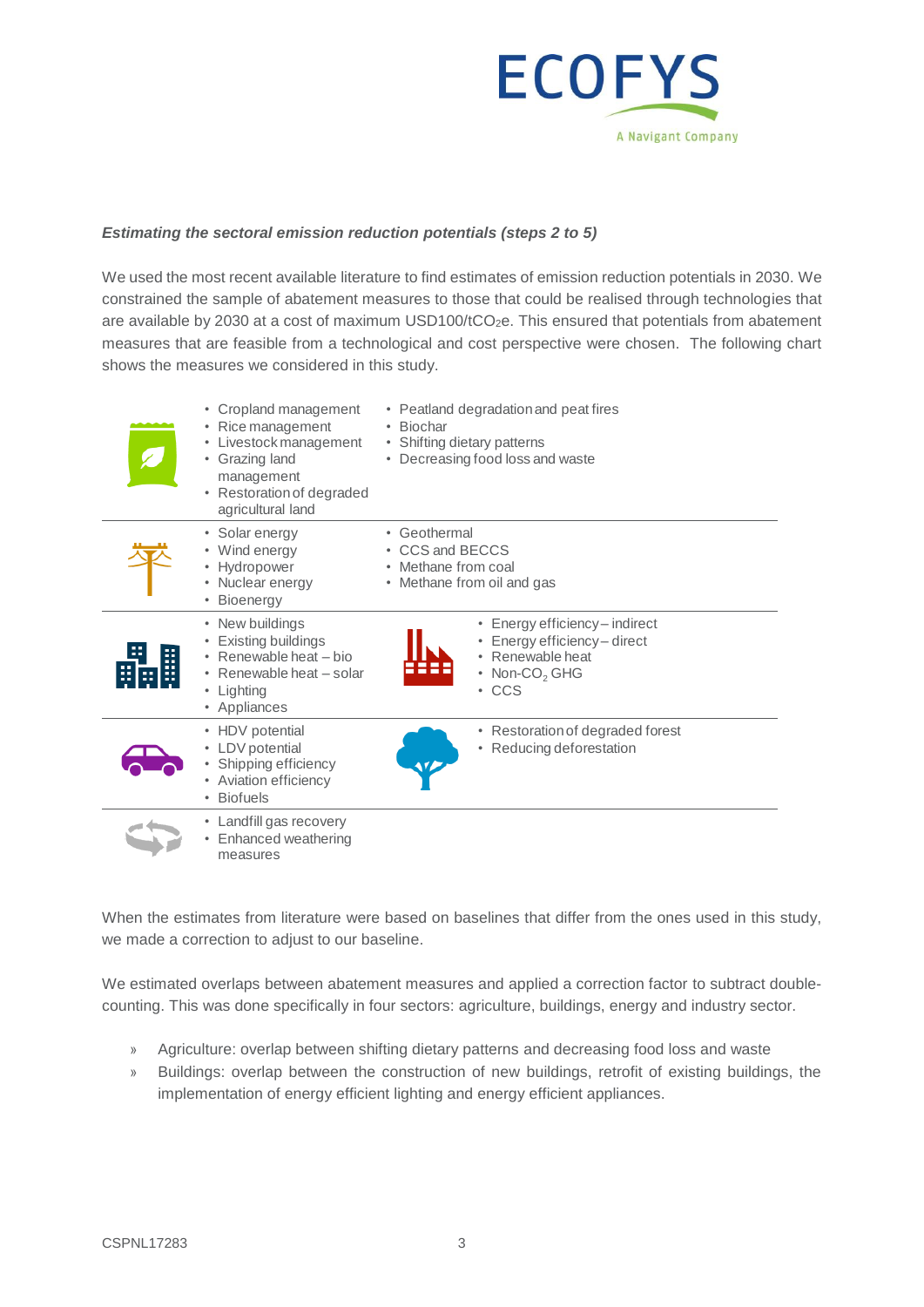

- » Energy: overlap between solar, wind, hydropower, nuclear, bioenergy, geothermal and bioenergy with carbon capture and storage (BECCS); and overlap between carbon capture and storage (CCS) and BECCS.
- » Industry: overlap between indirect energy efficiency measures and the energy supply sector

After correcting for overlap, we calculated the uncertainty of the size of the emission reduction potentials. In some cases, the estimates we found in the literature were single point potentials, in other cases, the estimates were given in ranges. To ensure consistency and reflect the uncertainty of the size of the potentials, we applied a general ±25% uncertainty factor to individual abatement measures. For measures with higher uncertainty, we applied a  $\pm 50\%$  uncertainty factor. We applied the latter to seven abatement measures out of 39 in total: peatland degradation and peat fires, biochar, shifting dietary patterns, decreasing food loss and waste, energy efficiency (direct and indirect), and enhanced weathering measures.

By applying these uncertainty factors, we were able to calculate the aggregated margin of error for each sector. We did this in three steps:

- 1. Squaring (raising to the power of two) the margin of error of each measure
- 2. Calculating the total sum of the squared margins of error for each sector
- 3. Applying the square root to the sectoral margins of error

Finally, to calculate the ranges of emission reduction potentials for each sector, we applied the sectoral margins of error to each sector aggregate.

#### *Estimating the total emission reduction potential*

In addition to the ranges of emission reduction potentials for each sector, we calculated the range of the total emission reduction potential. This was done by applying a margin of error to the total emission reduction potentials. The margin of error was calculated in three steps:

- 1. Squaring (raising to the power of two) the margin of error of each measure
- 2. Calculating the total sum of the squared margins of error of all measures
- 3. Applying the square root to the sum calculated in step 2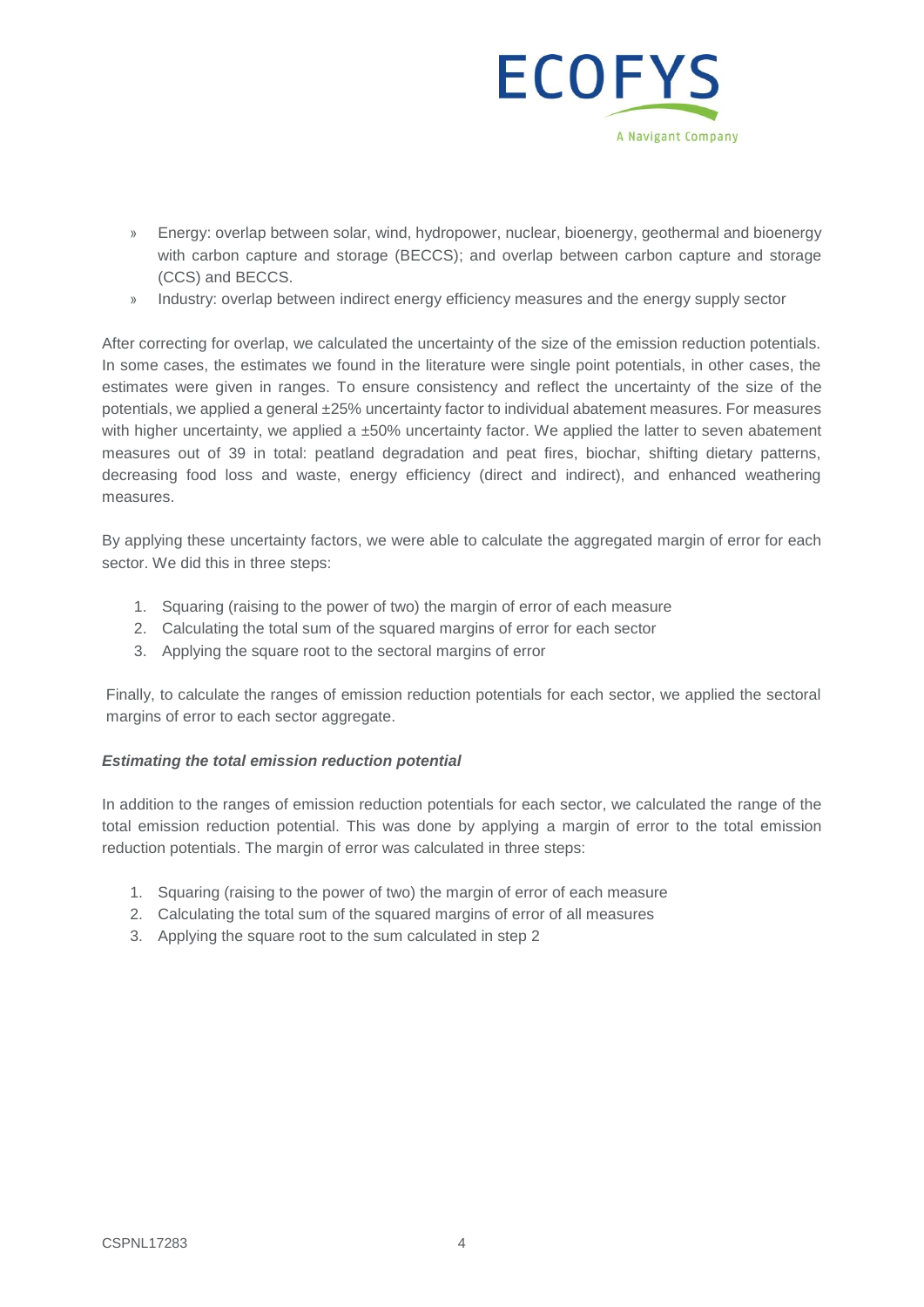

## 3 Current policy projections in 2030

This chapter describes the baseline as a reference level in 2030 against which the GHG emission reductions could be achieved. The following gases are included in the analysis: carbon dioxide  $(CO_2)$ , methane (CH4), nitrous oxide (N2O), perfluorocarbons (PFCs), hydrofluorocarbons (HFCs) and sulphur hexafluoride (SF6). Black carbon is not included in the analysis. For an overview of the baseline emissions in all sectors, see [Table 2.](#page-15-0)

#### **3.1 Energy-related carbon dioxide emissions**

Energy-related CO<sup>2</sup> emissions are produced directly by the combustion of fossil fuels and indirectly through the use of electricity; therefore, emissions under this category cover the buildings, industry, transport and energy supply sector. The Current Policy Scenario (CPS) of the International Energy Agency's (IEA's) World Energy Outlook is taken as the reference for the assessment presented in this report (IEA, 2016). The CPS includes only those policies firmly enacted as of mid-2016. This default setting for the energy system is a benchmark from which the impact of new policies and technologies can be measured. In this scenario, energy-related CO<sub>2</sub> emissions increase from 32.2 gigatonnes (Gt) in 2014 to 38.6 Gt in 2030.

#### **3.2 Agriculture**

The agriculture sector is a large emitter of non-CO<sub>2</sub> GHGs. Based on baseline trajectories developed by the U.S. Environmental Protection Agency (USEPA, 2012), agricultural soils emitting N<sub>2</sub>O contribute significantly to the total, with about 2.48 GtCO<sub>2</sub>e. Livestock management is responsible for 2.73 GtCO<sub>2</sub>e emissions in 2030, which can be subdivided into emissions originating from enteric fermentation (2.35 GtCO<sub>2</sub>e) and manure management (0.38 GtCO<sub>2</sub>e). Other sources of emissions are rice cultivation (0.51 GtCO2e) and other agricultural sources such as the burning of savannah and burning of agricultural residues, which makes up 1.18 GtCO<sub>2</sub>e of the total, mostly emitting CH<sub>4</sub> and to a lesser extent N<sub>2</sub>O (USEPA, 2012). Furthermore,  $CO<sub>2</sub>$  fluxes from agricultural lands are significant, though net emissions are negligible on a global scale at around 40 MtCO<sub>2</sub> (USEPA, 2013).

An important aspect to consider is that emissions from peat degradation and peat fires are often not included in climate models. Data from the Global Peatland Database maintained by the Greifswald Mire Centre shows that microbial oxidation of drained peatlands is currently responsible for 1.6 GtCO<sub>2</sub>e emissions worldwide (Tanneberger & Appulo, 2016). Regarding peat fires, Miettinen et al. (2017) estimate emissions of 1.2 GtC for the period 1997 to 2015 for the insular South-East Asia region. If this is all converted to CO<sub>2</sub>, average annual emissions would be 0.23 GtCO<sub>2</sub>/year. Peat fires in insular South-East Asia are expected to contribute to about half of the global emissions from peat fires. When taking into account that a substantial amount of the carbon is not oxidised to CO<sub>2</sub> but to more potent GHGs such as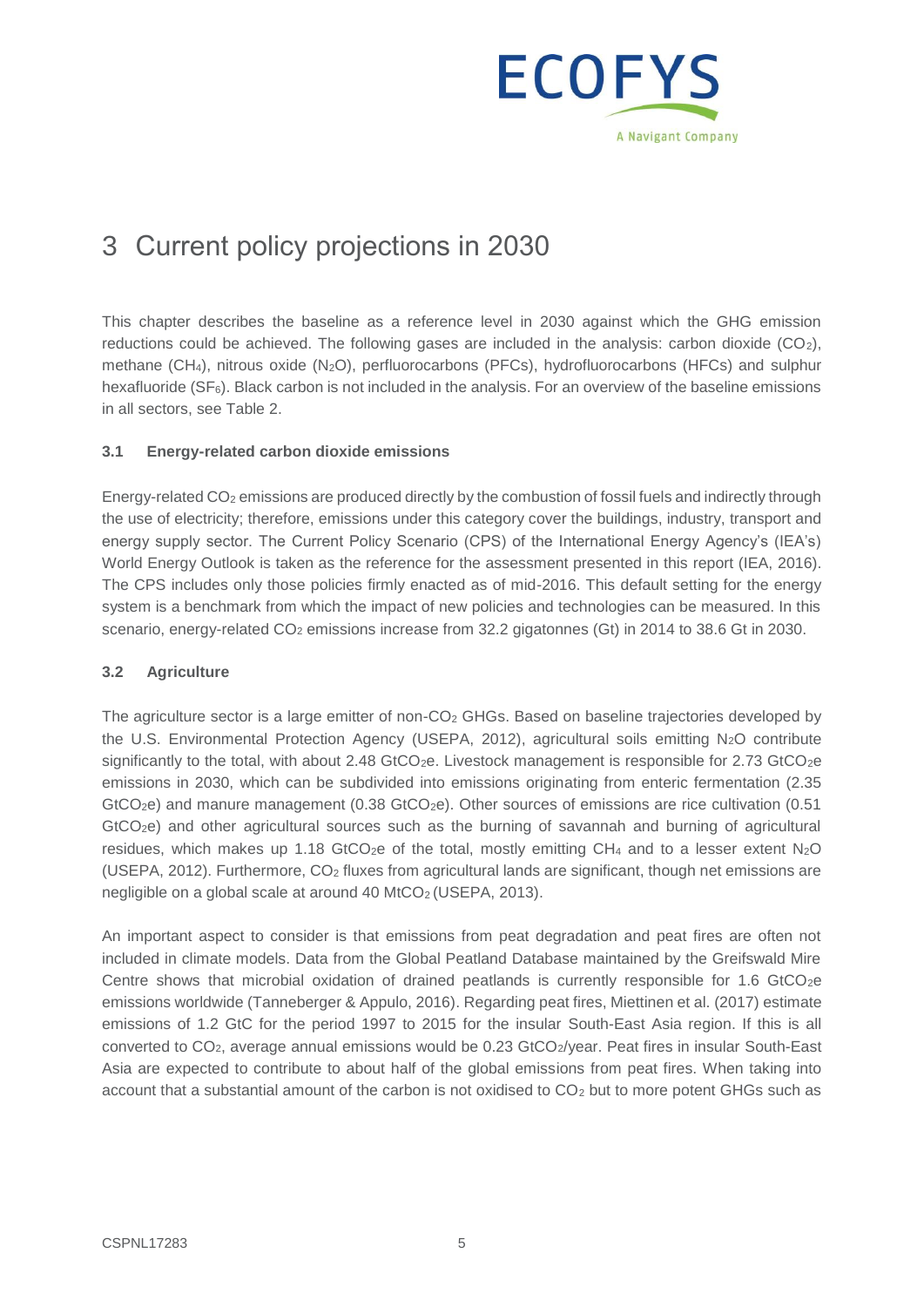

 $CH<sub>4</sub>$  (Rossi, et al., 2016), global emissions are likely in the order of 0.6 GtCO<sub>2</sub>e/year<sup>2</sup>. Combining peat degradation and peat fires results in peat global emissions of 2.2 GtCO<sub>2</sub>e/year. However, given that awareness on peat degradation and peat fires is growing strongly in the insular SE Asia region, we come to a reduction under current policies of 0.3 GtCO<sub>2</sub>/year by 2030, leading to total emissions of 1.9 GtCO2e/year (Joosten, Couwenberg, & Von Unger, 2016; Wilson, et al., 2016).

Adding up the emissions originating from the agricultural sectors discussed in this section results in total emissions of 8.8 GtCO<sub>2</sub>e in 2030; this includes emissions from peatland degradation and peat fires. Excluding this category yields  $6.9$  GtCO<sub>2</sub>e.

#### **3.3 Forestry and other land-use**

Few recent baseline projections for the global forestry sector are published. These come with a considerable amount of uncertainty since forests are vulnerable to climate change, even under lowwarming scenarios (Settele, et al., 2014), and are also affected by natural disturbances not linked to climate change. Currently, deforestation produces emissions of approximately 3.22 GtCO<sub>2</sub>. This is calculated by linking IMAGE with the Dynamic Global Vegetation Model LPJmL, starting in 1970 with observed climate, and followed by climate simulations from 2005 onwards (Stehfest, Van Vuuren, Kram, & Bouwman, 2014). Baseline projections by IMAGE-LPJmL expect a slight increase to 3.44 GtCO2e by 2030. Net deforestation emissions are projected to increase more, due to decreased uptake of CO<sub>2</sub>e from afforestation and forest management activities, which will together absorb 0.88 GtCO<sub>2</sub>e in 2030 under the baseline (PBL, 2017). Other land-use change emissions that decay back to the atmosphere through microbial decomposition amount to 0.93 GtCO2e in 2030. Hence, total emissions from the forestry sector are expected to rise from  $3.15$  GtCO<sub>2</sub>e in 2015 to  $3.49$  GtCO<sub>2</sub>e in 2030.

#### **3.4 Other emissions**

This category groups emissions from the following sources: waste, coal mining and oil and gas systems, emissions from stationary and mobile combustion, substitutes for ozone-depleting substances, calcination processes in the cement industry and other industrial sources.

Total emissions originating from the waste sector are estimated to be 1.7 GtCO<sub>2</sub>e in 2030 (USEPA, 2012) and are predominantly made of methane emissions. About 10% of the emissions are  $N_2O$ .

Energy sector methane emissions are taken from Höglund-Isaksson (2012), who recently updated these to reflect IEA data from 2016 (Klimont & Höglund-Isaksson, 2017). This study focuses specifically on the

<sup>&</sup>lt;sup>2</sup> It is important to note that there is a large degree of variability in year-to-year emissions from peat fires. In 1997, 2006 and 2015, emissions from peat fires were estimated to have exceeded those of peat oxidation (Miettinen, Hooijer, Vernimmen, Chin Liew, & Page, 2017).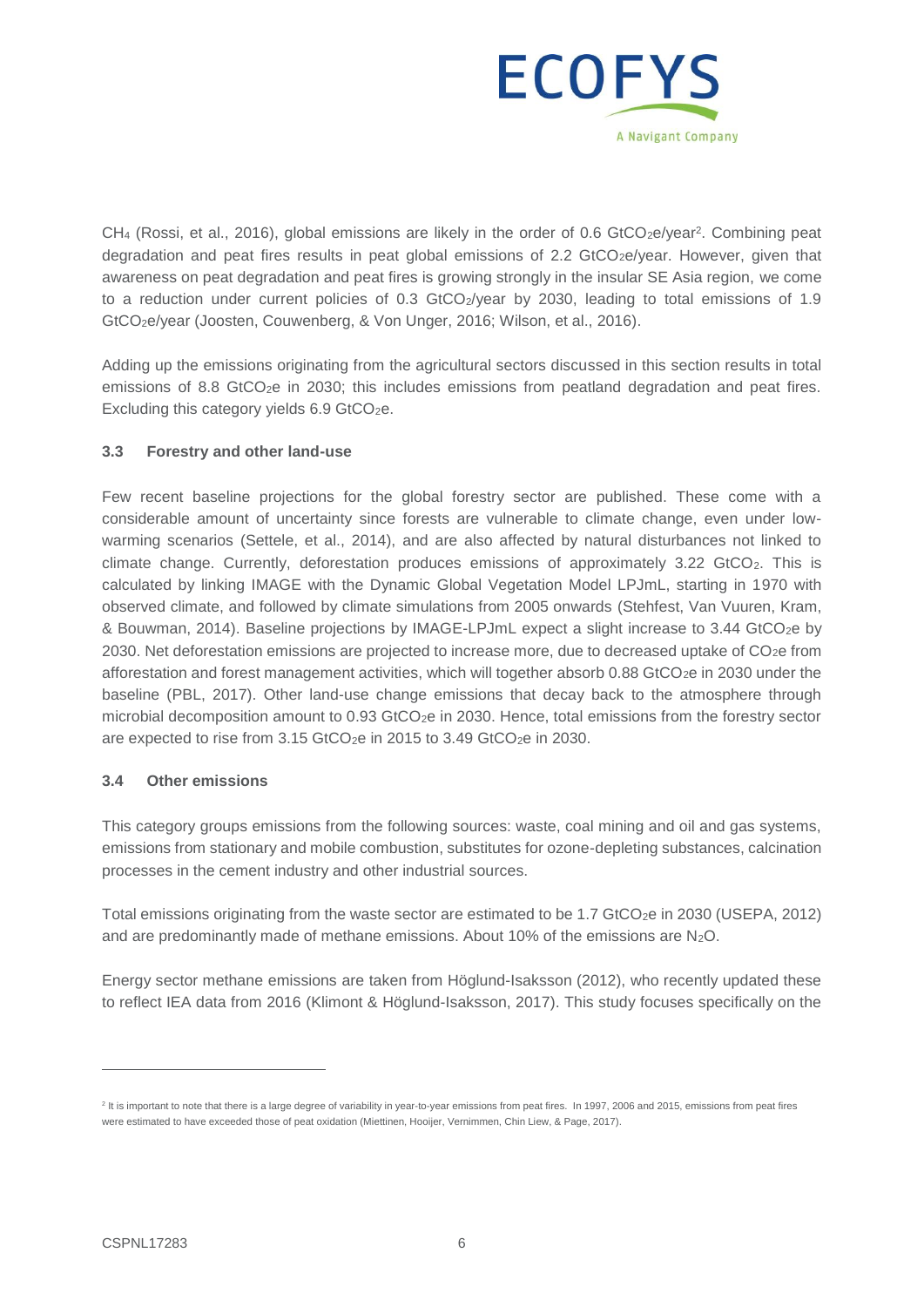

development of methane emissions up to 2030. Emissions from coal mining and oil and gas systems are the most significant and add up to 3.1 GtCO<sub>2</sub>.

Emissions originating from fluorinated gases (HFCs, PFCs and  $SF<sub>6</sub>$ ) were taken from Purohit & Höglund-Isaksson (2017), who estimate that emissions from substitutes for ozone-depleting substances in the current policy scenario are  $1.6$  GtCO<sub>2</sub>e in 2030, and that emissions from HCFC-22 production are 0.2 GtCO<sub>2</sub>e in 2030<sup>3</sup>. Other industrial non-CO<sub>2</sub> emissions, such as N<sub>2</sub>O from the production of adipic acid and nitric acid, are taken from (USEPA, 2012). Methane and nitrous oxide emissions from stationary and mobile combustion, e.g. from airplanes and automobiles, are estimated to be  $0.77$  GtCO<sub>2</sub>e in 2030 (USEPA, 2012).

Emissions from the calcination process in the cement industry are based on the expected cement production of 4,595 Mt in 2030 (IEA, 2017) and the emission factor for process emissions in cement (Van Ruijven, Vuuren, Boskaljon, Neelis, & D. Sasygin, 2016). The cement process emissions in the baseline are estimated at 2.3 GtCO<sub>2</sub>e.

#### **3.5 Current policy projections in 2030**

For a detailed sectoral breakdown in the current policy projection, see [Table 2.](#page-15-0) The total emissions projected for 2030 amount to 61.1 GtCO<sub>2</sub>e. If we exclude emissions from peat degradation and peat fires we arrive at  $59.2$  GtCO<sub>2</sub>e.

<sup>&</sup>lt;sup>3</sup> The same study estimates that if the Kigali Amendment is in place, this will reduce emissions from substitutes for ozone-depleting substances to 1.0 Gt CO<sub>2</sub>e in 2030.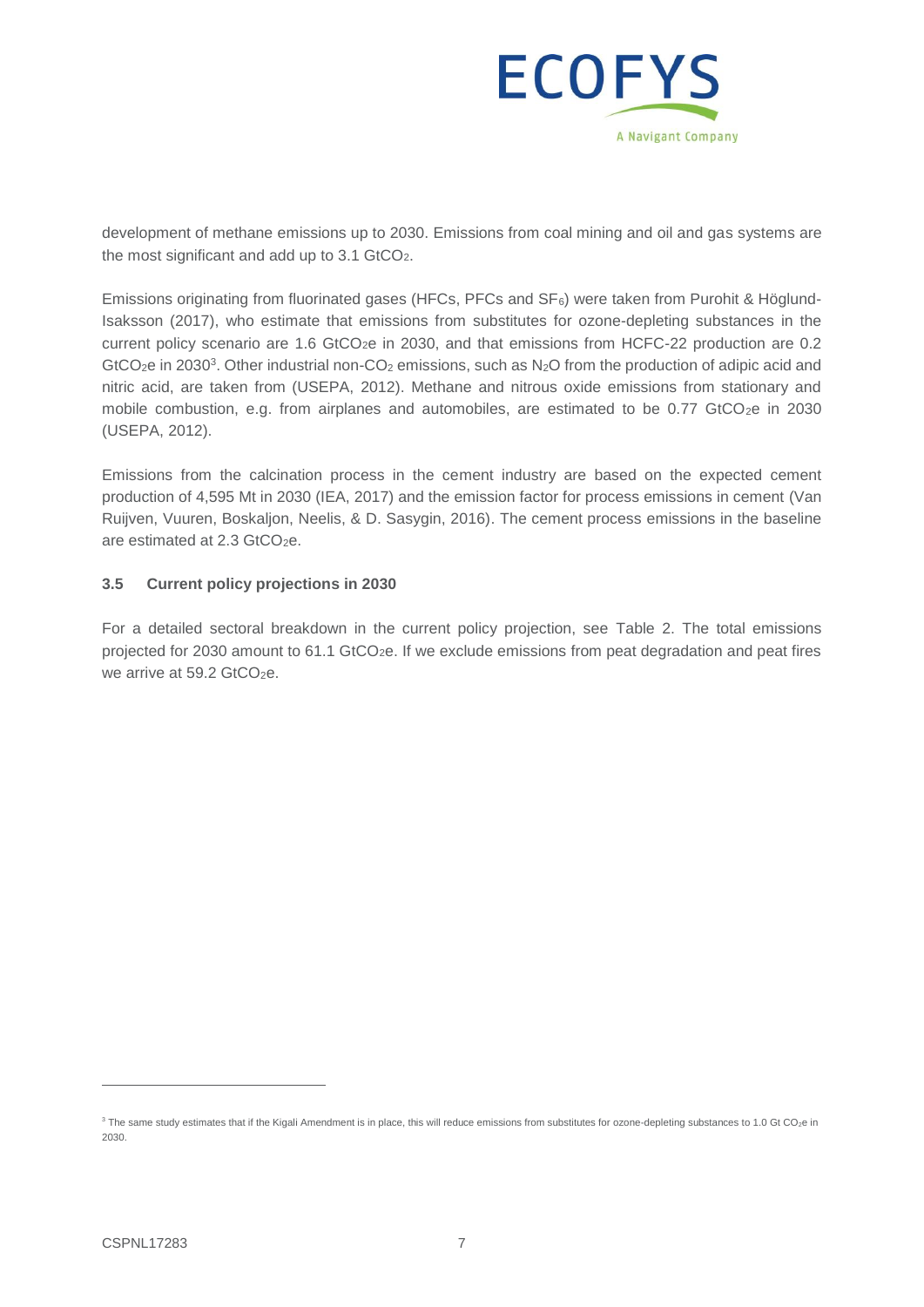

<span id="page-15-0"></span>**Table 2: Emissions by sector in the current policy scenario (GtCO2e).** The emissions related to electricity production are also allocated to the end-use sectors, so these are listed twice in this table. These allocated emissions are given in grey italics and not counted in the total figure (USEPA, 2012, IEA, 2016; IEA, 2017; Klimont, 2017).

|                                           |                                                                                                               |                                            | 2030                          | <b>Sector</b> |  |
|-------------------------------------------|---------------------------------------------------------------------------------------------------------------|--------------------------------------------|-------------------------------|---------------|--|
| <b>Sector</b>                             | <b>Category</b>                                                                                               | <b>Gas</b>                                 | emissions                     | aggregates    |  |
|                                           | Agricultural soils                                                                                            | N <sub>2</sub> O                           | (GtCO <sub>2</sub> e)<br>2.48 | (GtCO2e)      |  |
|                                           | <b>Enteric fermentation</b>                                                                                   | CH <sub>4</sub>                            | 2.35                          |               |  |
|                                           | Manure                                                                                                        | CH <sub>4</sub> , N <sub>2</sub> O         | 0.38                          |               |  |
|                                           |                                                                                                               |                                            |                               |               |  |
| Agriculture                               | <b>Rice cultivation</b>                                                                                       | CH <sub>4</sub> , N <sub>2</sub> O         | 0.51                          | 8.8           |  |
|                                           | Other agricultural sources (incl.<br>burning of savannahs and from forest<br>clearing, agricultural residues) | CH <sub>4</sub> , N <sub>2</sub> O<br>1.18 |                               |               |  |
|                                           |                                                                                                               |                                            |                               |               |  |
|                                           | Peat degradation and peat fires <sup>4</sup>                                                                  | CO <sub>2</sub> , CH <sub>4</sub>          | 1.9                           |               |  |
| <b>Buildings</b>                          | Direct energy use                                                                                             | CO <sub>2</sub>                            | 3.7                           | 3.7           |  |
|                                           | Electricity use-related                                                                                       | CO <sub>2</sub>                            | 8.89                          |               |  |
|                                           | Electricity production                                                                                        | CO <sub>2</sub>                            | 16.31                         |               |  |
| Energy                                    | Other energy conversion                                                                                       | CO <sub>2</sub>                            | 1.85                          | 21.3          |  |
|                                           | Natural gas and oil systems                                                                                   | CH <sub>4</sub>                            | 2.38                          |               |  |
|                                           | Coal mining                                                                                                   | CH <sub>4</sub>                            | 0.73                          |               |  |
|                                           | Deforestation                                                                                                 | CO <sub>2</sub>                            | 3.44                          |               |  |
| Forestry                                  | Afforestation and forest management                                                                           | CO <sub>2</sub>                            | $-0.88$                       | 3.5           |  |
|                                           | Other land-use change                                                                                         | CO <sub>2</sub>                            | 0.93                          |               |  |
|                                           | Industry direct energy-related<br>emissions                                                                   | CO <sub>2</sub>                            | 7.31                          | 12.7          |  |
|                                           | Electricity use-related emissions                                                                             | CO <sub>2</sub>                            | 6.58                          |               |  |
|                                           | Process emissions for cement<br>production                                                                    | CO <sub>2</sub>                            | 2.3                           |               |  |
| Industry                                  | Emissions from stationary and mobile<br>combustion                                                            | CH <sub>4</sub> , N <sub>2</sub> O         | 0.77                          |               |  |
|                                           | Substitutes for Ozone-Depleting<br><b>Substances</b>                                                          | <b>HFCs</b>                                | 1.6                           |               |  |
|                                           | HCFC-22 production                                                                                            | <b>HFC-23</b>                              | 0.2                           |               |  |
|                                           | Other industrial sources                                                                                      | All non-CO <sub>2</sub>                    | 0.5                           |               |  |
|                                           | Other electricity use-related                                                                                 | CO <sub>2</sub>                            | 0.56                          | 1.7           |  |
| Other                                     | Landfilling of solid waste                                                                                    | CH <sub>4</sub>                            | 0.96                          |               |  |
|                                           | Other waste sources                                                                                           | CH <sub>4</sub> , N <sub>2</sub> O         | 0.03                          |               |  |
|                                           | Wastewater                                                                                                    | CH <sub>4</sub> , N <sub>2</sub> O         | 0.71                          |               |  |
|                                           | Direct energy use                                                                                             | CO <sub>2</sub>                            | 9.42                          |               |  |
| Transport                                 | Transport electricity use-related                                                                             | CO <sub>2</sub>                            | 9.4<br>0.28                   |               |  |
|                                           | <b>Total including peatland emissions</b>                                                                     | CO <sub>2</sub> e                          | 61.1                          |               |  |
| <b>Total excluding peatland emissions</b> |                                                                                                               | $CO2$ e                                    | 59.2                          |               |  |

<sup>4</sup> This emission category is often not included in climate models.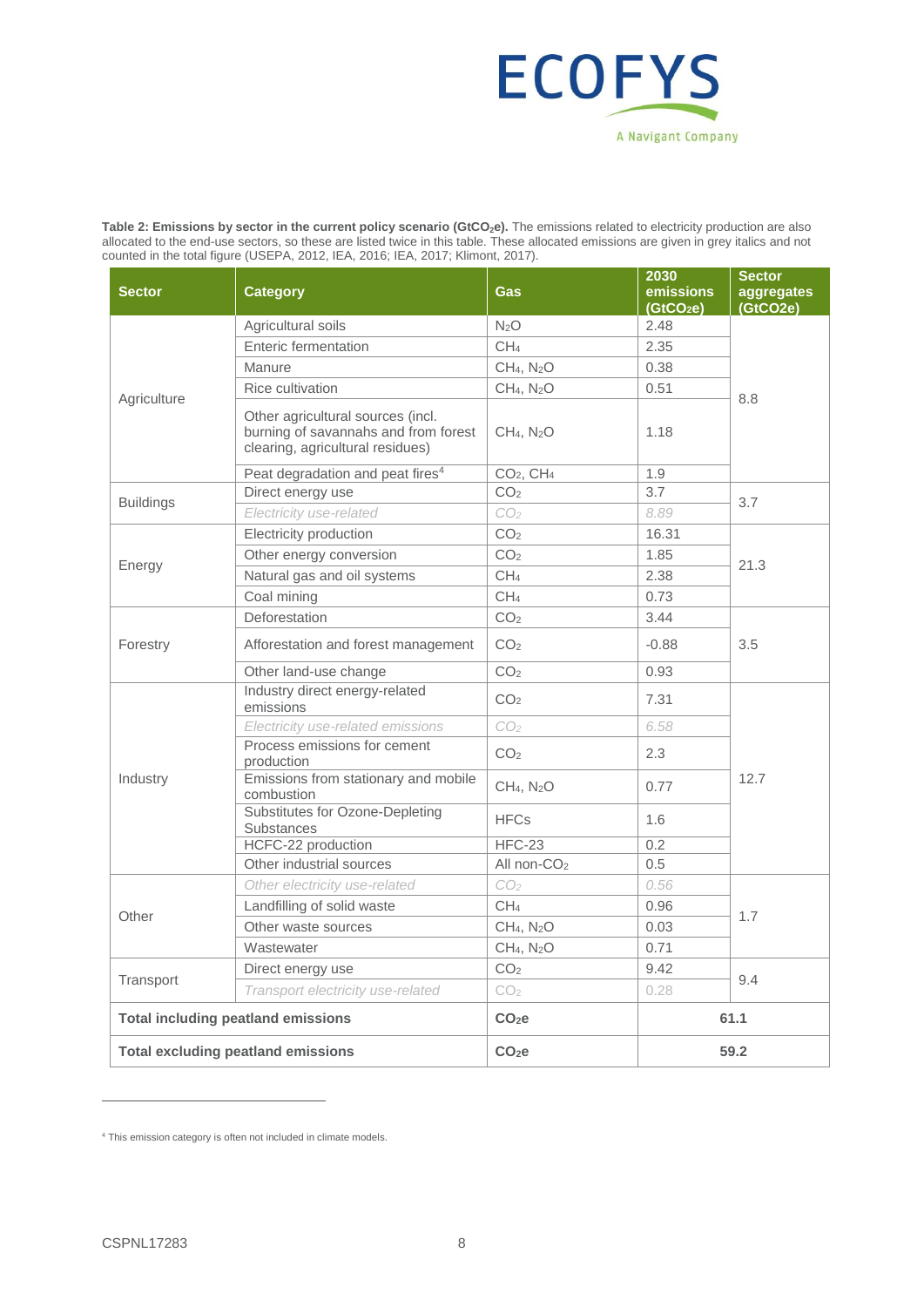

## 4 Assessment of Emission Reduction Potential per Sector in 2030

This chapter presents estimates of the global emission reduction potentials that could be achieved in 2030 based on a detailed review of recent studies. The focus is on six main sectors: agriculture, buildings, energy, forestry, industry, and transport (sections 4.1 - 4.6). However, some promising options for emission reductions are difficult to allocate under one sector. These are considered in section 4.7. For all sectors, the main categories of emission reduction for 2030 are identified.

The focus of the analysis is on the socio-economic potential. This means the potentials presented here refer to the total of emissions reductions that can be achieved using all technology available in a given future year that is economically attractive from a social cost perspective (IPCC, 2001). This potential is defined as all reductions that can be achieved at a marginal cost of no more than USD100/tCO<sub>2</sub>e, at current prices, which is the cost level often assumed to be necessary by 2030 for achieving ambitious reduction pathways (IPCC, 2014; IEA, 2016). There are important uncertainties related to assumptions regarding technology development and implementation rates, including how rapidly solar photovoltaic energy production can be scaled up, and the rate at which buildings can be retrofitted. Most of the underlying analysis introduces some degree of 'realism' in the assessment and its respective assumptions. In general, it is assumed in the following that the potentials can be achieved if countries around the globe are willing to set policies that enable the implementation of the available solutions.

The reduction potentials are adjusted to be in line with the current policy scenario described in chapter 3, specifically, when their estimations use a baseline that differs significantly from this current policy scenario, Emission factors are based on the average global emission intensities for 2030 from the World Energy Outlook 2016 (IEA, 2016). For the electricity sector we use the average emission intensity of fossil-fuel based power plants. We calculate from World Energy Outlook 2016 (IEA, 2016) the average emission intensity for fossil-fuel based power plants in 2030 as 758 kg CO<sub>2</sub>/MWh. Finally, interactions between mitigation measures (for example, efficient appliances versus power sector decarbonisation) are taken into account and handled on a case-by-case basis.

#### **4.1 Emission reduction options and potential in the agriculture sector**



Emission reduction potentials for the agriculture sector vary widely. Since IPCC AR5, studies that report mitigation potentials in the agriculture sector with carbon prices up to USD100/tCO<sub>2</sub> provide reductions of between 0.26 to 4.6 GtCO<sub>2</sub>e (Smith et al., 2014). <sup>5</sup> This excludes demand-side options. While net carbon emissions from soils

<sup>&</sup>lt;sup>5</sup> Lower range figure only concerns non-CO<sub>2</sub> GHGs and thus excludes soil C sequestration where the largest share of the potential lies.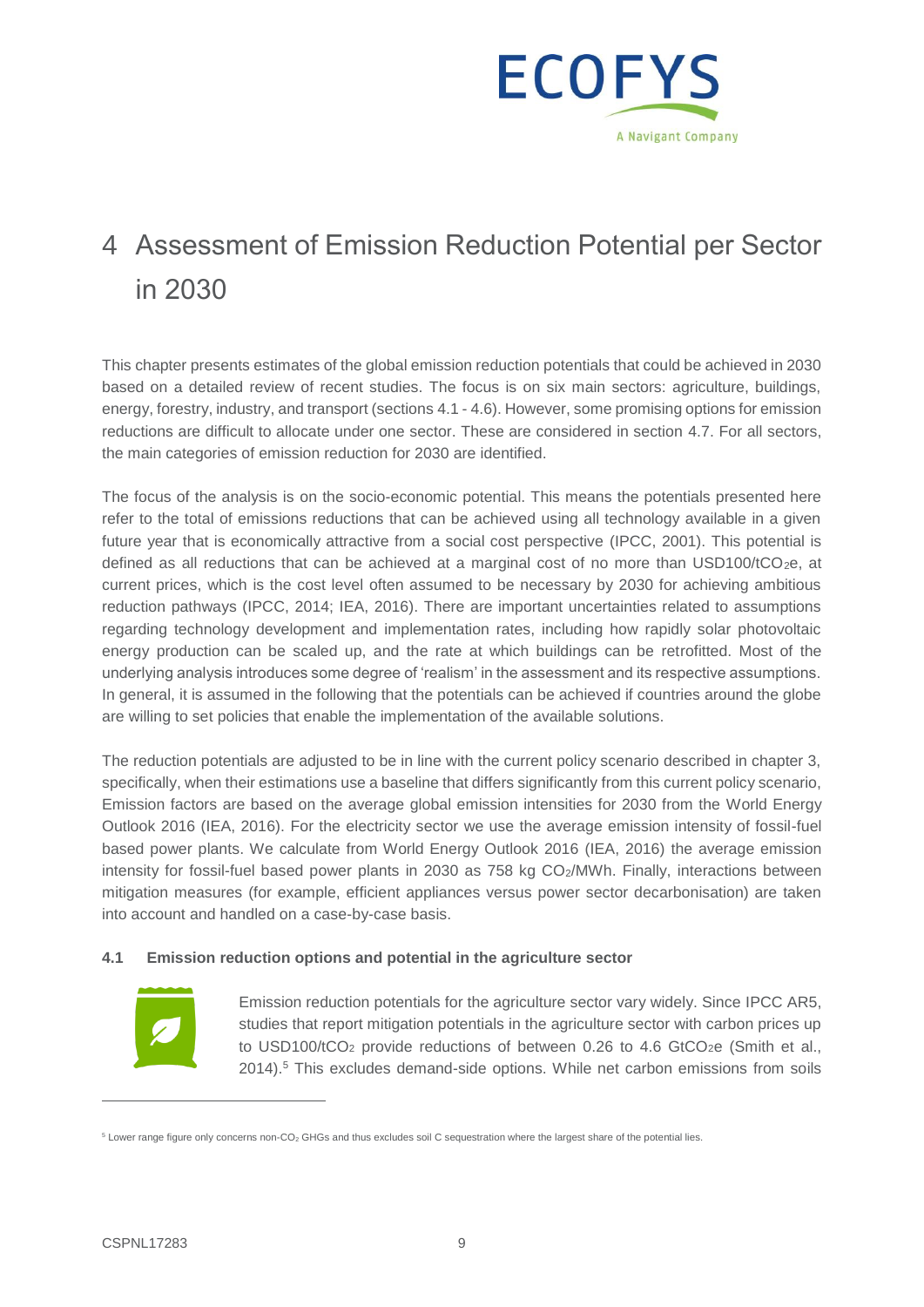

are negligible in current policy trajectories, Smith et al. (2007) argue that around 90 per cent of the mitigation potential can be attributed to carbon sequestration in soils, like cropland, grazing land and the restoration of degraded land. In addition, non-CO<sup>2</sup> GHGs from enteric fermentation and rice cultivation can be avoided. Finally, a large share of peat-related emissions can be avoided. Demand-side mitigation options are also assessed.

Regarding cropland management, Smith et al. (2008) cite a 2030 mitigation potential of 0.74 GtCO<sub>2</sub>e in 2030 with the 90 per cent of the potential coming from CO2, while long-term biophysical potentials of 2.6  $GtCO<sub>2</sub>e/yr$ . are reported (Smith, 2016). The non- $CO<sub>2</sub>$  component is more or less in line with the 0.04 GtCO2e from USEPA (2013), presenting a range of options to reduce the emissions originating from crop farming. The estimate is established through a combination of no-tillage and residue management, agronomy and nutrient management, which are all three applied on one-third of global croplands. Recently, there has been discussion on no-tillage measures, for example in Dimassi et al. (2014), who argue that an increase in the soil carbon stock may be the result of a redistribution of carbon between soil layers. However, this would not affect the potential from Smith et al. (2008), since the area to which no-tillage measures are applied can be substituted with measures that have a more or less similar potential from the other cropland management categories, like agronomy and nutrient management (Smith et al., 2008). We therefore maintain the estimate potential of 0.74 GtCO<sub>2</sub>e in 2030 for cropland management.

Grazing lands are typically managed less intensively than croplands, leaving significant potential for enhanced removals and emission reduction. Suggested grazing land measures by Smith et al. (2008) include: adjusting grazing intensity and allowing for more biomass growth, increasing land productivity by reducing nutrient deficiencies, more precise nutrient additions and thus, savings in fertiliser, fire management (reducing frequency and fire intensity in fire-prone areas) and species introduction – e.g. grass species with higher productivity from associated N inputs (Smith et al., 2008). Together, these measures have the potential to sequester an additional  $0.75$  GtCO<sub>2</sub> in 2030, if measures under USD100/tCO<sub>2</sub> are adopted.

Degraded wetlands, drained for agricultural use, disproportionally contribute to global GHG emissions from the land-use sectors, with approximately 25 per cent of all land-use emissions originating from degraded peatlands (Bonn et al., 2014). When peatlands are drained, organic matter in soils starts oxidising and releases significant volumes of carbon emissions until drainage is reversed or all peat is lost (Bonn et al., 2014). Global GHG emissions from peatland degradation and peat fires are currently in the order of 2.2 GtCO<sub>2</sub>e/year and are expected to decrease to 1.9 GtCO<sub>2</sub>e/year in 2030 (see chapter 3). Smith et al. (2008) provides 2030 mitigation potentials for the restoration of cultivated organic (peaty) soils of 1.3 GtCO2e, but excludes mitigation from fires. Peatland fires can, in practice, only be prevented when an economic value is attributed to them or when they are rewetted effectively (Joosten et al., 2012). Taking into account the substantial cost of peat fires, it is assumed that emissions from peat fires can be reduced to zero on the majority of the peat sites in the world when limiting the potential to measures not exceeding USD 100/tCO<sub>2</sub> (World Bank, 2016; Wichtmann et al., 2016). Remaining emissions from peat fires in the current policy scenario are 0.3 GtCO<sub>2</sub>. Emission reductions from peatland degradation and peat fires combined would therefore amount to  $1.6$  GtCO<sub>2</sub> in 2030.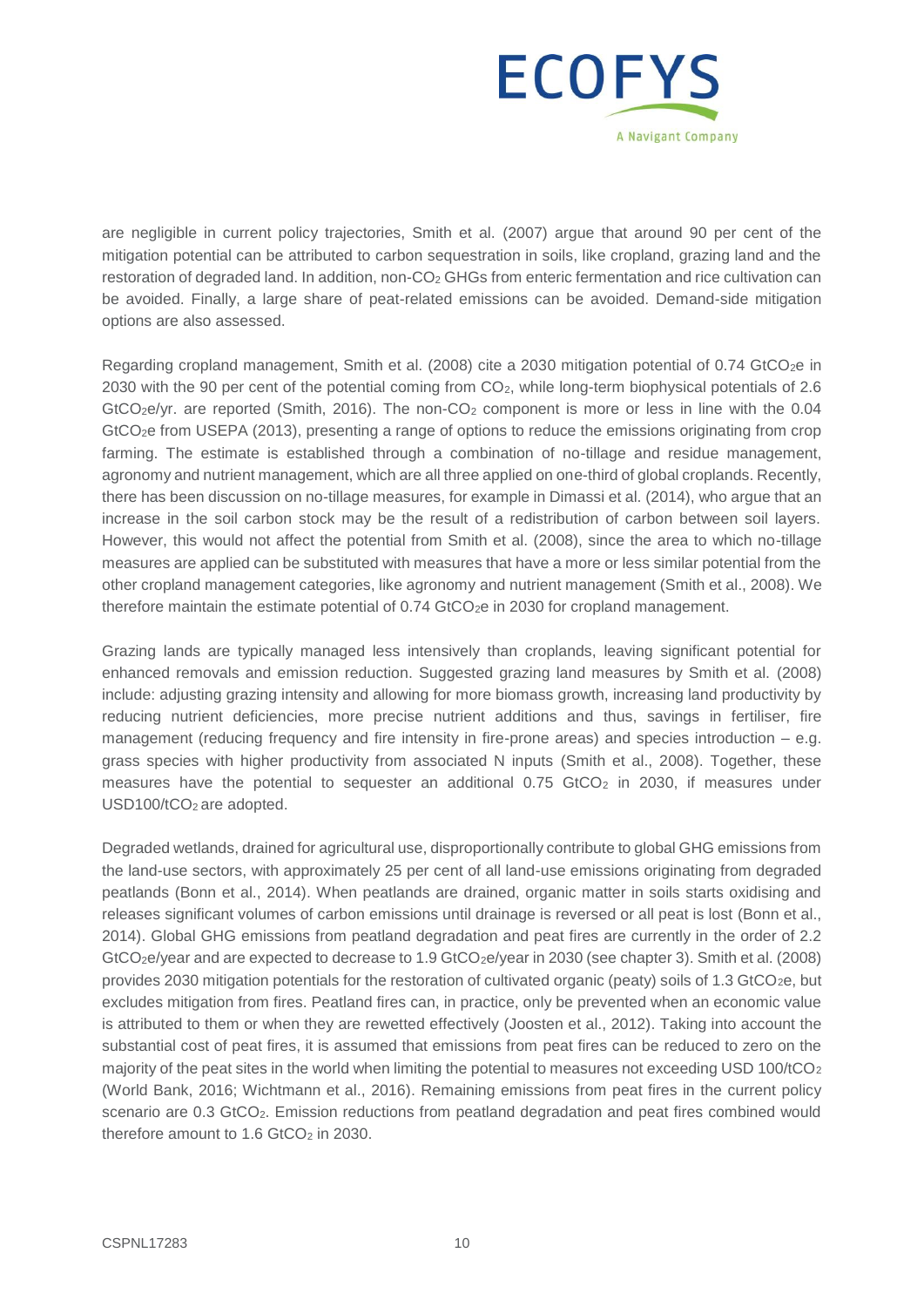

Based on a simulation of alternative rice management scenarios using varying management techniques, USEPA (2013) estimates an emissions reduction potential of 0.18 GtCO<sub>2</sub>e in 2030, a reduction of nearly 25 per cent compared to current policy emissions. The scenarios include measures such as adjusting the flooding regime, applying no-tillage, and using various fertilizer alternatives.

Recently, biochar has gained attention as a potential carbon removal option in agricultural lands, mainly cropland. Biochar is produced by heating biomass under anaerobic conditions, which under the right conditions can enhance soil fertility and improve soil's water retention properties while enhancing the soil organic carbon content. Using a mix of dedicated crops, residues, manure and other agricultural inputs, Woolf et al. (2010) estimate that a maximum of 1.8 GtCO<sub>2</sub>e can be mitigated over the course of a century. Pratt & Moran (2010) also arrive at this potential, yet under the economic conditions of a 2030 world with a carbon prices of \$35 and \$6 for Europe/North America and the rest of the world, respectively. However, biochar production will ultimately be limited by the rate at which biomass can be extracted and pyrolyzed sustainably. Under their 'maximum sustainable technical potential' scenario, Woolf et al. estimate that after 15 years, a reduction of about 0.2 GtCO<sub>2</sub>e can be realised (Woolf, et al., 2010). The maximum area of available land for biochar application in the scenario is 1.53 giga hectares (Gha), roughly half the size of India, with an application rate of 50 t C/ha. The maximum scenario assumes a biomass availability of about 2.3 Gt/year, though only a fraction of this is used in 2030. The biomass that is used to produce biochar can consequentially not be used to produce bioenergy; though, biochar shows higher carbon mitigation results on average (Woolf, et al., 2010). Finally, it should be considered that applying biochar to soil requires tillage, and that a potential soil carbon accumulation from no-tillage practices is therefore unlikely. Currently, the Global Environment Facility is funding the Biochar for Sustainable Soils (B4SS) project, which is being implemented by UNEP and aims to demonstrate and promote the adoption of sustainable land management practices involving biochar.

Most soil carbon is derived from recent photosynthesis that takes carbon into root structures and further into below-ground storage. Breeding crops specifically for characteristics that improve below-ground soil carbon storage is thought to have significant mitigation potentials (Kell, 2012; Smith, et al., 2008). Potentials for 2030 are not reported; although, first order estimates cite a global technical potential of 1 GtCO2/year (Paustian, et al., 2016). Economic potentials have not been assessed.

Although current policy emissions from enteric fermentation and manure management make up a significant part of total agriculture emissions, mitigation potential from livestock management so far is limited. Based on country-level livestock populations from USEPA (2012), and livestock production and market price projections from Nelson et al. (2010), the study estimates a global mitigation potential at costs below USD 100/tCO<sub>2</sub> in 2030 of 0.23 GtCO<sub>2</sub>e (8 per cent of current policy scenario emissions). The mitigation options with the highest cost-effective potentials are waste and manure digesters, antimethanogens (vaccines that suppress CH<sup>4</sup> production in the rumen), intensive grazing, and improved feed conversion and propionate precursors (animal feed addition that converts more of the produced hydrogen into propionate instead of methane).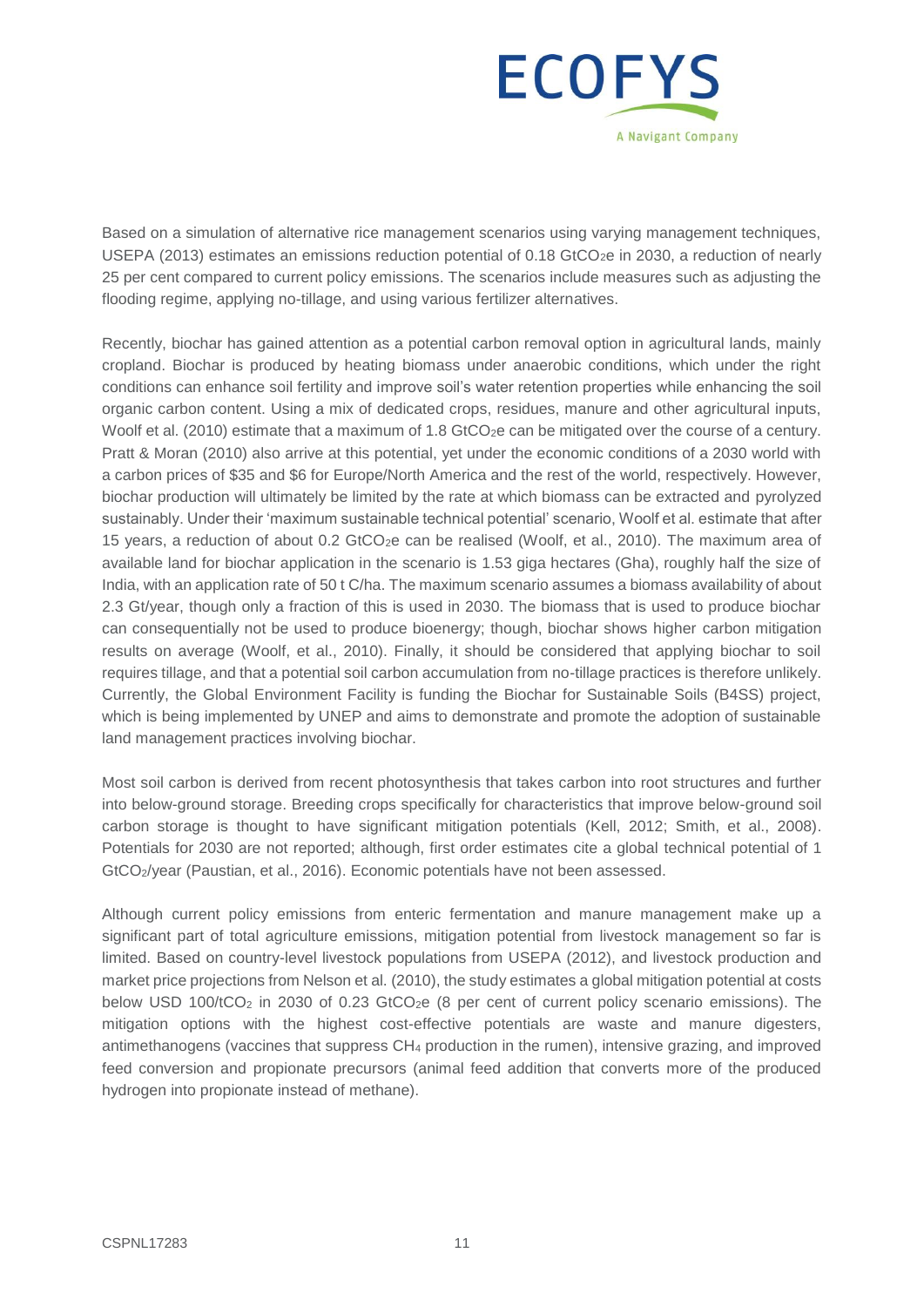

Based on a combination of intensive restoration projects on agricultural lands (15 million ha) and farmermanaged natural regeneration projects<sup>6</sup> (135 million ha), the Global Commission on the Economy and Climate estimates that an emission reduction of 1.1 GtCO<sub>2</sub>e/year can be achieved by 2030 (GCEM, 2015). These estimates are scaled up from case-study results in China and Niger, respectively. We therefore apply an uncertainty range of  $0.5-1.7$  GtCO<sub>2</sub>e.

Efforts can be made to lower the carbon footprint of the average diet. Stehfest et al. (2013) model the impact of shifting food patterns to a diet recommended by the World Health Organization—which sets recommendations on the consumption of animal products and fat—and compare this effect in two different economic models: IFPRI's IMPACT and GTAP's LEITAP. Both were coupled to the integrated assessment model IMAGE. As a result of less agricultural demand from less land and resource-intensive diets, total GHG emissions decrease by 0.37 to 1.37 GtCO<sub>2</sub>e/year in 2030, in LEITAP and IMPACT, respectively (Stehfest et al., 2013).

Stehfest et al. (2013) also studied the effect of reducing food waste, utilising the same methods as described in the previous paragraph. Within the agricultural supply chain, significant losses can be identified when considering factors such as harvesting inefficiency, bad harvesting conditions, deterioration during storage or consumer behaviour. Estimates of total losses vary considerably, between 30—50 per cent (Nelleman et al., 2009; Lundqvist, 2009) and the effect of waste reduction is modelled as a 15 per cent reduction in the amount of food needed to meet similar nutrition levels, which requires a 45 – 75 per cent reduction of the wasted amount of food. Modelled impacts on GHG emissions were somewhat higher than shifting dietary patterns, with IMPACT reporting 2030 potentials of 0.79 GtCO<sub>2</sub>e/year and LEITAP 2 GtCO<sub>2</sub>e/year.

Combining the potentials of all the measures discussed leads to a potential of 3 GtCO<sub>2</sub>e/year in 2030 (uncertainty range  $2.3 - 3.7$  GtCO<sub>2</sub>e) if we exclude uncertain measures like biochar, peat-related emission reductions and the demand-side measures. The latter measures add up to a 3.7 GtCO<sub>2</sub>e potential (uncertainty range  $2.6 - 4.8$  GtCO<sub>2</sub>e) in 2030, after correction for overlap with the earlier measures. An overview of the emission reduction potential in the agriculture sector is visible in [Figure 2.](#page-20-0)

<sup>&</sup>lt;sup>6</sup> A land restoration method using living tree stumps or roots in crop fields, grazing pastures, woodlands or forests that have proven to have co-benefits in combating poverty and hunger (Haglund et al., 2011).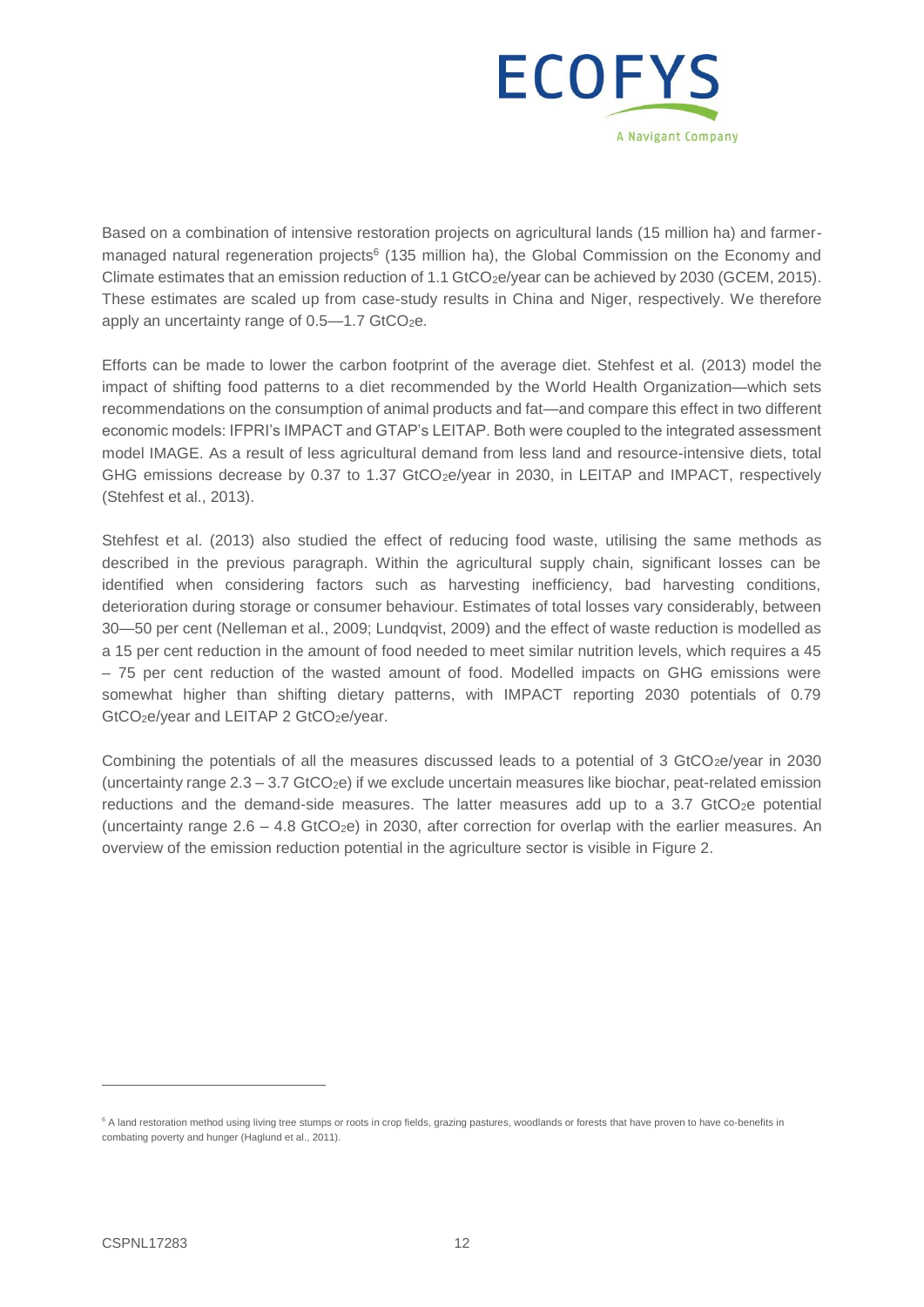



\*The current policies and the emission reduction potential includes peatland emissions

<span id="page-20-0"></span>**Figure 2. Emission reduction options and potentials in the agriculture sector**

#### **4.2 Emission reduction options and potential in the buildings sector**



Buildings are responsible for annual energy-related GHG emissions of 12.6 GtCO<sub>2</sub> in 2030 under the current policy scenario. Of these emissions, 29 per cent are direct, mainly for space heating and hot water production, and 71 per cent are indirect, mainly for electric appliances and lighting. For all these energy uses, energy efficiency improvement is an important emission reduction option. In addition, renewable energy can play a role.

In many countries, policy measures and legislation are already addressing the energy efficiency potential of new buildings. Concepts like net-zero buildings, insulation, smart glazing, and building automation are of increasing interest. While developing new buildings with energy-efficient technologies is an important step in reducing emissions from the sector, retrofitting of existing buildings is also essential.

Based on the method used by the Climate Action Tracker we estimate that for new buildings, between 0.68—0.85 GtCO<sub>2</sub>/yr. could be avoided in 2030 (Climate Action Tracker, 2016). This would require that all new buildings in OECD countries are near-zero energy from 2020 onwards and in non-OECD countries from 2020 – 2025 onwards. It is assumed that near-zero energy buildings have 90 per cent lower emissions than the standard. This figure is consistent with Blok et al. (2015) who estimated, based on an analysis of several studies, a potential of ambitious energy efficiency standards for new buildings of 0.7 – 1.3 GtCO<sub>2</sub>/yr. in 2030. It is also consistent with C40 (2014), which reports a reduction potential of 0.9 GtCO<sub>2</sub>/yr. in 2030 for heating efficiency in new buildings.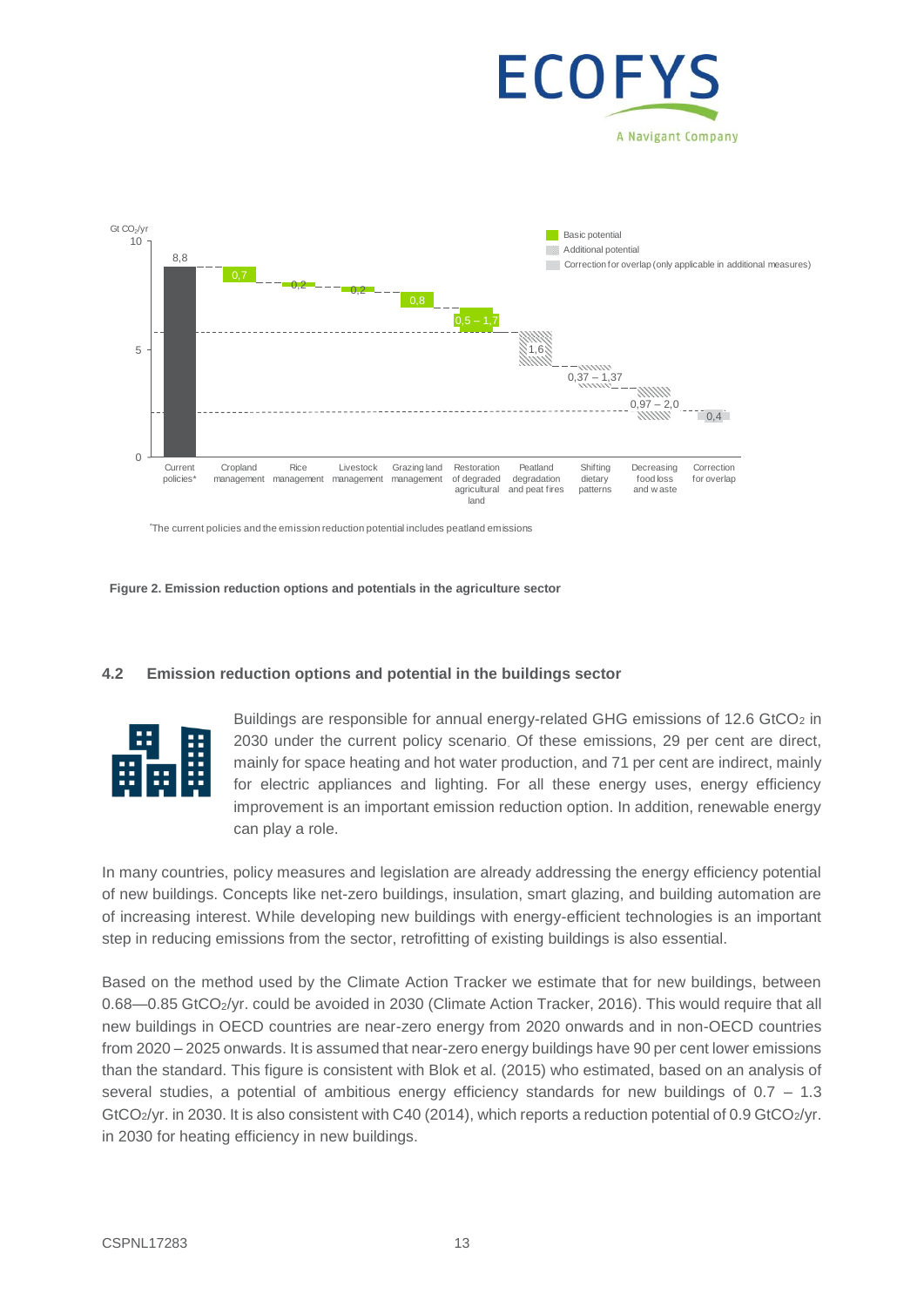

For the thermal retrofit of existing buildings, the estimated emission reduction potential is 0.52 to 0.93 GtCO2,/yr. in 2030 using the same method as in the Climate Action Tracker (2016). The lower range requires annual renovation rates of 3 per cent in OECD and non-OECD countries from 2020 onwards with 75 per cent direct emissions reduction per retrofit (GBPN, 2013). The higher range requires annual renovation rates of 5 per cent in OECD countries and of 3 per cent in non-OECD, in both cases from 2020 onwards with 90 per cent direct emissions reduction per retrofit (GBPN, 2013). The reduction potential is consistent with C40 (2014), which forecasts a reduction potential of 0.8 GtCO<sub>2</sub>/yr. for existing buildings in 2030.

According to IRENA (2016) and Wagner (2017) heat from renewable sources can grow – compared to the baseline – by 5.4 EJ for solid, liquid and gaseous biofuels and by 2.9 EJ for solar energy. This equals an emission reduction potential of 0.39 GtCO<sub>2</sub>/yr. in 2030 from biomass and 0.21 GtCO<sub>2</sub>/yr. for solar heat.

For electric appliances (excluding lighting) in households and the service sector an assessment of the potential is calculated based on Molenbroek et al. (2015), leading to an emission reduction potential of 3.3 GtCO2/yr. in 2030. This is in line with the estimation of adopting the world's best end-use equipment technology by CLASP (2011). For energy efficient lighting, a report by UNEP (2014) estimates energy savings of 4.4 EJ, equivalent to 0.92 GtCO<sub>2</sub>/yr. in 2030. Molenbroek et al. (2015) also reports emission reductions from lighting of 0.67 GtCO<sub>2</sub>/yr. in 2030. We will use this figure, which is slightly lower than the older estimate in CLASP (2011).

A cross-cutting option is to stimulate more efficient behaviour by providing advanced feedback to households, facilitated by new technology, like smart meters and smart thermostats. There are different estimations on to what extend feedback will induce behaviour, influenced by the used technology (e.g. smart meters, smart thermostats), the level of feedback given (e.g. real-time feedback, periodically feedback) and regional differences. For a higher form of feedback via In Home Displays, several studies give estimation on energy savings: 5-6% (ECN, 2017), 9-12% (Ehrhardt-Martinez, 2012); 11-18% (Lewis, 2014). Kerksen (2013) even mentions a reduction in gas-use of 21-26% for high-quality smart thermostats. Savings of 10% will lead to emission reductions of approximately 0.9 GtCO2. Because of the uncertainty and the overlap with other measures, this option will not be added to the total.

The total reduction potential for direct emissions from buildings is 1.9 GtCO $_2$ /yr. (uncertainty range 1.6 – 2.1 GtCO2e) in 2030 after correction for overlap between energy efficiency and renewable energy measures. The reduction potential for indirect emissions is included in the energy sector potential. An overview of the emission reduction potential in the building sector is visible in [Figure 3.](#page-22-0)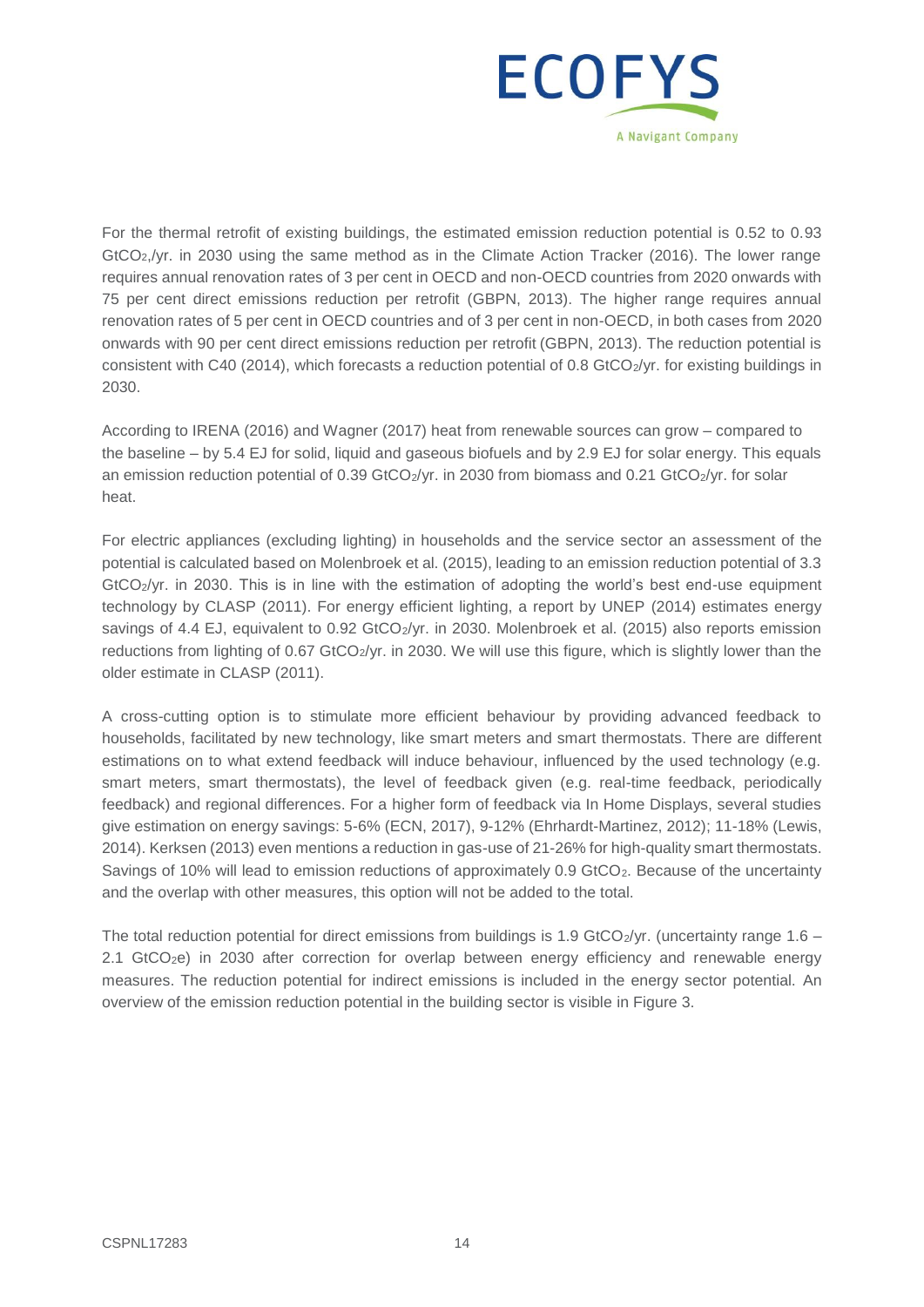# ECOF A Navigant Company



<span id="page-22-0"></span>**Figure 3. Emission reduction options and potentials in the buildings sector**

#### **4.3 Emission reduction options and potential in the energy sector**



The energy sector in the current policy scenario is responsible for  $21.3$  GtCO<sub>2</sub> emissions in 2030 of which 16.3 GtCO<sub>2</sub> is from power generation (IEA, 2016, USEPA, 2012). IRENA (2016) provides an overview of estimates for all renewable energy production options; the highest potentials reported in the review are from Teske et al. (2015). Main options in the energy sector are wind and solar energy. In addition, there are contributions from hydro,

nuclear and bioenergy and CCS. Emission reductions from the oil and gas sector and coal mining are also discussed.

The installed global wind capacity by the end of 2016 was 487 GW (REN21, 2017). Wind energy capacity can grow to between 2,110 and 3,064 GW (GWEC, 2016 and Teske et al., 2015), compared to 940 GW in the reference scenario in 2030. This provides an emission reduction between  $2.6 - 4.1$  GtCO<sub>2</sub>; reaching these potentials would require an annual growth of installed capacity of 11-15% per year. For comparison, the growth in the past decade amounted to 21% per year. Note that some recent studies present substantially higher potentials. Breyer et al. (2017) suggest a potential of approximately 5,000 GW by 2030. Jacobson et al. (2017), present a global potential for 2050 with 13,000 GW wind power capacity in 2050, of which about 80% (10,000 GW) is already to be realized in 2030. The context of this study is a largely electrified energy system with a much higher total electricity generation than in the baseline. The results of the latter study are subject to academic debate (Clack, et al., 2017) (Jacobsen, Delucchi, Cameron, & Frew, 2017). Reaching these higher potentials would require annual growth rates of 19 – 25% per year. For comparison, the growth in the past decade amounted to 21 per cent per year.

Solar power capacity can reach 3,725 GW in 2030 (Teske et al., 2015), compared to 708 GW in the reference scenario, which would provide an emission reduction of 3.0 GtCO<sub>2</sub>/yr. in 2030. The installed global solar capacity by the end of 2016 amounted to 303 GW (REN21, 2016); reaching these potentials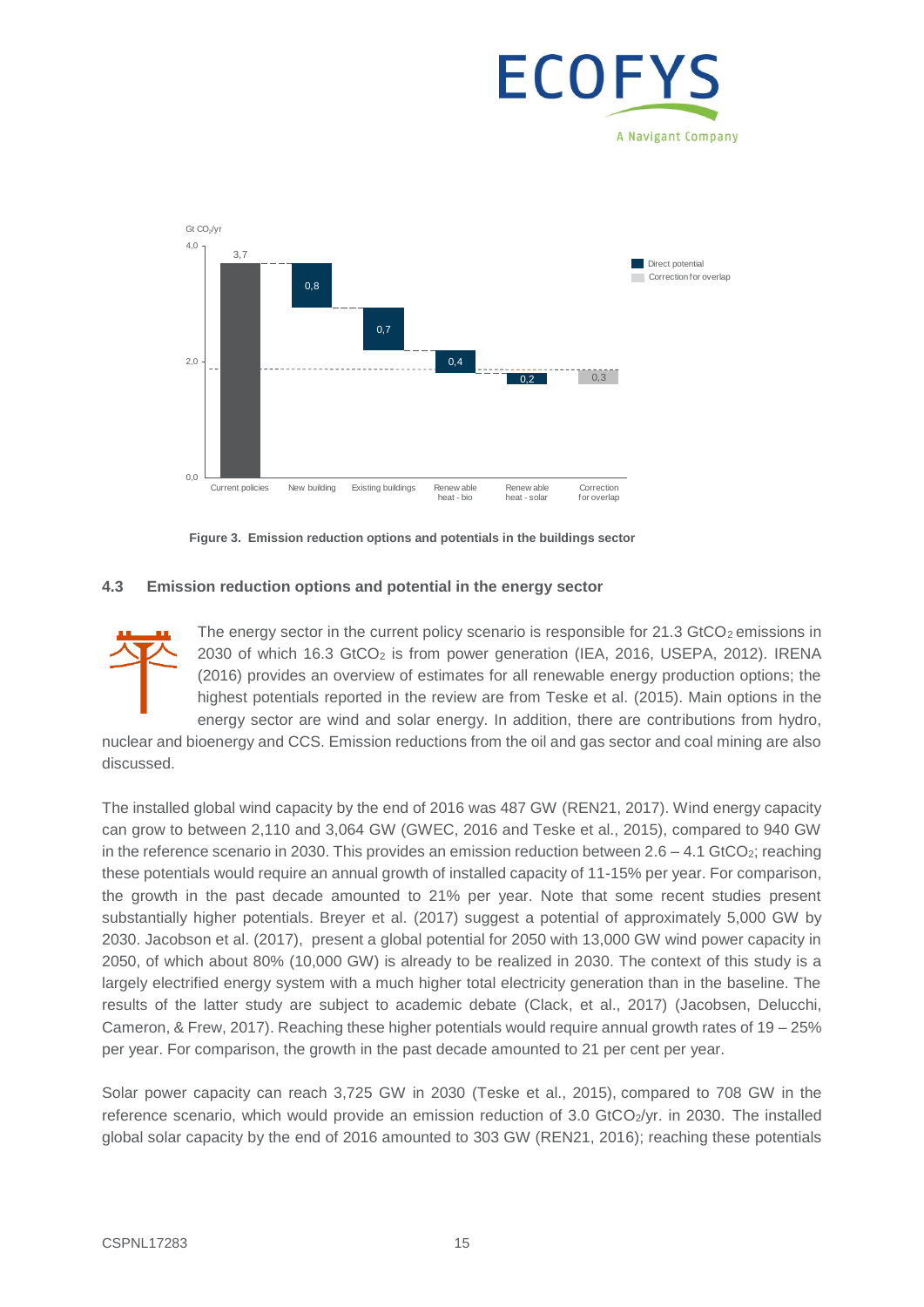

would require an annual growth of installed capacity of 14 – 20 per cent per year (Teske et al., 2015). For comparison, the growth in the past decade amounted to 48 per cent per year. Creutzig et al. (2017) find that many models have consistently underestimated deployment of solar PV. Some newer studies, however, provide higher potentials. A recent analysis by Breyer et al. (2017) come to a potential of 7,100  $-9,100$  GW. This potential would require a growth of the installed solar PV capacity of  $26 - 29$  per cent per year and lead to avoided emissions of  $5.5 - 7.2$  GtCO<sub>2</sub>.<sup>7</sup> For a more electrified energy system, Breyer et al. report a potential of 12,000 GW. An Ecofys study done for Sitra, showed that by scaling up the solar PV energy strategy of Germany to the whole world, solar PV, globally, could potentially increase in the range of  $3,885 - 8,722$  GW in 2030. This is equivalent to a potential emission reduction of  $2.49 - 6.17$ GtCO<sub>2</sub>e/yr. in 2030 (Sitra, 2015; Afanador et al., 2015).<sup>8</sup> Based on the large variety of numbers presented here, and leaving out the highest ones, we come to a potential of  $3 - 6$  GtCO<sub>2</sub> avoided through solar PV.

There are also other electricity production options that have potential to reduce emissions in the energy sector in 2030. Biomass has a potential of 0.85 GtCO<sub>2</sub>/yr. and geothermal 0.73 GtCO<sub>2</sub>/yr. compared to the baseline (Teske et al., 2015). For hydro power and nuclear energy the IEA (2016) provides an indication for the potential of hydro and nuclear energy in its 450 scenario; with respectively an increase of 147 GW and 154 GW compared to the baseline, the reduction potential is estimated as 0.32 and 0.87 GtCO<sub>2</sub>/yr. in 2030, respectively.

The total emission reduction potential for carbon capture and storage is estimated by IEA (2017) as 2.03 GtCO<sub>2</sub>, which is slightly lower than the estimation of Mac Dowell & Fajardy (2017) of 2.5 GtCO<sub>2</sub>, based on an earlier IEA study. This includes a reduction of 0.8 GtCO2/yr. in 2030 for CO<sub>2</sub> for enhanced oil recovery (EOR) and 0.1 GtCO2/yr. in 2030 for carbon capture and utilisation (CCU).

Bioenergy with carbon capture and storage (BECCS) has a reduction potential of 0.31 GtCO<sub>2</sub>/yr. in 2030 (IEA, 2017). Arasto et al. (2014) estimate costs 100 – 200 USD/tCO2, while McGlashan et al. (2012) estimate the average costs for BECCS to be  $80 - 90$  USD/ $tCO<sub>2</sub>$  and Johnsen et al. (2014) estimates that BECCS applied on biofuels production in 2030 will be cost  $\epsilon$ 25 – 175/tCO<sub>2</sub>. Since there are studies with estimations under and above 100 USD/tCO<sub>2</sub>, the potential for BECCS will be allocated to the energy sector category as an additional option.

This study does not include the shift from coal to gas since natural gas declines in the World Energy Outlook 450 scenario compared to the baseline (IEA, 2016). However, within certain regions the shift from coal to gas can play a role in the reduction of emissions from the energy sector, within the World Energy

 $7$  Given the high penetration of solar PV, we use average emission factors here instead of marginal emission factors.

<sup>&</sup>lt;sup>8</sup> According to the study, the level of uncertainty of the estimation is about 20 per cent, due to data limitations at the country level the study scales up the solar PV case of Germany in each individual country and then aggregates them to a global potential. In cases where country data was not available, the authors used regional data.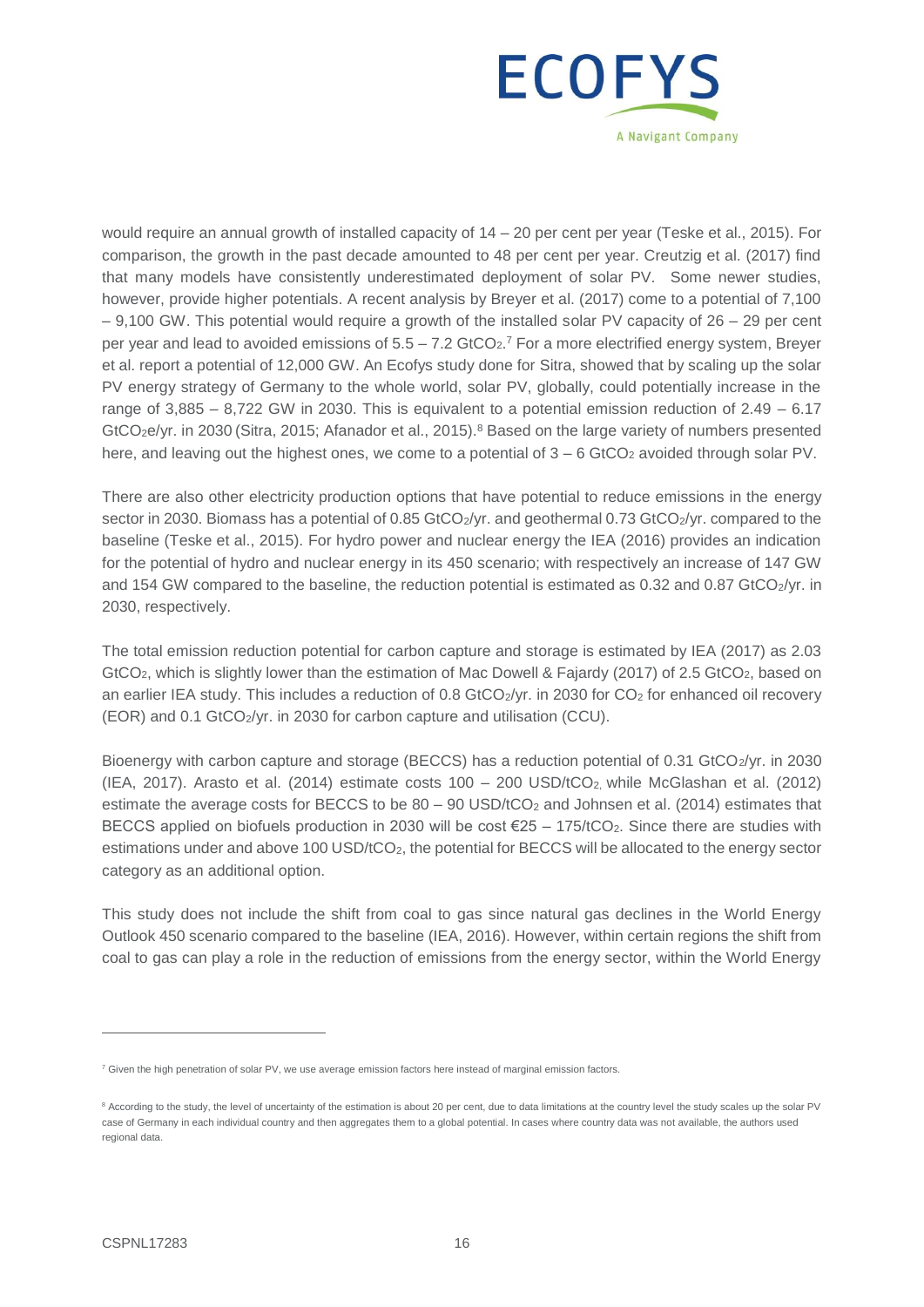

Outlook 450 scenario there is only a small increase visible in India (0.3 EJ) and South Africa (0.04 EJ) (IEA, 2016). Given the small size, this is not included in the potentials.

The total potential in the power sector is large—all numbers counted together make up about 70 per cent of the current policy scenario emissions in the power sector when summing up all individual potentials, without considering overlap. Adding electricity savings from the buildings and industry sector have the potential to avoid the full current policy emissions in the power sector, bringing the total to over 100 per cent, which is obviously not possible unless BECCS is applied on a large scale. But already long before the 100 per cent is reached, there will be increasing interaction between the different options, making the total potential smaller than the sum of the options. In the overall assessment, we first assumed that total emissions in the power sector are not reduced by more than 57 – 65 per cent, which are the largest fractions found in the literature (Deng et al., 2012; Teske et al., 2015)<sup>9</sup>; this will lead to total emission reductions of 9.3 – 10.6 GtCO2, which indicates the 'basic' potential. However, given the large potentials for the individual categories, power sector decarbonisation may develop even faster (see e.g. Breyer et al., 2017). Implementing large shares of intermittent renewable sources will require the use of flexibility options to match supply and demand, like demand response, flexibility of supply, network optimization and expansion, and storage, and this is even more the case if the 'additional potential' is to be realised. For an overview of flexibility options, see Papaefthymiou et al. (2014).

Outside the power sector, methane emissions from the distribution of gas and the production and transmission of oil and gas can be reduced by 1.78 GtCO2/yr. in 2030 (Klimont & Höglund-Isaksson, 2017). This is 75 per cent of the baseline emissions from the oil and gas industry. These reductions can mainly be achieved by implementation of measures for the recovery and utilization of vented gas and the reduction of leakages.

Methane emissions from coal mining can be reduced by 0.41 GtCO<sub>2</sub>e/yr. in 2030, which is a reduction of 56 per cent compared to the current policy scenario (Klimont & Höglund-Isaksson, 2017). Measures implemented in this scenario include pre-mining degasification measures and the installation of ventilation air oxidisers.

Combining the potentials of all the electricity-related measures discussed, also in buildings and industry, leads to a potential of 10.0 GtCO<sub>2</sub>e (uncertainty range  $9.3 - 10.6$  GtCO<sub>2</sub>e/yr.) in 2030. BECCS could provide an additional potential of 0.3 GtCO<sub>2</sub>e in 2030 (uncertainty range  $0.2 - 0.4$  GtCO<sub>2</sub>e). Emission reductions from the oil and gas sector and coal mining are 2.2 GtCO<sub>2</sub>e/yr. (uncertainty range  $1.7 - 2.6$ GtCO2e). An overview of the emission reduction potential in the energy sector is visible in Figure 4.

<sup>&</sup>lt;sup>9</sup> For comparison the recent Energy Technology Perspective reports (IEA, 2016; IEA, 2017), give reductions of 35 per cent and 48 per cent compared to the current policy scenario.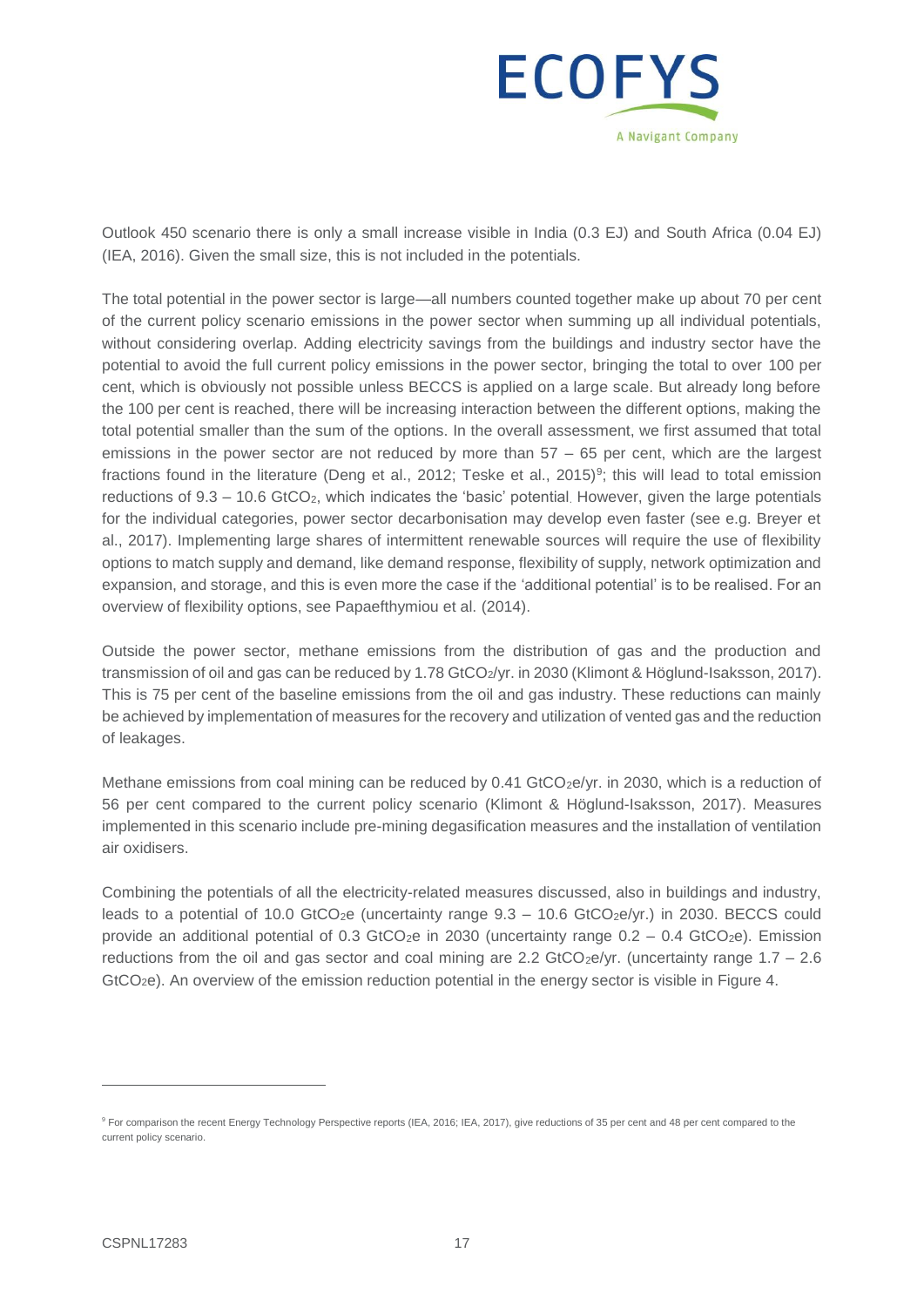



**Figure 4. Emission reduction options and potentials in the energy sector**

#### **4.4 Emission reduction options and potential in the forestry sector**



Since IPCC AR5, studies that report mitigation potentials in the forestry sector with carbon prices up to USD100/tCO<sub>2</sub> report values between  $0.2$ —13.8 GtCO<sub>2</sub>e/yr., mainly due to differences in the types of models used (Smith et al., 2014). There are two main options in this category: halting deforestation and restoration of degraded forest land. Emission reduction potentials from halting deforestation come with great uncertainty. These uncertainties relate, for example, to the degree to which decreased deforestation

leads to lowered degradation and associated carbon emissions, but also which baseline is used (GCEM, 2015). We assume a global potential in 2030 of 3 GtCO<sub>2</sub>e (based on Clarke et al., 2014). This central estimate is under the assumption that the baseline remains stable from current levels.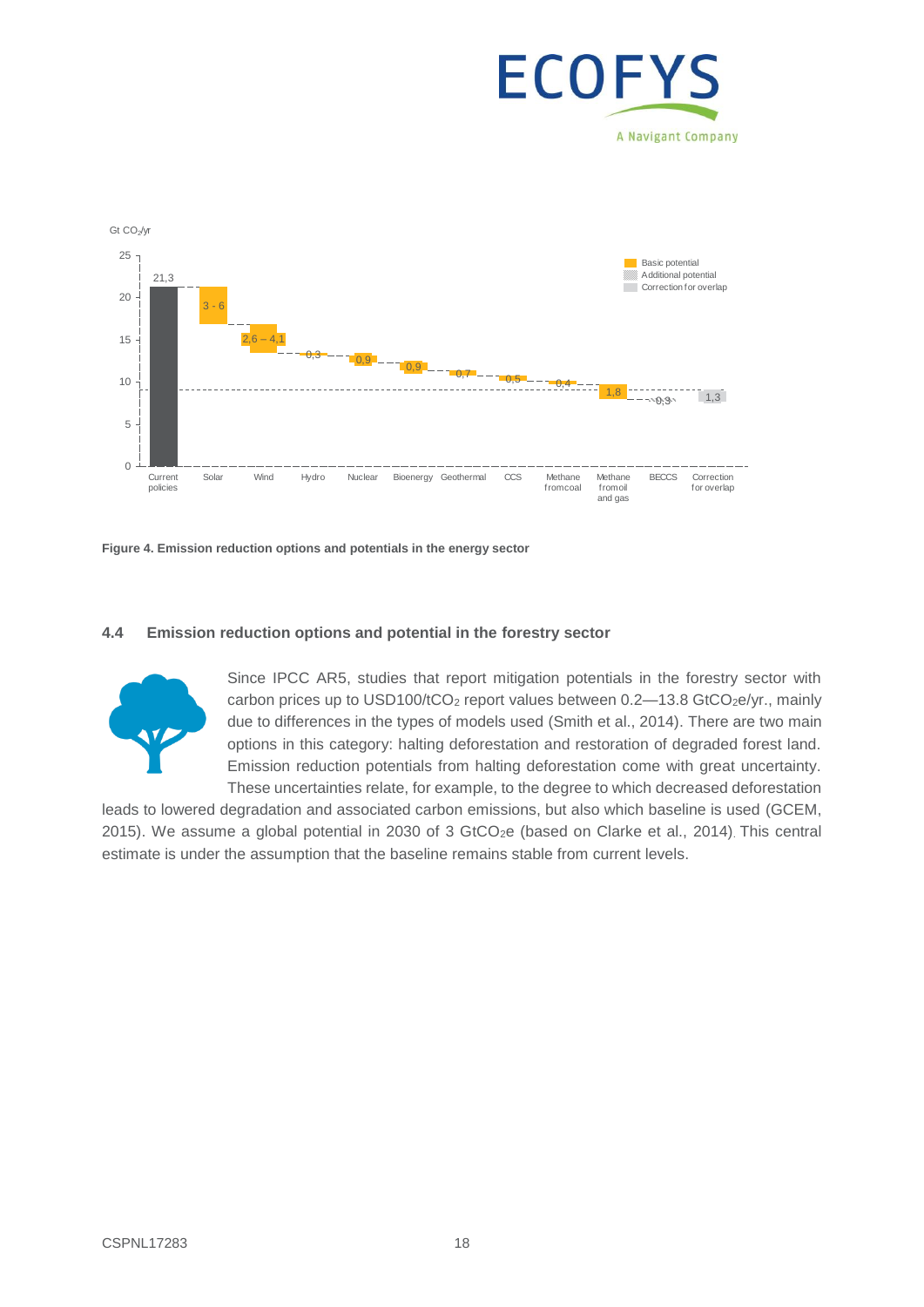# ECOFY A Navigant Company

Global commitments on restoration of degraded forests aim to bring a total of 350 million ha of degraded and deforested land under restoration, such as commitments to the Bonn Challenge and the New York Declaration on Forests (Messinger & DeWitt, 2015). Reaching this target by 2030 would yield emission reductions in the order of 1.6—3.4 GtCO2/yr., with a central estimate of 2.3 GtCO2/yr. in 2030 (Verdone et al., 2015).

Combining the potentials of the measures discussed leads to a total contribution from the forestry sector of 5.3 GtCO<sub>2</sub>e/year (with an uncertainty range of  $4.1 - 6.5$  GtCO<sub>2</sub>e). An overview of the emission reduction potential in the forestry sector is visible in Figure 5.



**Figure 5. Emission reduction options and potentials in the forestry sector**

#### **4.5 Emission reduction options and potential in the industry sector**



The industry sector GHG emissions in the current policy scenario are 19.3 GtCO<sub>2</sub>e in 2030. The two main sources of industrial GHG emissions are direct use of fossil fuels and the indirect use of fossil fuels via electricity consumption. There are also smaller sources of GHG emissions including 'non-energy' use of fossil fuels (e.g. fossil fuels as feedstock for chemical processes) and emissions from industrial processes (for example,

carbonisation in the cement process and several sources of non- $CO<sub>2</sub>$  GHGs). The industry sector can achieve substantial emission reduction in 2030 by applying a broad set of mitigation options (Fischedick, 2014), but mainly from energy efficiency, non-CO<sup>2</sup> measures and CCS, with a smaller contribution from renewable heat.

For energy efficiency, the emission reduction potential for 2030 is estimated at 4.1 GtCO<sub>2</sub> compared to the current policy scenario. This estimate is based on data from ClimateWorks Foundation and the World Bank (Akbar et al., 2014), scaled up from six major regions to the entire world and correcting for other measures than energy efficiency. The emission reduction means a reduction of nearly 30 per cent compared to the current policy scenario. This is compatible with the estimate by Worrell & Carreon (2017; see also Saygin et al. (2011) who estimated a static potential of  $27 \pm 9$  per cent). Note that the potentials vary by sector and by region. For example, it is estimated at 9 to 30 per cent for iron and steel, 4 to 7 per cent for primary aluminium, for cement the estimate is 20 to 25 per cent, for petrochemicals 23 to 27 per cent, and for ammonia production 11 to 25 per cent (Worrell & Carreon, 2017). Based on the share in current policy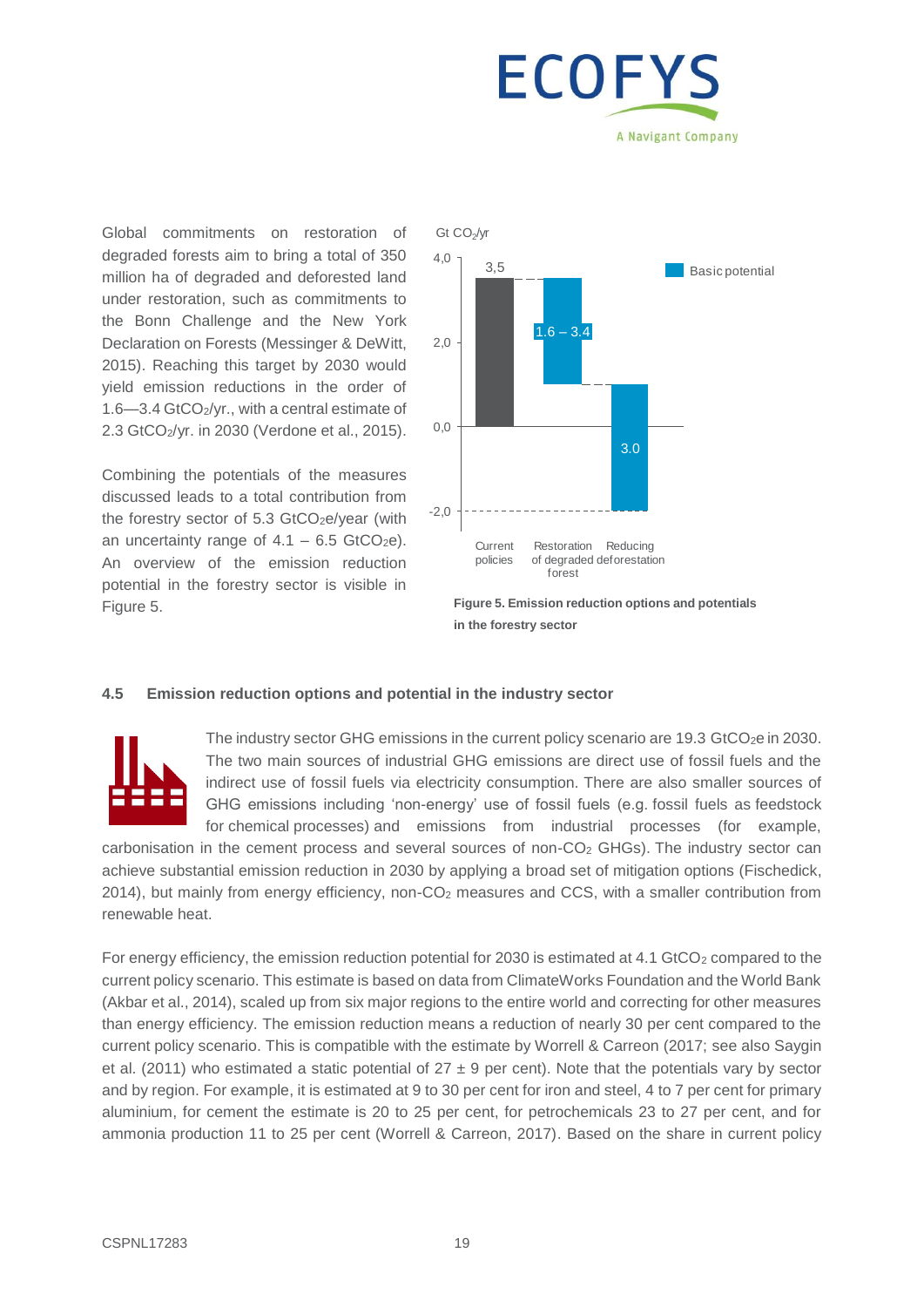

emissions, 2.2 GtCO<sub>2</sub>/yr. emission reduction is allocated to direct emissions and 1.9 GtCO<sub>2</sub>/yr. is allocated to indirect emissions.

Renewable energy use in the form of solid, liquid and gaseous biofuels, solar thermal energy and geothermal can generate 9.7 EJ (IRENA 2016), which is an additional 7.8 EJ compared to the current policy scenario. This will save 0.5 GtCO2/yr. in 2030.

Carbon capture and storage in manufacturing industry has an emission reduction potential of 1.22 GtCO<sub>2</sub>/yr. in 2030, see the discussion of the option in the section on the energy sector.

For non-CO<sub>2</sub> greenhouse gases, the largest reduction is from HFC's, which can be reduced by 1.5 GtCO<sub>2</sub>e/yr. in 2030 (Purohit & Höglund-Isaksson, 2017).<sup>10</sup> USEPA (2013) estimates an additional reduction potential for non-CO<sub>2</sub> GHG emissions of 0.2 GtCO<sub>2</sub>e/yr. in 2030, where 0.12 GtCO<sub>2</sub>e comes from nitric and adipic acid production and the rest from PFC's from primary aluminium production and  $SF_6$  from electric power systems and magnesium production.

Measures to reduce material use in industry can also reduce emissions. Concepts related to circular economy, such as recovery and reuse, lifetime extension, sharing and service models, and digital platforms can all reduce emissions. The use of different materials can also contribute, e.g. the cement industry has the possibility to use additives for clinker like fly ash, blast furnace slag, limestone or natural pozzolans. Recovery and reuse can reduce life-cycle emissions of products (Worell & Carreon, 2017). Although, no emission reduction potentials for 2030 have been reported for this family of options, a study by Ecofys and Circle Economy (2016) reports that circular economy measures can reduce emissions in 2030 by 9.7 GtCO<sub>2</sub>. This numbers overlaps significantly with other measures and is therefore not included in the overall add-up.

Based on the above, the reduction potential for industry for direct emissions is 5.4 GtCO<sub>2</sub>e/yr. in 2030 (uncertainty range  $4.2 - 6.6$  GtCO<sub>2</sub>). No correction for overlap is needed, as many industrial plants are so large that energy efficiency measures can be combined with CCS or renewable energy. The reduction potential of indirect emissions is already accounted for in the potential for the energy supply sector. An overview of the emission reduction potential in the industry sector is visible in Figure 6.

 $\overline{a}$ 

<sup>10</sup> If the Kigali Amendment is included both the baseline as the reduction potential will reduce by 0.6 Gt CO2e (Purohit & Höglund-Isaksson, 2017).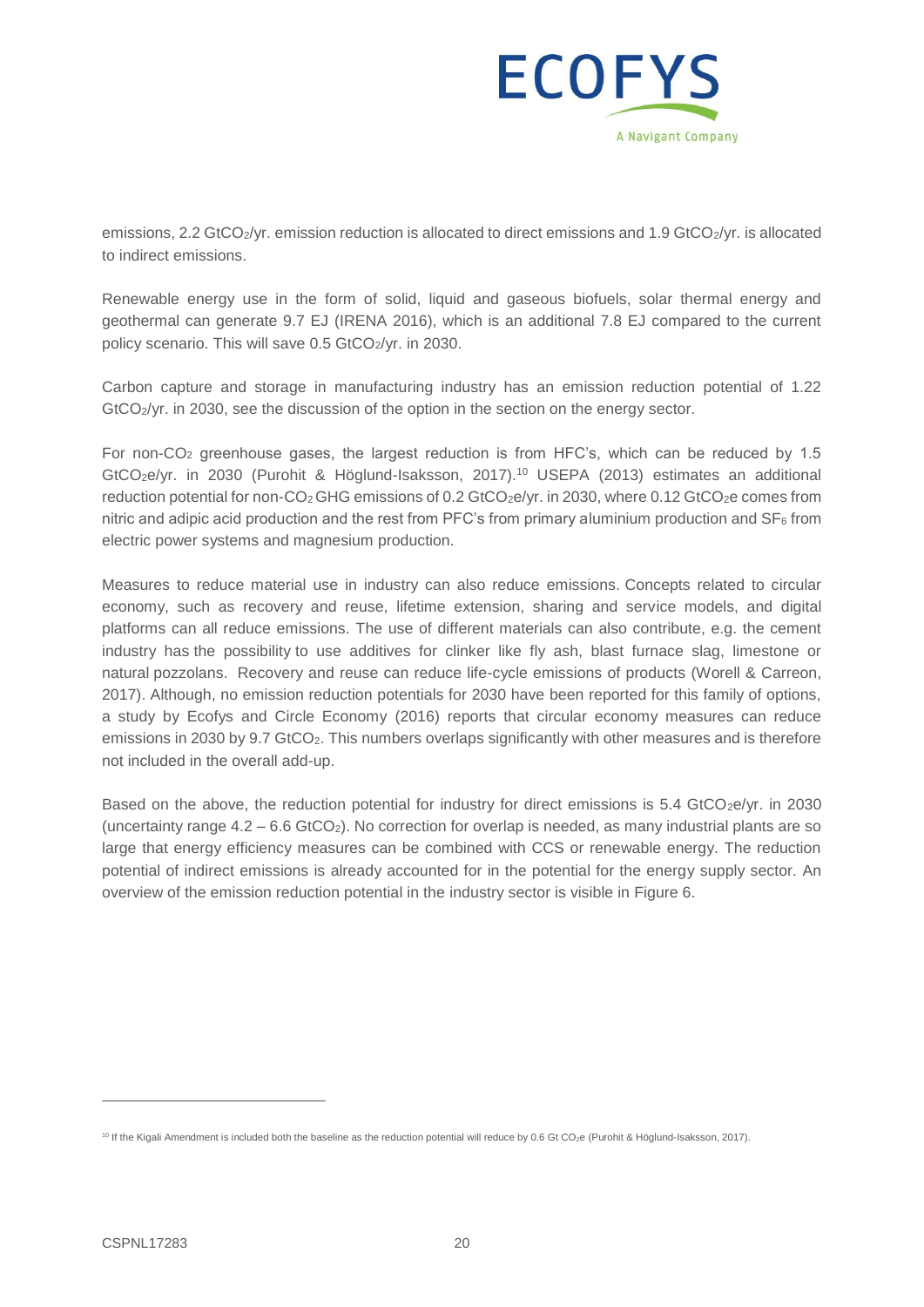



**Figure 6. Emission reduction options and potentials in the industry sector**

#### **4.6 Emission reduction options and potential in the transport sector**



The total emissions for transport in the current policy scenario are  $9.7$  GtCO<sub>2</sub> in 2030, of which  $9.42$  GtCO<sub>2</sub> are direct emissions and  $0.28$  GtCO<sub>2</sub> indirect emissions for electricity use. The emission reduction potential differs per mode of transport, but is most significant for light-duty vehicles and heavy-duty vehicles, with other contributions coming from

shipping, aviation and biofuels.

In the automobile sector, fuel efficiency measures could potentially reduce emissions by 0.88 GtCO2/yr. (high duty vehicles) and by 2.0 GtCO2/yr. (light duty vehicles) by 2030 (ICCT, 2012). These numbers include modal shifts. A shift to more electric vehicles is also included. ICCT (2012) assumes that electricdrive vehicles will form a small, but not insignificant, share (up to 9 per cent) of new-vehicle sales by 2030. This is in line with the estimations of IRENA (2016) (10 per cent) and Bloomberg New Energy Finance (2017) (7 per cent). Note that substantial emission reductions due to fuel economy standards for passenger cars are already included in the current policy scenario.

Aviation can reduce emissions with  $0.32 - 0.42$  GtCO<sub>2</sub>/yr. in 2030 by using alternative fuels, improved infrastructure use and technical improvements (ICAO, 2013; ICCT 2012).

Several studies indicated an emission reduction for shipping (Alvik et al., 2010; Faber et al., 2011; Eide et al., 2011; Hoffmann et al., 2012), ranging from 0.39 to 0.99 GtCO2. The studies contain several measures focused on fuel efficiency. The most recent study, from Bouman et al. (2017), reports an emission reduction potential of 0.70 GtCO<sub>2</sub>/yr. in 2030. The numbers for aviation and shipping are in the same order as those in the study from New Climate Economy (GCEM, 2015), which shows a reduction potential between 0.60 and 0.90 GtCO<sub>2</sub> per year.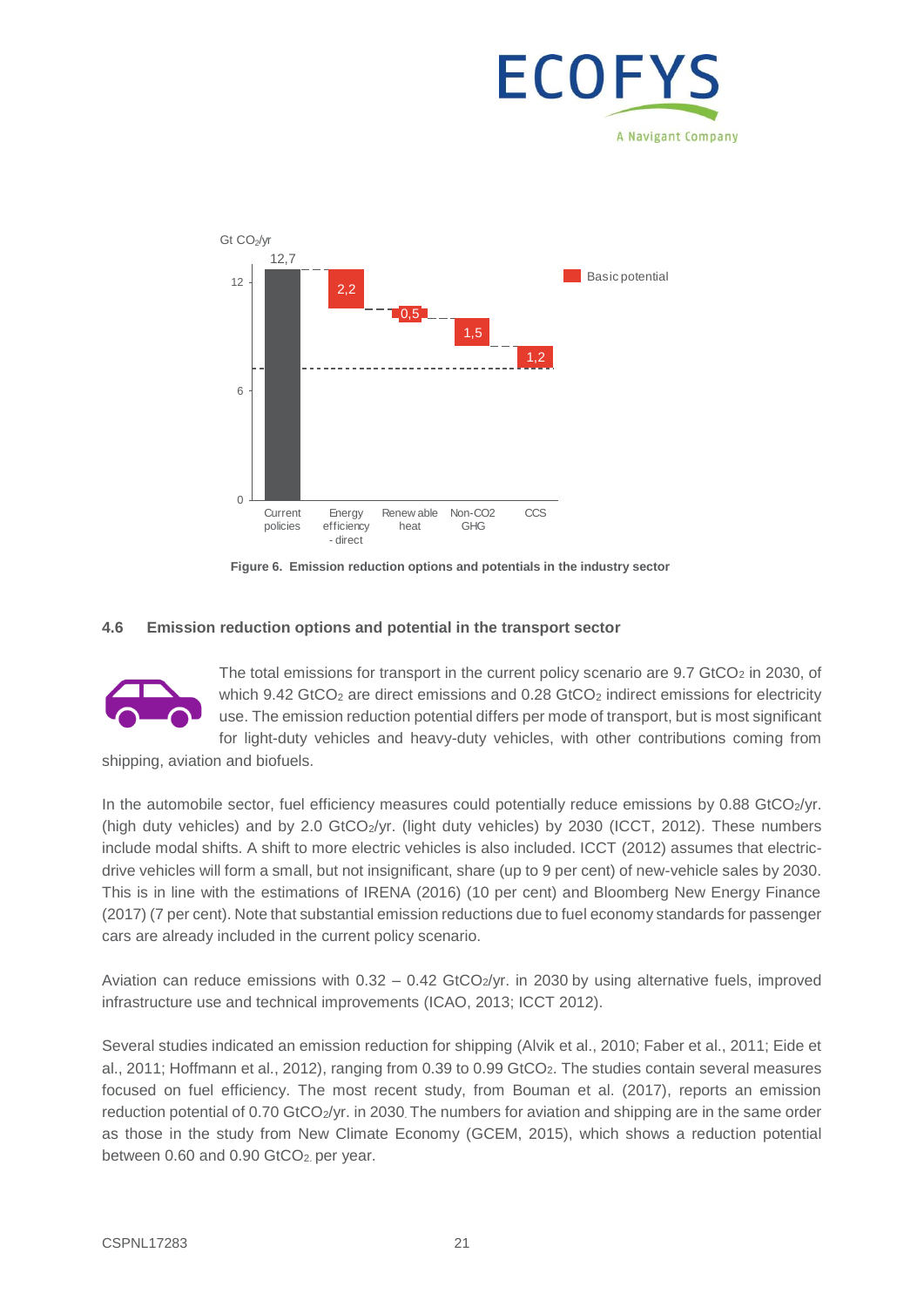

Another measure that is relevant for the transport sector is biofuels. ICCT (2012) provides no potential for biofuels due to the high uncertainty of biofuels in 2030. IRENA (2016) does provide an estimate for biofuels to cover 10 per cent of the sector's total fuel use in 2030. Taking into account that greenhouse gas emissions from biofuels are 70—90 per cent lower than those of conventional fuels (BLE, 2016; Ecofys, 2017 *forthcoming*)—an emission reduction potential of 0.63 to 0.81 GtCO<sub>2</sub>e/yr. in 2030 can be calculated.

Based on the above, the total emission reduction potential for the transport sector is  $4.7$  GtCO<sub>2</sub> in 2030 (with an uncertainty of  $4.1 - 5.3$  GtCO<sub>2</sub>). No overlap correction is needed, as biofuels can be used as dropin fuels. An overview of the emission reduction potential in the transport sector is visible in Figure 7.



**Figure 7. Emission reduction options and potentials in the transport sector**

#### **4.7 Other promising emission reduction options and potential**



Some options for emission reduction are difficult to allocate to one of the sectors assessed in the previous sections. This may be because it is still unknown in which sector it can best be implemented or because the option can be applied to multiple sectors. Some promising mitigation measures are described below.

Methane constitutes some 90 per cent of GHG emissions from the waste sector. An emission reduction option is landfill gas recovery and utilization. USEPA (2013) estimates that landfill gas recovery can reduce emissions by 0.4 GtCO<sub>2</sub>e/yr. in 2030 which is 42 per cent of the emissions in the current policy scenario.

Enhanced weathering measures aim to draw carbon from the atmosphere via, among others, the natural chemical weathering process of silicates (other processes elaborated in Chapter 7). Biogeochemical activity in soils naturally accelerates the weathering of rock and thereby leeches out calcium and magnesium, which then reacts with dissolved  $CO<sub>2</sub>$  (HCO<sub>3</sub><sup>-</sup>, CO<sub>3</sub><sup>2</sup>) (Renforth, 2012). To efficiently distribute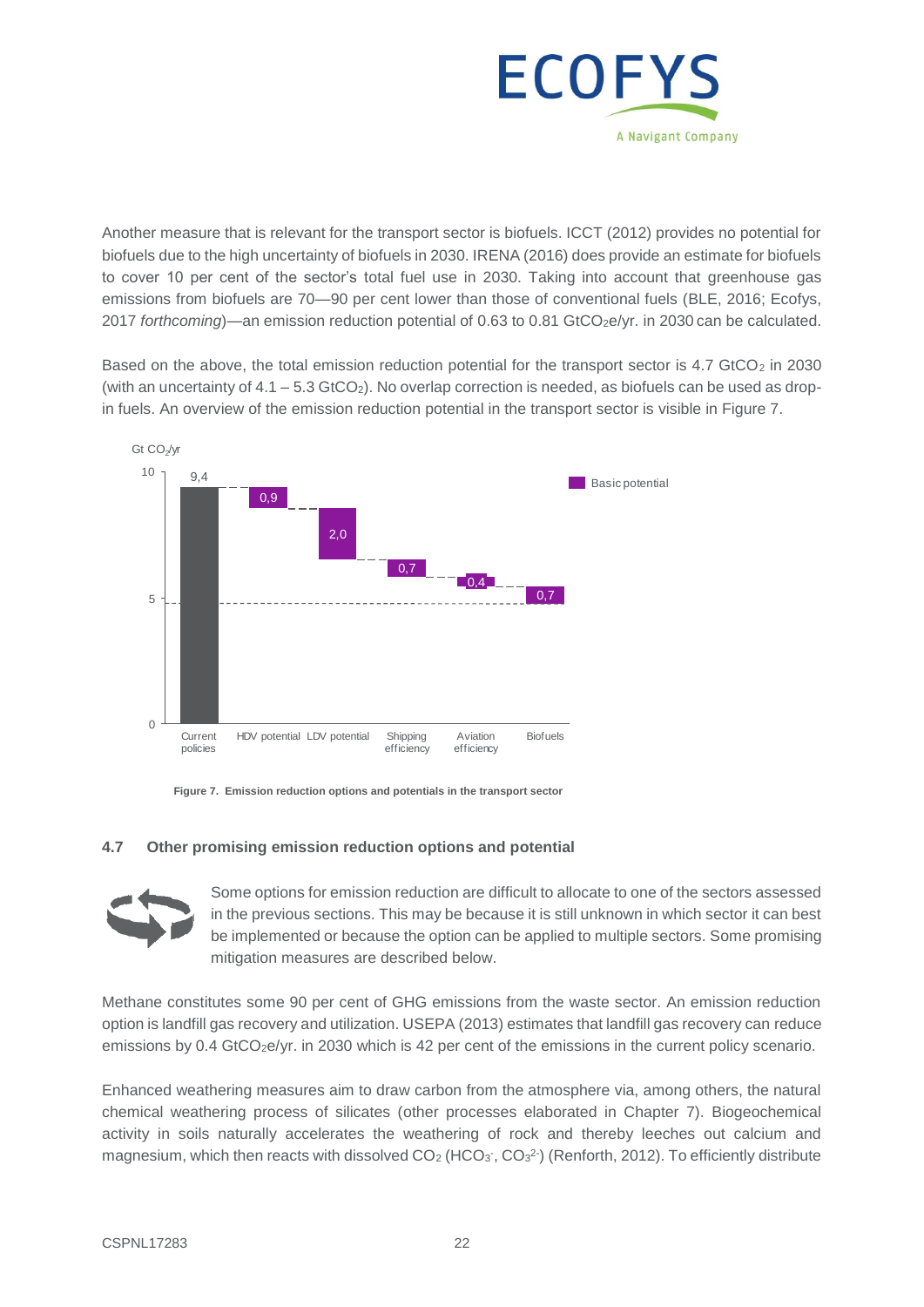

the ground silicates, which can either originate from the industrial waste or can be mined and ground subsequently, existing infrastructures can be used for the management of farm and forest soils (Hawken, 2017). First global estimates using wastes only, arrive at 0.73-1.22 GtCO2/year, excluding stockpiled waste (Renforth, et al., 2011). This estimate includes the silicate wastes originating from the cement (cement kiln dust), iron and steel (slag) and coal power (fly ash) industries and is not for 2030 and does not account for existing uses for these industrial silicate wastes.

The direct capture of atmospheric CO<sub>2</sub> has multiple uses. It can be deployed to produce feedstock for lowcarbon fuels, enhanced oil recovery or synthetic hydrocarbon-based materials. However, in combination with the geological storage of CO<sub>2</sub> substantial volumes of 'negative emissions' could be seguestered. A key barrier is the availability of sufficient low-carbon thermal energy to draw a meaningful amount of  $CO<sub>2</sub>$ from ambient air, but due to low land requirements the technical potential is in fact only restrained by geological storage availability and that the costs seem to be larger than USD100/tCO2. Long-term global removal potentials have been suggested to be larger than 10 GtCO<sub>2</sub>/year (McLaren, 2012).

There are also other measures that are not included in this chapter. In April 2017 the book, Drawdown, was published containing the 100 most substantive solutions to reverse global warming (Hawken, 2017). Comparing the top 20 of Drawdown with this analysis, two high-ranked measures are missing in this chapter: educating girls and family planning. it is expected that the quantitative impact of such measures is mostly beyond 2030. An overview of other promising emission reduction potential is visible in Figure 8.



**Figure 8 Emission reduction options and potentials in other sectors**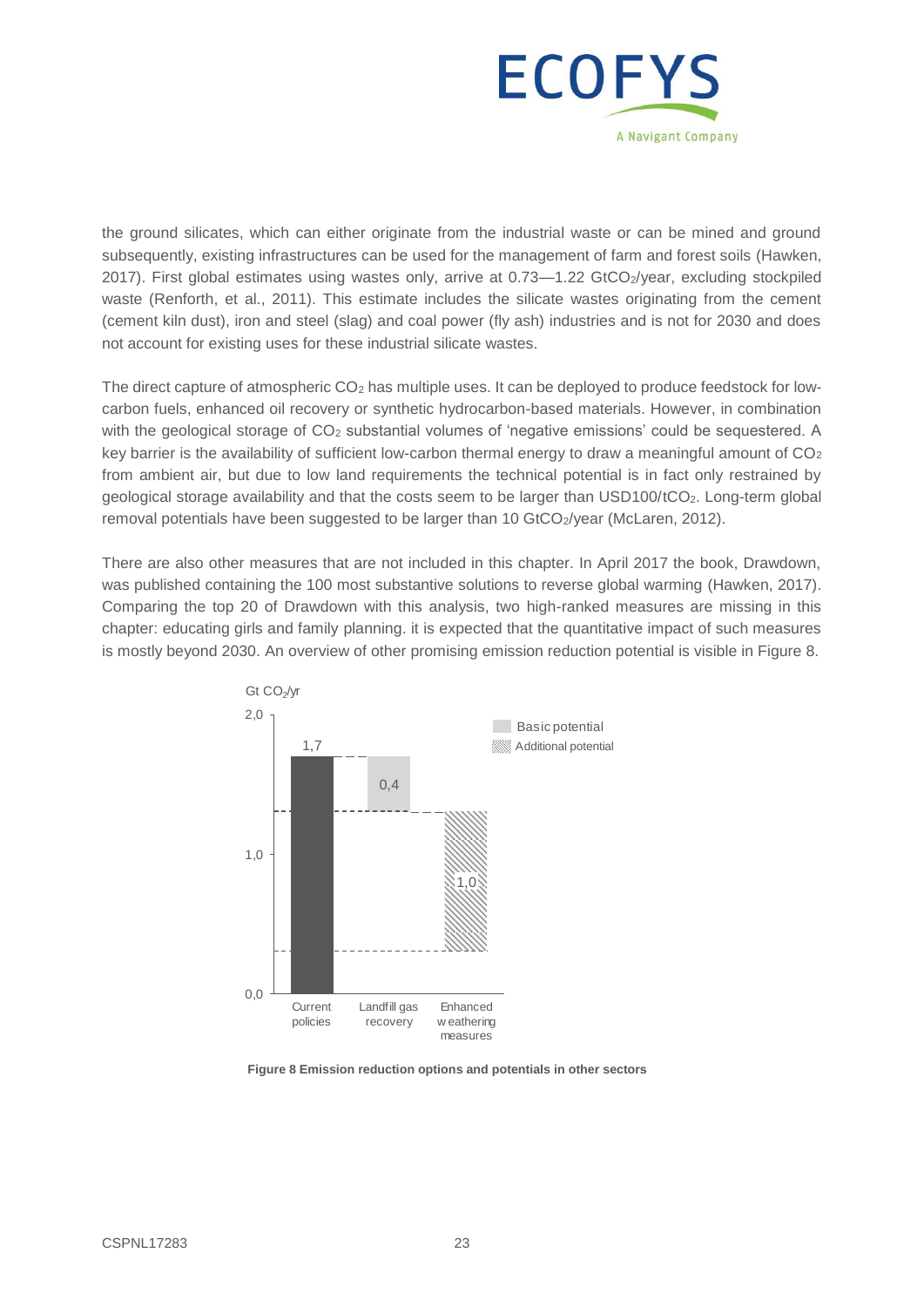

# 5 Can the gap be bridged? Total emission reduction potential in 2030

An overview of the estimated total emission reduction potentials in 2030 assessed in the previous chapters is provided in [Table 3.](#page-34-0) The Table shows that estimates based on proven technologies and relatively precautionary assumptions regarding potentials (the 'basic' potential in [Table 3\)](#page-34-0), lead to a total emission reduction potential in 2030 of 33 GtCO<sub>2</sub>e/yr. (uncertainty  $30 - 36$  GtCO<sub>2</sub>e). If, in addition, areas where estimates of potentials are relatively new, and the feasibility of realizing these in 2030 is more uncertain, are considered (the 'additional' potential in [Table 3\)](#page-34-0), the potential is 38 GtCO<sub>2</sub>e/yr. (uncertainty range 35  $-41$  GtCO<sub>2</sub>e).

According to 2017 emissions gap report (UNEP, 2017), the difference in 2030 between emissions under the current policy scenario and the emission levels consistent with a likely chance of staying below 2°C and a medium chance of staying below 1.5°C, are respectively 17 and 22.5 GtCO<sub>2</sub>e. Importantly, even if only the basic emission reduction potential for 2030 is considered, the estimated total potential listed in this report is sufficient to bridge the emissions gap in 2030 for 2°C (>66 percent chance) and 1.5°C (50 to 66 per cent chance).

An important question is what the efforts and costs are of realizing these emission reductions. Although it is beyond the scope of the current chapter to answer this question in full, a number of observations can be made. It is remarkable that a large part of the potential consists of just six relatively homogeneous categories, that is, solar and wind energy, efficient appliances, efficient passenger cars, afforestation and stopping deforestation. These six categories sum up a potential of 18.5 GtCO<sub>2</sub>e in 2030 (range:  $15 - 22$ ) GtCO2e), making up more than half of the basic potential (see **Error! Reference source not found.**). E qually important, all these measures can be realised at modest or in some cases even net-negative costs, and are predominantly achievable through proven policies:

**Solar PV and wind energy.** Many countries around the world have targets for renewable energy and have policies in place to stimulate the adoption. The most dominant policy instruments are feed-in tariffs or feed-in premiums, which have been implemented in 75 countries and 29 states or provinces in the world, providing long-term power purchase agreements with a specified price or premium price per kWh for a renewable energy technology (REN21, 2017). An instrument with increasing popularity is competitive bidding or auction, especially for large scale developments, where the renewable energy market is mature and governments have already achieved a degree of success with RES installation through feed-in-tariffs (REN21, 2017). Costs of electricity from solar and wind electricity have already declined to levels comparable with fossil-fuel based electricity (Lazard, 2016), and auctions have accelerated this trend (IRENA, 2017). Continuation of feed-in policies and/or a shift to auctions are a straightforward and cheap approach to rapid decarbonisation of the power sector.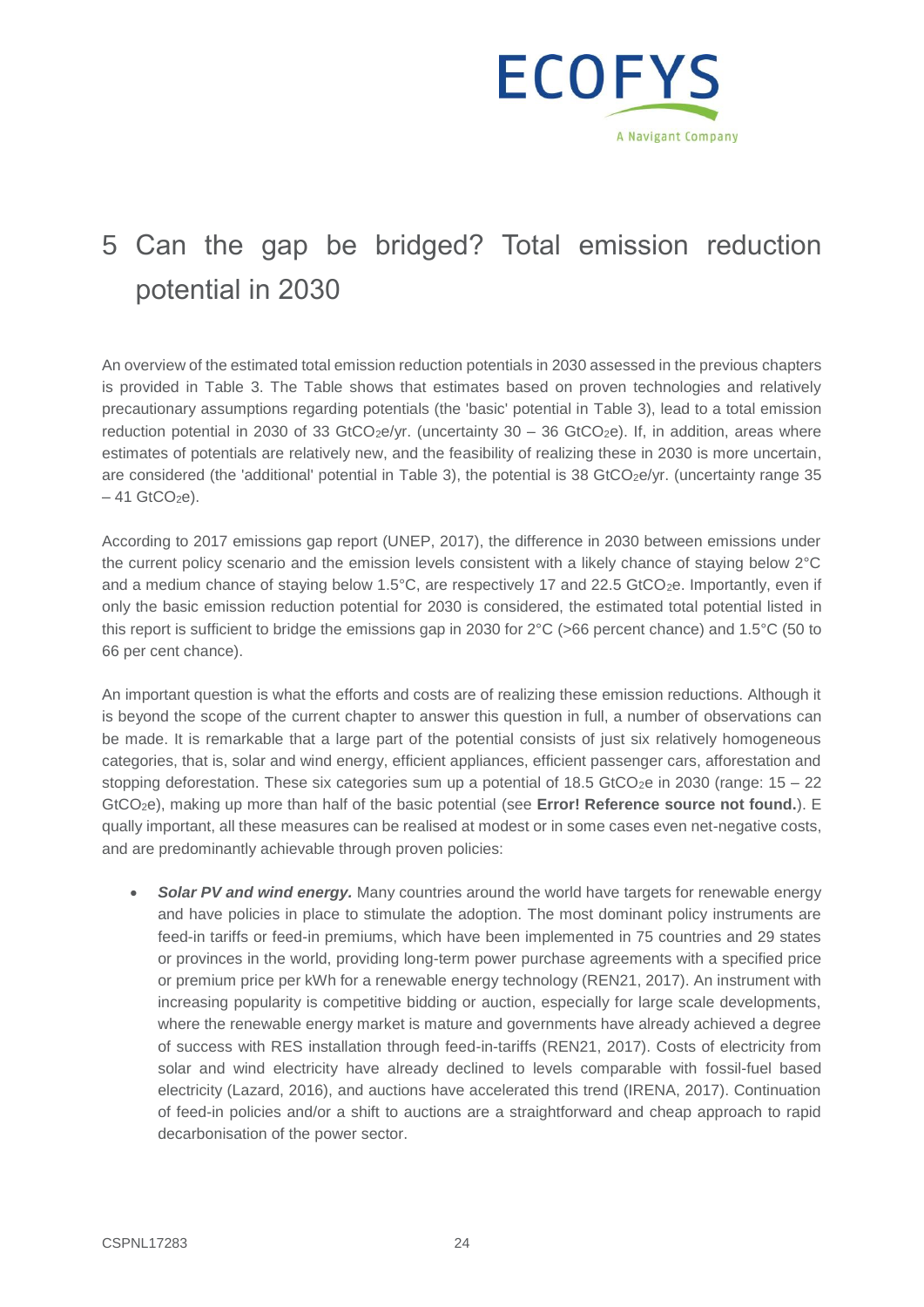

- *Energy efficient appliances and cars.* To stimulate the uptake of efficient appliances, the combination of labelling and minimum energy performance standards are the dominant policies. Over 60 countries have adopted or pledged to adopt policies to shift to more energy-efficient lighting (UNEP, 2014). Under the united for efficiency (U4E) public-private-partnership, UN Environment is supporting developing countries and emerging economies to move their markets to energy-efficient appliances and equipment (UNEP, 2017). In terms of performance standards for cars, countries have opted to implement fuel economy standards in miles per gallon or  $CO<sub>2</sub>$ emission standards in gCO<sub>2</sub> per km; these standards exist in Brazil, the EU, India, Japan, Mexico and the USA (ICCT, 2017). Typically, energy efficiency standards are implemented in such a way that life-cycle costs are minimized, hence leading to net negative costs for the consumer. Similar policies are in place for new building construction (UNEP, 2016). Further continuation of these policies, scaling them up to more countries while raising ambitions is a way forward to limit the growth of energy use and hence reducing emissions.
- *Stopping deforestation and restoration of degraded forests.* There are several examples of policies successfully stopping deforestation, the most large-scale being the Brazilian 'Action Plan for Prevention and Control of Deforestation in the Amazon', consisting of (1) territorial and landuse planning, (2) environmental control and monitoring, and (3) fostering sustainable production activities. The programme led to a reduction of the deforestation rate by over 80 per cent. Costs are found to be on average USD13/tCO<sub>2</sub>e (Afanador et al., 2015; Sitra, 2015). For reforestation of degraded forests, the scale of operations is not that size, but promising examples are available for China (Chen et al., 2016), Costa Rica (Afanador et. al 2015; Sitra, 2015), and the Republic of Korea (Kim & Zsuffa, 1994). Costs are comparable with the costs of stopping deforestation.

These are examples of a few of the options that can be implemented relatively cheap and easy, and that together represent more than half of the basic potential identified. Many more examples of upscaling of existing policies and programmes are listed in the study Green to Scale (Sitra, 2015).

Although the available studies prevent an explicit, economic assessment of all emission reduction options, there is a relatively high degree of confidence that all options included in [Table 3](#page-34-0) have costs below 100 USD per tCO<sub>2</sub>e avoided. In many cases, this is explicit in the source documents. For some, however, it is not clear whether the costs will fall below USD100 /tCO<sub>2</sub>e. For example, some electricity sources may show costs above USD100/tCO<sub>2</sub>e, in specific cases, as there are large variations in costs (Lazard, 2016). However, given that there are abundant options in the electricity sector, leaving out these options will not affect the total potential.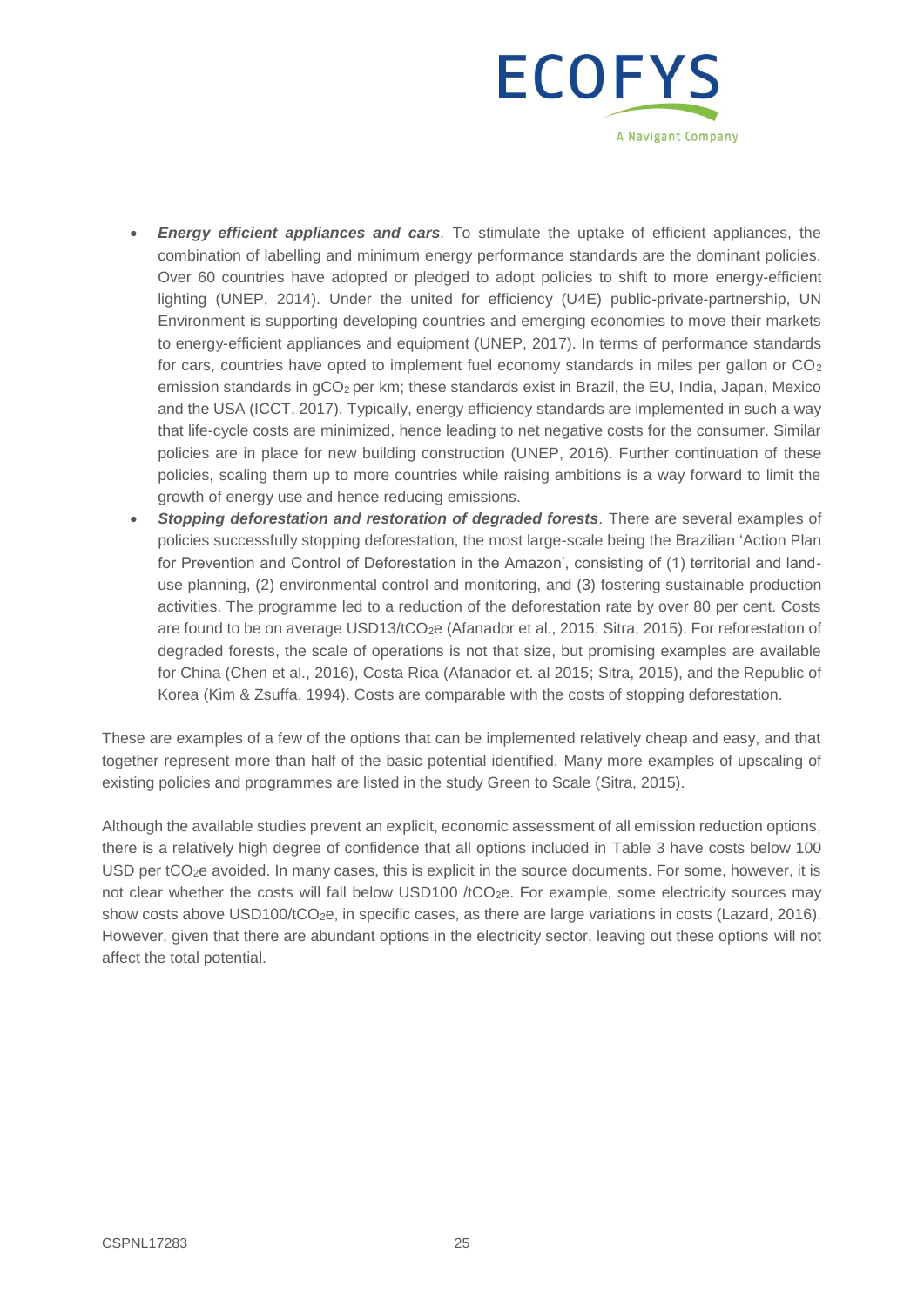



**Figure 9. The six most promising emission reduction options and their potentials**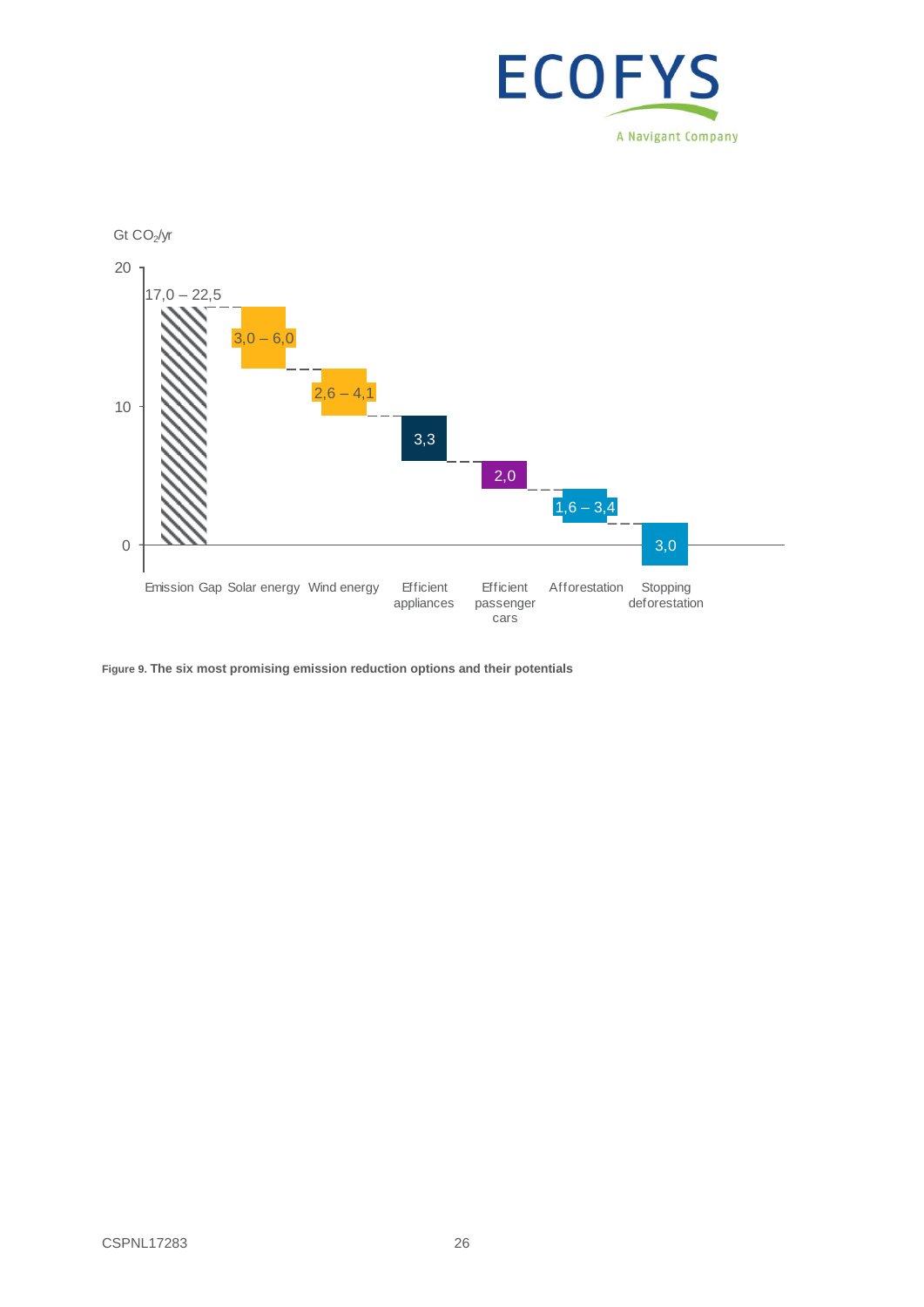

<span id="page-34-0"></span>**Table 3:** Overview of emission reduction potentials. Although for many emission reduction categories a single point estimate is given, there are always uncertainties, assumed to be ±25%. For the categories peatland degradation and peat fires, biochar and energy efficiency, the potential in 2030 is more uncertain. Therefore, a higher uncertainty range of 50% is applied for these categories. In the final column, the categories are aggregated to the sectoral level (see discussion in the text). The numbers in the third column are not corrected for overlap between measures. The numbers in the final column are corrected for overlap, and this is also reflected for in the total potential. Therefore, the total is smaller than the sum of the individual potentials in the third column. The aggregate potentials for indirect emission reductions in buildings and industry are reflected in the electricity sector potential.

| <b>Sector</b>                            | <b>Category</b>                                                   | <b>Emission reduction</b><br>potential in 2030<br>(GtCO <sub>2</sub> e) | <b>Category</b>               | <b>Sectoral aggregate</b><br>potential (GtCO <sub>2</sub> e) |
|------------------------------------------|-------------------------------------------------------------------|-------------------------------------------------------------------------|-------------------------------|--------------------------------------------------------------|
|                                          | Cropland management                                               | 0.74                                                                    | Basic                         |                                                              |
|                                          | Rice management                                                   | 0.18                                                                    |                               |                                                              |
|                                          | Livestock management                                              | 0.23                                                                    |                               | $3(2.3 - 3.7)$                                               |
|                                          | Grazing land management                                           | 0.75                                                                    |                               |                                                              |
| Agriculture<br>Ø                         | Restoration of degraded agricultural land                         | $0.5 - 1.7$                                                             |                               |                                                              |
|                                          | Peatland degradation and peat fires                               | 1.6                                                                     |                               | $3.7(2.6 - 4.8)$                                             |
|                                          | <b>Biochar</b>                                                    | 0.2                                                                     | Additional                    |                                                              |
|                                          | Shifting dietary patterns                                         | $0.37 - 1.37$                                                           |                               |                                                              |
|                                          | Decreasing food loss and waste                                    | $0.97 - 2$                                                              |                               |                                                              |
|                                          | New buildings                                                     | $0.68 - 0.85$                                                           |                               |                                                              |
|                                          | <b>Existing buildings</b>                                         | $0.52 - 0.93$                                                           | Basic                         | $1.9(1.6 - 2.1)$                                             |
| 畾<br><b>Buildings</b>                    | Renewable heat - bio                                              | 0.39                                                                    |                               |                                                              |
|                                          | Renewable heat - solar                                            | 0.21                                                                    |                               |                                                              |
|                                          | Lighting                                                          | 0.67                                                                    | Basic (indirect               | See energy sector                                            |
|                                          | Appliances                                                        | 3.3                                                                     | emissions)                    | potential                                                    |
|                                          | Solar energy                                                      | $3 - 6$                                                                 |                               |                                                              |
|                                          | Wind energy                                                       | $2.6 - 4.1$                                                             |                               |                                                              |
|                                          | Hydropower                                                        | 0.32                                                                    |                               | $10.0(9.3 - 10.6)$                                           |
|                                          | Nuclear energy                                                    | 0.87                                                                    | Basic                         |                                                              |
|                                          | Bioenergy                                                         | 0.85                                                                    |                               |                                                              |
| Energy                                   | Geothermal                                                        | 0.73                                                                    |                               |                                                              |
|                                          | CCS                                                               | 0.53                                                                    |                               |                                                              |
|                                          | <b>BECCS</b>                                                      | 0.31                                                                    | Additional                    | $0.3(0.2 - 0.4)$                                             |
|                                          | Methane from coal                                                 | 0.41                                                                    |                               |                                                              |
|                                          | Methane from oil and gas                                          | 1.78                                                                    | Basic                         | $2.2(1.7 - 2.6)$                                             |
| Forestry                                 | Restoration of degraded forest                                    | $1.6 - 3.4$                                                             | Basic                         | $5.3(4.1 - 6.5)$                                             |
|                                          | Reducing deforestation                                            | 3                                                                       |                               |                                                              |
|                                          | Energy efficiency - indirect                                      | 1.9                                                                     | Basic (indirect<br>emissions) | See energy sector<br>potential                               |
| Industry                                 | Energy efficiency - direct                                        | 2.2                                                                     |                               | $5.4(4.2 - 6.6)$                                             |
|                                          | Renewable heat                                                    | 0.5                                                                     | Basic                         |                                                              |
|                                          | Non-CO2 GHG                                                       | 1.5                                                                     |                               |                                                              |
|                                          | CCS                                                               | 1.22                                                                    |                               |                                                              |
|                                          | HDV potential (efficiency, mode shift)                            | 0.88                                                                    |                               |                                                              |
| $\Rightarrow$<br>Transport (             | LDV potential (efficiency, mode shift, electric<br>vehicles)      | 2.0                                                                     | Basic                         |                                                              |
|                                          | Shipping efficiency                                               | 0.7                                                                     |                               | $4.7(4.1 - 5.3)$                                             |
|                                          | Aviation efficiency                                               | $0.32 - 0.42$                                                           |                               |                                                              |
|                                          | <b>Biofuels</b>                                                   | $0.63 - 0.81$                                                           |                               |                                                              |
| Other                                    | Landfill gas recovery                                             | 0.4                                                                     | Basic                         | $0.4(0.3 - 0.5)$                                             |
|                                          | Enhanced weathering measures                                      | $0.73 - 1.22$                                                           | Additional                    | $1(0.7 - 1.2)$                                               |
| Total basic emission reduction potential |                                                                   |                                                                         |                               | $33(30 - 36)$                                                |
|                                          | Total emissions reduction potential including additional measures |                                                                         |                               | $38(35 - 41)$                                                |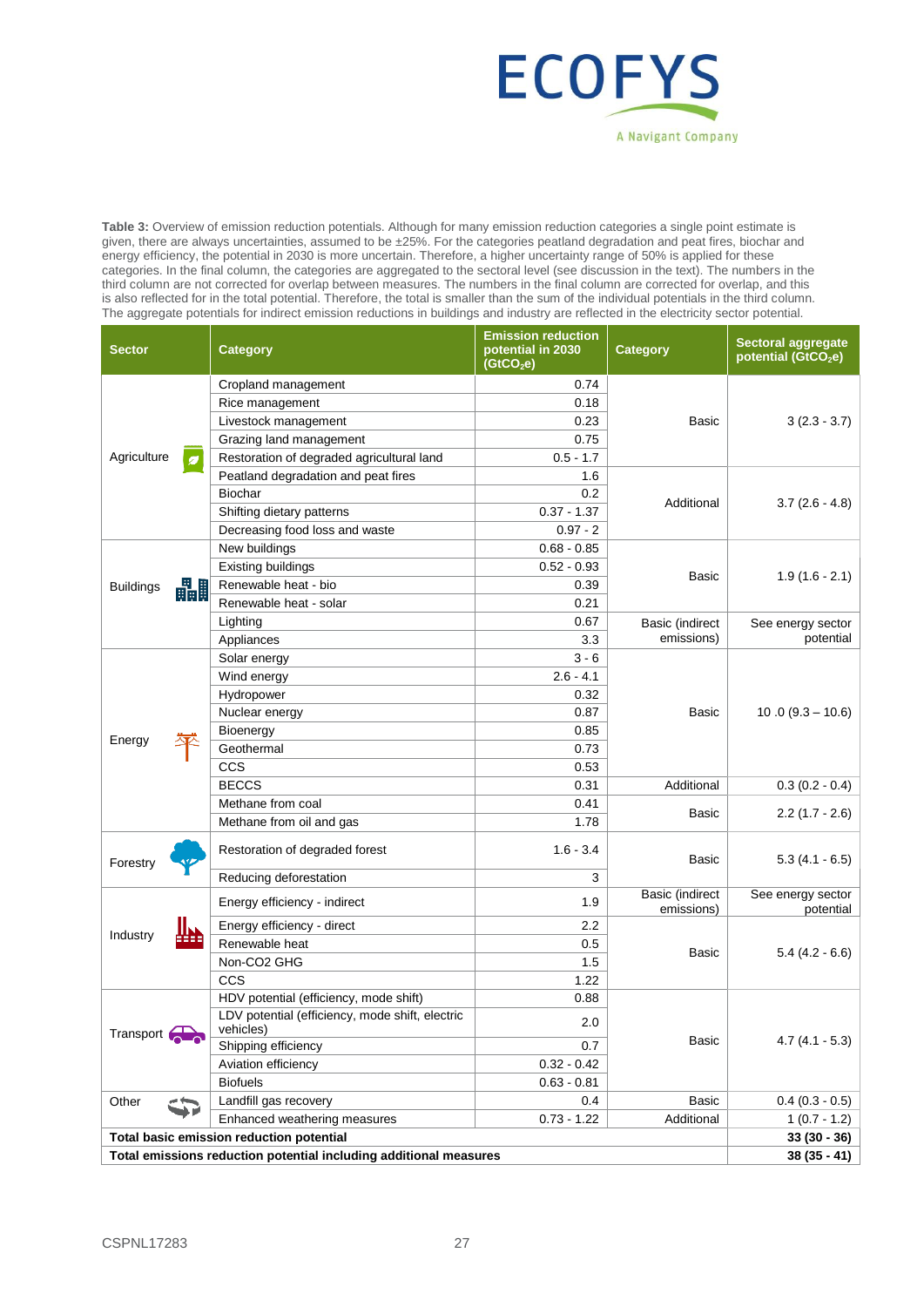

## 6 Comparison with results from Integrated Assessment Models

In this chapter, the results of the bottom-up sector-by-sector assessment is compared with the sectoral emissions as reported by a range of state-of-the-art integrated assessment models (IAMs). This is useful because IAMs provide information on how a given climate target can be achieved in a "least-cost" way through a full cost-comparison across all sectors, and by taking account of the interactions between the different reduction options and the interactions with the wider economy. Since the scenarios by definition stay within the 2°C and 1.5°C target, they also bridge the gap between current policy emissions in 2030 and the emissions in line with the 2 °C and 1.5°C target. Hence, the package of mitigation measures identified in the scenarios can be viewed as successful examples of how to close the gap. Moreover, the scenarios of the IAM models also underlie the gap analysis in other chapters of the 2017 Emissions Gap report (UNEP, 2017). For the comparison, we use the SSP2 baseline results scenario as developed by six IAMs (Riahi et al., 2017). The SSP2 is the 'middle-of-the-road' scenario of the Shared Socioeconomic Pathways, a new scenario framework facilitating the integrated analysis of future climate policy and impacts. Subsequently, we compare the derived mitigation scenarios aiming for a likely (>66%) probability of staying below 2°C, with the bottom-up assessment of mitigation potential. It should be noted that the SSP2 baseline scenarios range from  $62 - 69$  GtCO<sub>2</sub>e, which is higher than the baseline emissions used in [Table 1,](#page-6-0) i.e. 59 GtCO<sub>2</sub>e. The reason is that SSP2 shows emission development in the absence climate policies, whereas the baseline of the sector-by-sector analysis is a current-policies scenario. Estimates of current policies scenarios in IAM models (e.g. Tavoni et al., 2016) show a similar emission range as included in [Table 1.](#page-6-0)

At the sector level, the model-based projections show that baseline emissions can grow rapidly in industry and transport sectors. Direct emissions from the buildings sector, in contrast, are projected to grow only slowly or even stabilize due to an increase in electrification rates (Edelenbosch, forthcoming).

[Figure 10](#page-36-0) also shows that a similar sectoral pattern emerges in the SSP2 set as in the sector-by-sector analysis implying that it is possible to also compare the mitigation potential. While in the electricity and agriculture sector, the sector-by-sector baseline emissions are significantly below the average of the IAMs, they are in most sectors within or close to the total range reported by the IAMs.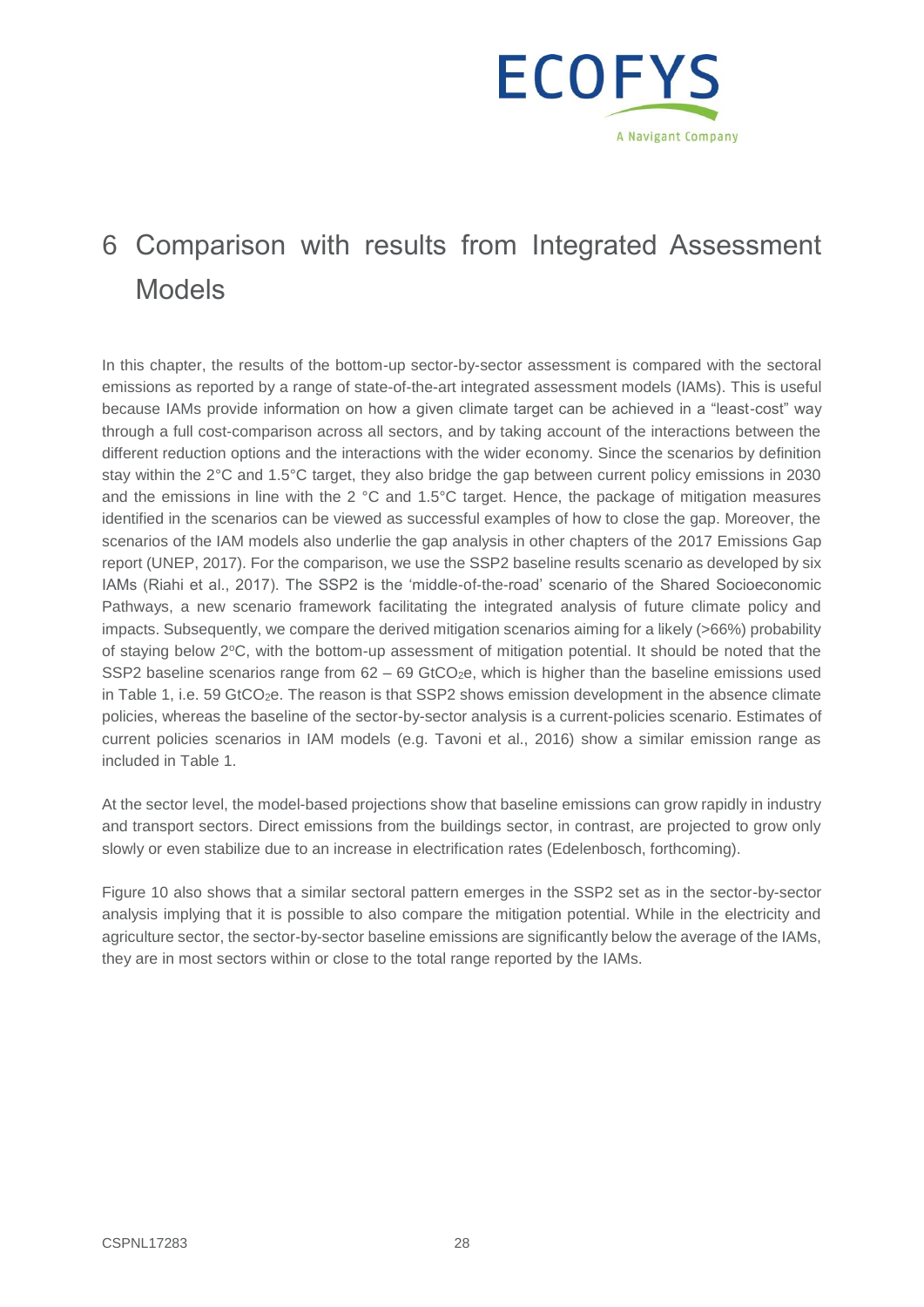



<span id="page-36-0"></span>Figure 10. Comparison of the 2030 baseline emissions in the sector-by-sector analysis with the baselines assumed in the 6 integrated assessment models. **The IAM results show the mean and the 15-85% percentile range. For the latter, the average, highest and lowest value are given.**

[Figure 11](#page-38-0) compares the emission reduction potentials of the sector-by-sector technology based analysis with the mitigation activities in the IAM set for the 2 °C scenario, noting that the IAMs assume a slightly higher total 2030 emission level. The average total mitigation in 2030 in the IAM scenarios is 23 GtCO<sub>2</sub>e, with a full range of  $5 - 42$  GtCO<sub>2</sub>e. The wide range across the IAMs is caused by different reduction strategies over time and different baseline assumptions. Overall, the IAM range reductions from baseline are lower than the total emission reduction potential found in the sector-by-sector analysis, providing evidence that the IAM scenarios are technically feasible. The sectoral breakdown shows that in the electricity sector, emission reductions are comparable, although the IAMs show a very wide range for this sector. This is also true for the underlying contribution of increased use of renewable and nuclear power,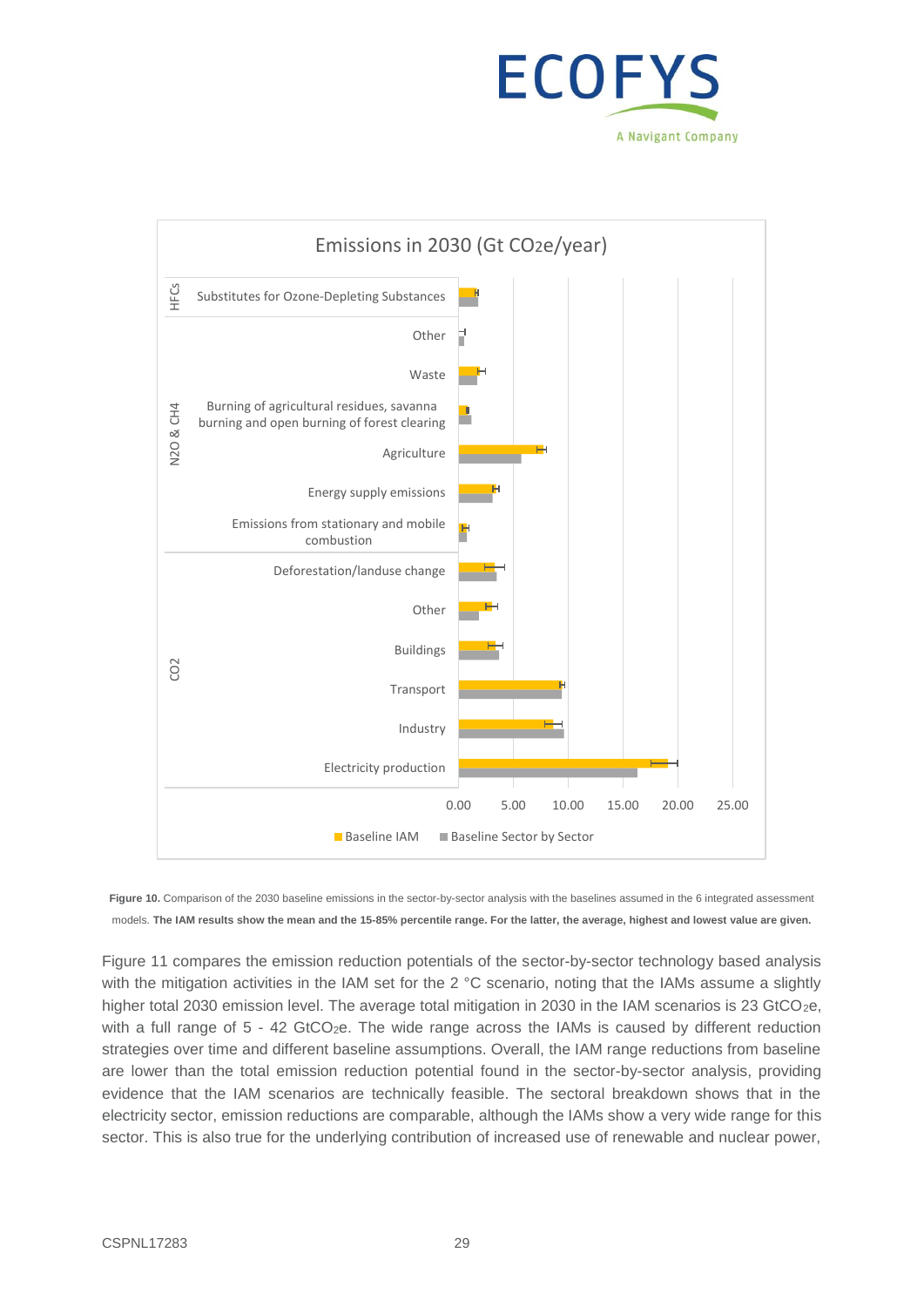

fossil-fuel and CCS, fuel switch and bioenergy and CCS. Typically, however, IAMs show a relatively high contribution of bio-energy and fossil fuel CCS technology, certainly also for the long-term. This highlights the importance of research and development with respect to negative emission options even though their role might still be limited on the short-term. For the various end-use sectors, the IAM models show considerably less emission reduction than the sector-by-sector estimates. In the literature, this is explained by 1) the relatively large implementation barriers complicating emission reductions in these sectors, and 2) the possible predominant focus of IAM models on energy supply. While the sectoral, bottom up assessment finds energy efficiency improvements much more important than fuel switching in the end-use sections, IAMs results show both measures to be equally important. The emission reduction potential of biological carbon removal by means of reforestation and increasing carbon in agricultural soil is also less in IAMs than in the sector-by-sector assessment. It should be noted, however, that IAMs in general do not consider the option of increasing carbon in agricultural soils. Finally, for non- $CO<sub>2</sub>$  greenhouse gases, a similar picture emerges: the emission reduction in the IAM 2 °C scenarios is smaller than the total potential of the sector-by-sector analysis.

It is not possible to compare the sector-by-sector analysis with the IAM models for 1.5 °C, because most of these IAM scenarios have not been published yet. However, focusing on the results of one IAM, the IMAGE model, [Figure 11](#page-38-0) shows the IMAGE results for both 2 °C and 1.5 °C. The figure shows that to moving to the more ambitious target, requires scaling up emission reductions in several sectors, including the electricity sector and most end-use sectors.

In conclusion, the emission reductions of the IAM 2 °C scenarios as well as the IMAGE 1.5 °C are typically within the overall sector specific potential of the bottom up assessment. The electricity sector is an exception – but here it should be noted that the current policy emissions in the bottom up assessment were lower than for the IAMs. The analysis also suggests that further reductions in the IAM scenarios could mostly be achieved via energy efficiency and biological carbon removal options.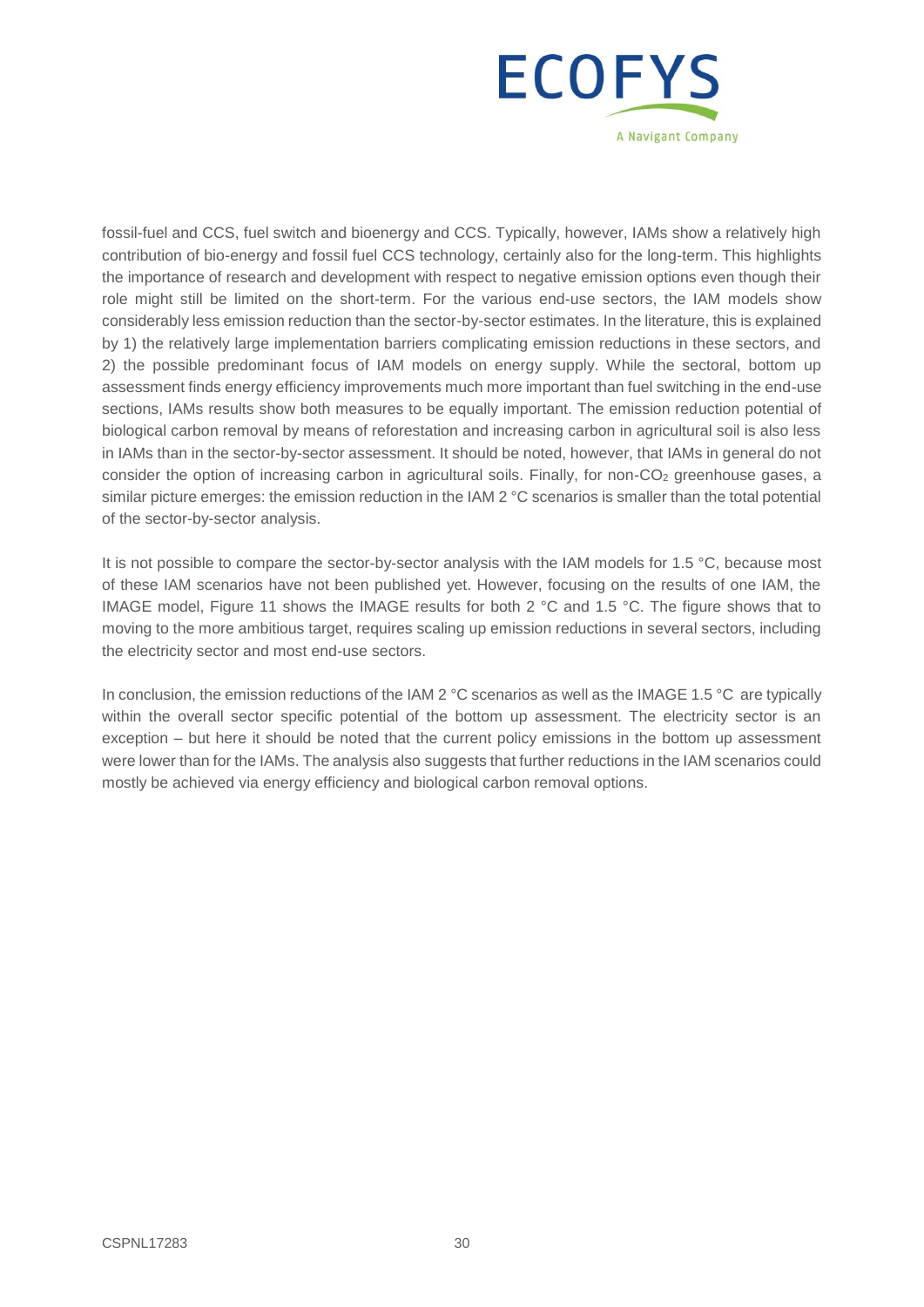



<span id="page-38-0"></span>Figure 11. Comparison of mitigation in the IAMs under a 2 °C pathway with the emission reduction potentials found in the sector-by-sector analysis. **The IAM results show the mean and the 15-85 percentile range. The red dots indicate the reduction in the IMAGE model for both 2 °C and 1.5 °C (in some cases the IMAGE numbers are outside the 15-85% percentile of the IAM uncertainty range)**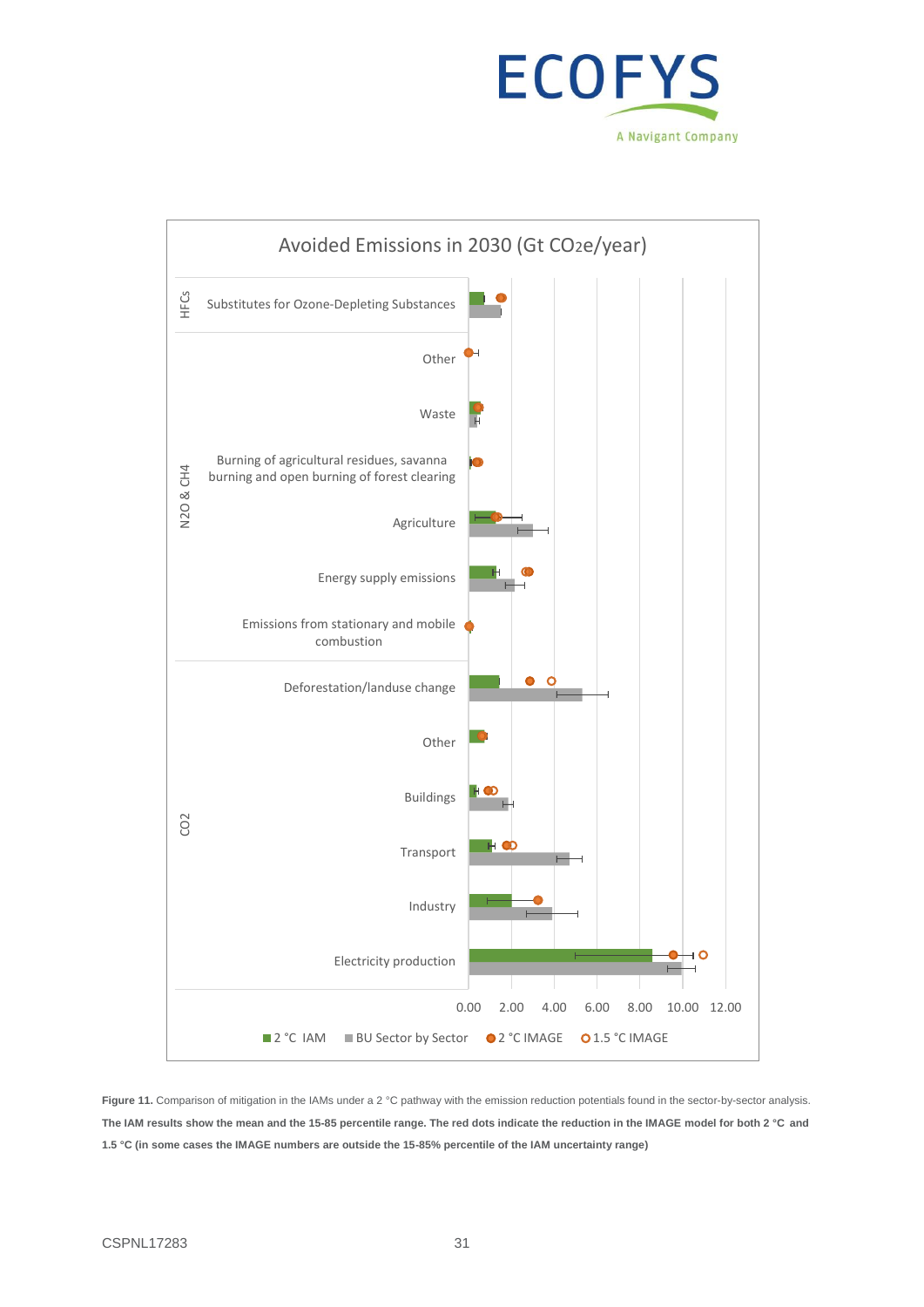

## 7 Conclusions

The analysis confirms the potential to close the global emissions gap with measures that are technically and economically feasible to implement by 2030, at a marginal cost of no more than USD100/tCO<sub>2</sub>e. The total potential is more than sufficient to bridge the total emissions gap in 2030 between the current policy trajectory and the emissions consistent with a 2 °C (>66 per cent chance) and a 1.5 °C (50 to 66 per cent chance) temperature target.

All sectors present substantial emission reduction potentials, which add up to a total of 33 GtCO<sub>2</sub>e/yr. in 2030 (range: 30 – 36). This sum does not include potentials of fairly new measures (such as direct capture of atmospheric CO2, decreasing food loss and waste, and biochar) because it is uncertain whether these could realise their estimated emission reductions potentials in 2030.

Notably, six specific measures have the potential to reduce emissions between  $15 - 22$  GtCO<sub>2</sub>e/yr. in 2030 (more than half of the total emission reduction potential). This is comparable to the estimated difference in 2030 between the current policy trajectory and the emissions consistent with the 2 °C and 1.5 °C target. These six categories include solar and wind energy, efficient appliances, efficient passenger cars, afforestation and stopping deforestation. All these measures can be realised at modest costs, and in most of the cases, countries around the world have already established policies to implement these measures. By scaling up these relatively "cheap and easy to implement" measures, the world could collectively get on track to bridge the emissions gap. To realise the full emission reduction potential, countries need to implement ambitious policies immediately to enable and accelerate the implementation of the full socioeconomic potential of available measures and technologies.



**Figure 12. Sectoral emission reduction potentials at the global level compared to the total emissions gap in 2030**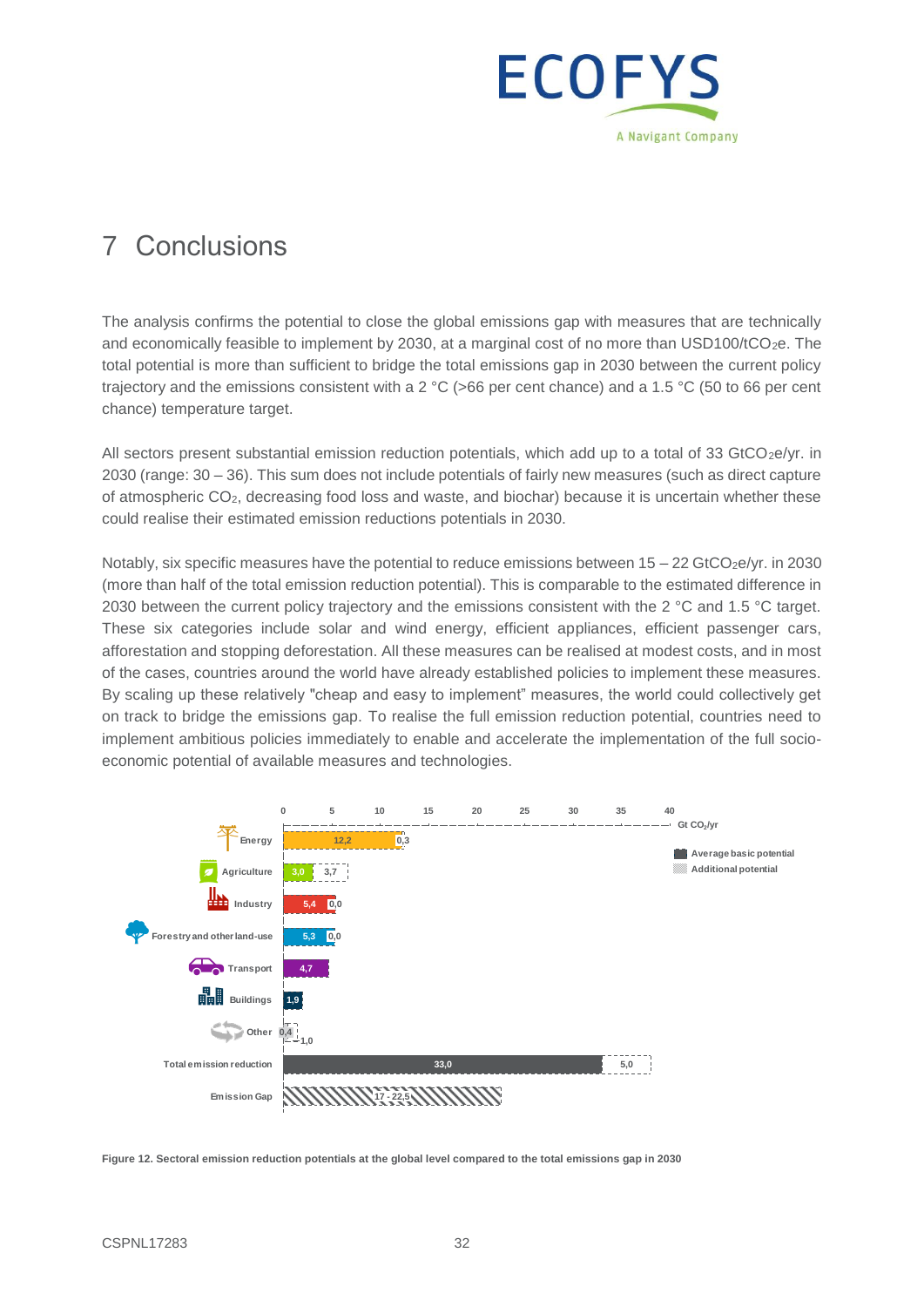

### 8 References

- Afanador, A., Begemann, E., Bourgault, C., Krabbe, O. and Wouters, K. (2015) *The potential of scaling up proven low-carbon solutions.* Available at: https://media.Sitra.fi/2017/02/28142516/Ecofys\_2015\_potential\_of\_scaling\_uplow\_carbon\_solutions.pdf [Accessed 24 October 2017].
- Akbar, S., Kleiman, G., Menon, S. and Segafredo, L. (2014) *Climate-smart development : adding up the benefits of actions that help build prosperity, end poverty and combat climate change : Main report* Washington, DC : World Bank Group. Available at: http://documents.worldbank.org/curated/en/794281468155721244/Main-report [Accessed 24 October 2017]
- Alvik, S., Eide, M., Endresen, Ø., Hoffman, P., and Longva, T. (2010) *Pathways to Low Carbon Shipping-Abatement Potential Towards 2030.* DNV De Norske Veritas.
- Arasto, A., K. Onarheim, E., Tsupari, and Kärki, J. (2014) 'Bio-CCS: feasibility comparison of large scale carbon-negative solutions'. *Energy Procedia 63*, 6756-6769.
- Blok, K., and Gardiner, A. (2015) *Climate commitments of subnational actors and business – a quantitative assessment of their emission reduction impact*. Available at: http://www.unep.org/ourplanet/september-2015/unep-publications/climate-commitmentssubnational-actors-and-business-quantitative [Accessed 24 October 2017]
- Blok, K., & Nieuwlaar, E. (2016). *Introduction to Energy Analysis.* Oxfordshire: Taylor & Francis Ltd.
- Bloomberg New Energy Finance. (2017) *Electric Vehicle Outlook 2017.* Available at: https://data.bloomberglp.com/bnef/sites/14/2017/07/BNEF\_EVO\_2017\_ExecutiveSummary.pdf [Accessed 24 October 2017]
- Bonn, A., Reed, M., Evans, C., Joosten, H., Bain, C., Farmer, J., Emmer, I., Birnie, D.. (2014) Investing in nature: Developing ecosystem service markets for peatland restoration. *Ecosystem Services*, 9: 54-65.
- Breyer, C., Bogdanov, D., Gulagi, A., Aghahosseini, A., Barbosa, L.S.N.S., Koskinen, O., Barasa, M., Caldera, U., Afanasyeva, S., Child, M., Farfan, J. and Vainikka, P. (2017) On the role of solar photovoltaics in global energy transition scenarios. *Progress in photovoltaics: research and applications.* 25(8): 727-745.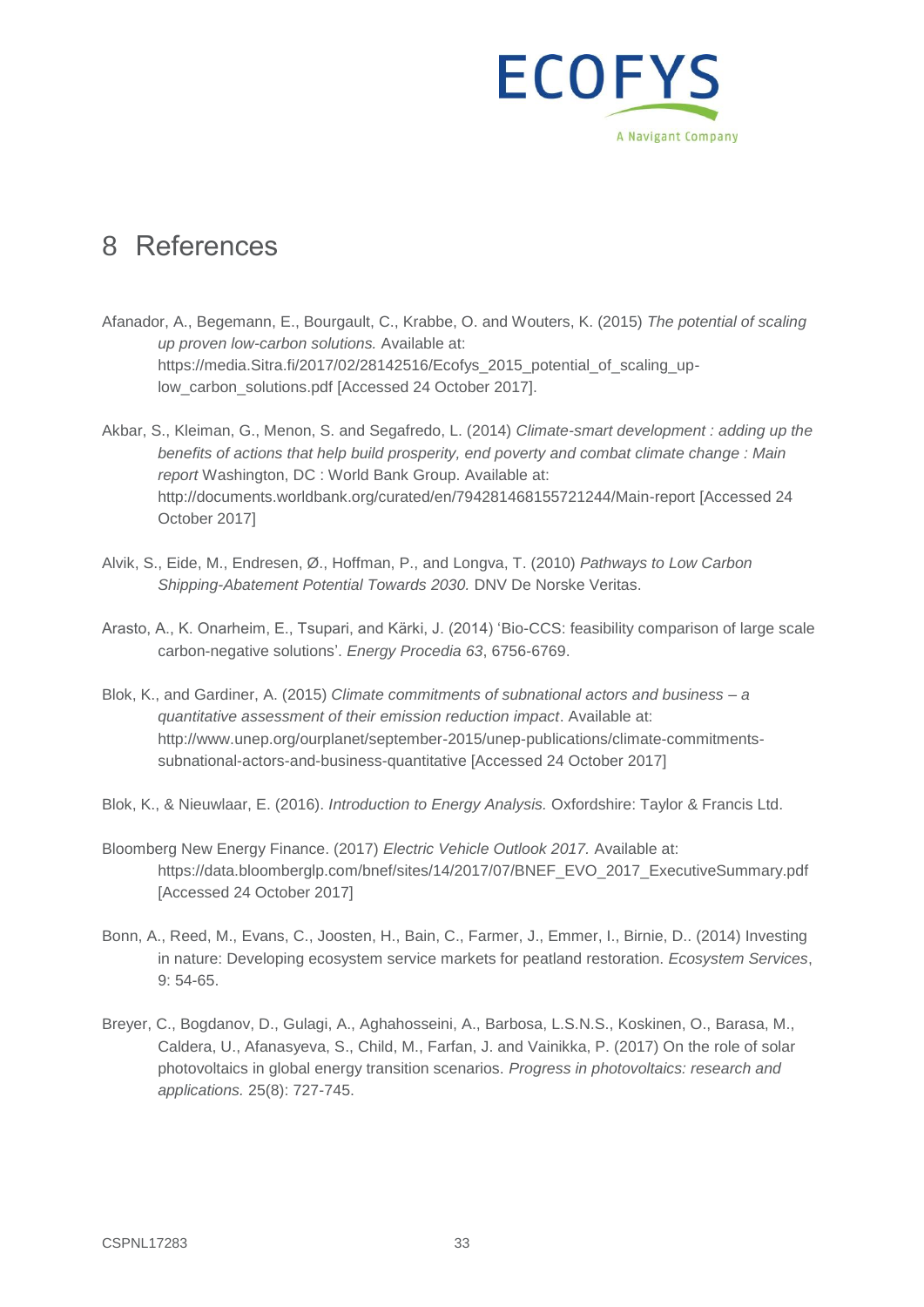

- Bouman, E., Lindstad, E., Rialland, A., Stromann, A. (2017) State-of-the-art technologies, measures, and potential for reducing GHG emissions from shipping – A review. *Transportation Research Part D: Transport and Environment*. 52: 408 – 421.
- BLE. (2016) *Evaluations und Erfahrungsbericht für das Jahr 2015, Biomassestrom-Nachhaltigkeitsverordnung and Biokraftstoff-Nachhaltigkeitsverordnung.* Bonn Germany: Bundesanstalt für Landwirtschaft und Ernährung*.*
- C40 (2014) *Advancing climate ambition: cities as partners in global climate action*. Available at http://c40-productionimages.s3.amazonaws.com/researches/images/25\_Advancing\_Climate\_Ambition.original.pdf?1 412878084 [Accessed 24 October 2017]
- Chen, X., Luo, Y., Zhou, Y., and Lu, M. (2016) Carbon Sequestration Potential in Stands under the Grain for Green Program in Southwest China. *PLoS ONE*, 11(3): 1-17.
- Clack, C.; Qvistc, S. A.; Apt, J.; Bazilianf, M.; Brandt, A.R.; Caldeirah, K.; Davisi, S. J.; V. Diakovj, M.A. Handschyb, P. D. H. Hinesl, P. J.; Kammen, D. M. (2017). Evaluation of a proposal for reliable low-cost grid power with 100% wind, water, and solar. *PNAS*, 6722 - 6727.
- Clarke, L., Jiang, K., Akimoto, K., Babiker, M., Blanford, G., Fisher-Vanden, K., Hourcade, J.-C., Krey, V., Kriegler, E., Löschel, A., McCollum, D., Paltsev, S., Rose, S., Shukla, P.R., Tavoni, M., Van der Zwaan, B., Van Vuuren, D. (2014) *Assessing Transformation Pathways. In: Climate Change 2014: Mitigation of Climate Change. Contribution of Working Group III to the Fifth Assessment Report of the Intergovernmental Panel on Climate Change.* Cambrigde and New York: Cambridge University Press.
- CLASP. (2011) *Opportunities for success and CO2 savings from appliance energy efficiency harmonisation.* Available at http://clasp.ngo/Resources/Resources/PublicationLibrary/2011/Opportunities-for-appliance-EEharmonization#file [Accessed 24 October 2017]
- Climate Action Tracker. (2016) *10 Steps: the ten most important short-term steps to limit warming to 1.5oC.* Available at http://climateactiontracker.org/assets/publications/publications/CAT\_10\_Steps\_for\_1o5.pdf [Accessed 24 October 2017]
- Creutzig, F., Agoston, P., Goldschmidt, J., Luderer, G., Nemet, G., and Pietzcker, R. (2017) The underestimated potential of solar energy to mitigate climate change. *Nature Energy* (2) doi:10.1038/nenergy.2017.140
- Deng, Y., Blok, K., and Leun, K. (2012) Transition to a fully sustainable global energy system. *Energy Strategy Reviews*, 1(2): 1-13.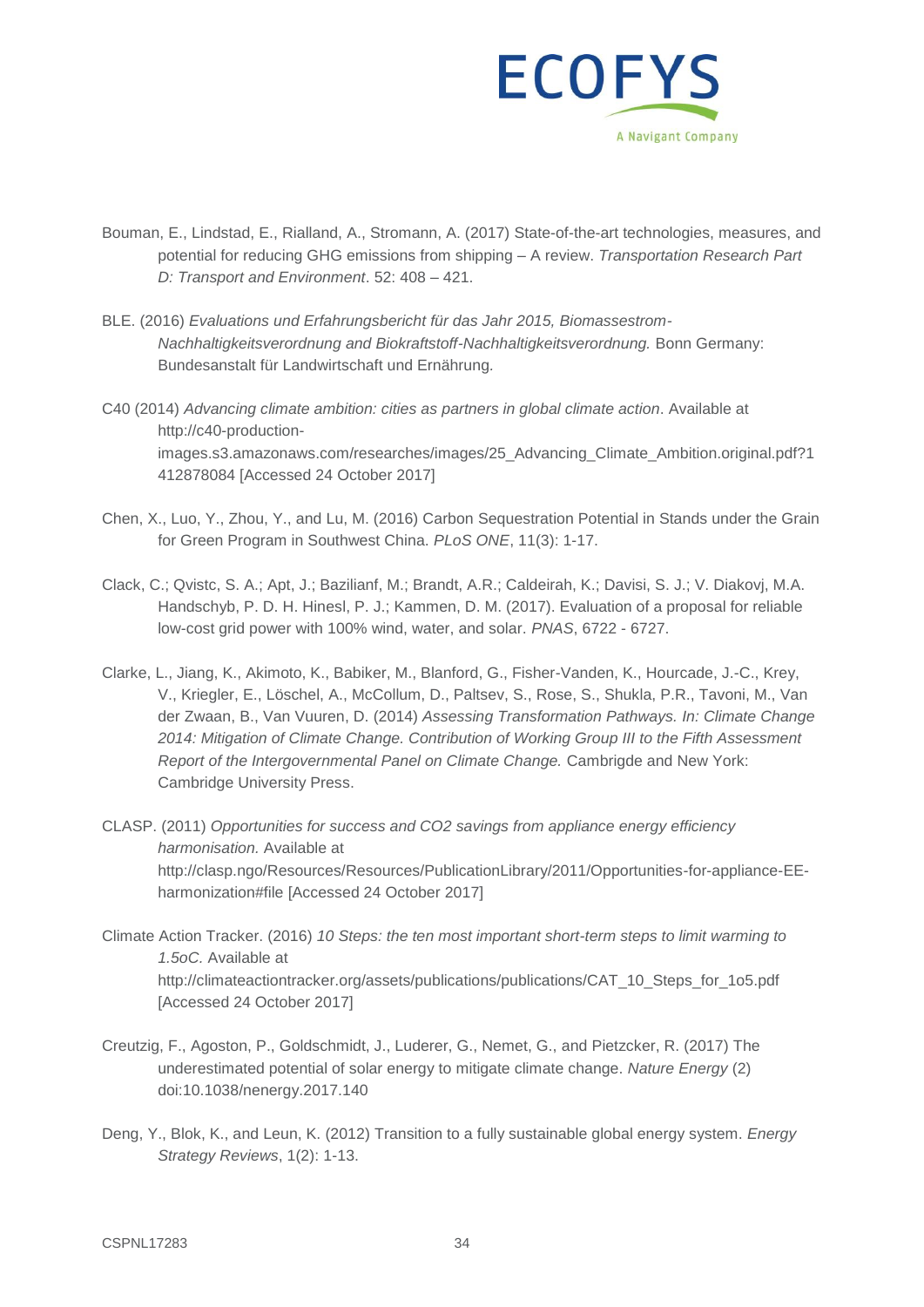

- Dimassi, B., Mary, B., Wylleman, R., Labreuche, J., Couture, D., Piraux, F., and Cohan, J. (2014) Longterm effect of contrasted tillage and crop management on soil carbon dynamics during 41 years. *Agriculture, Ecosystems and Environment*, 136-146.
- ECN. (2017). *Besparingseffecten van slimme meters met feedbacksystemen en slimme thermostaten.* Retrieved from https://www.ecn.nl/publications/PdfFetch.aspx?nr=ECN-N--17-017 [Accessed 24 October 2017]
- Ecofys and Circle Economy. (2016). *Inplementing circular economy globally makes Paris targets achievable.* Retrieved from http://www.ecofys.com/files/files/circle-economy-ecofys-2016 circular-economy-white-paper.pdf [Accessed 24 October 2017]
- Ecofys (2017) A role for rapeseed biodiesel in greening EU transport. Utrecht: Ecofys (forthcoming).
- Edelenbosch, O.Y., D.P. van Vuuren, K. Blok (forthcoming) Mitigating energy demand emissions: The integrated modelling perspective.
- Ehrhardt-Martinez, K. (2012). A Comparison of Feedback-Induced Behaviors from Monthly Energy Reports, Online Feedback, and In-home Displays . *ACEEE Summer Study on Energy Efficiency in Buildings*, 60-74.
- Eide, M., Longva, T., Hoffmann, P., Endresen, Ø., and Dalsøren , S. (2011) Future cost scenarios for reduction of ship CO2 emissions. *Maritime Policy and Management*, 11-37.
- European Commission. (2015). *Savings and benefits of global regulations for energy efficient products.* Retrieved from https://ec.europa.eu/energy/sites/ener/files/documents/Cost%20of%20Non-World%20-%20Final%20Report.pdf [Accessed 24 October 2017]
- Faber, J., Wang., H., Nelissen, D., Russell, B., and Amand, D. (2011) *Marginal abatement costs and cost effectiveness of energy-efficiency measures.* Institute of Marine Engineering, Science and Technology.
- Fischedick. (2014) *Industry.* New York: Cambridge University Press.
- Gauntt, J., & Lehmann, J. (2008). Energy Balance and Emissions Associated with Biochar Sequestration and Pyearolysis Bioenergy Production. *Environmental Science & Technology*, 4152–4158.
- GBPN. (2013) *What is a deep renovation definition?* Available at http://www.gbpn.org/sites/default/files/08.DR\_TechRep.low\_.pdf [Accessed 24 October 2017]
- GCEM. (2015*) Raising Ambition to Reduce International Aviation and Maritime Emissions. Contributing paper for Seizing the Global Opportunity: Partnerships for Better Growth and a Better Climate.*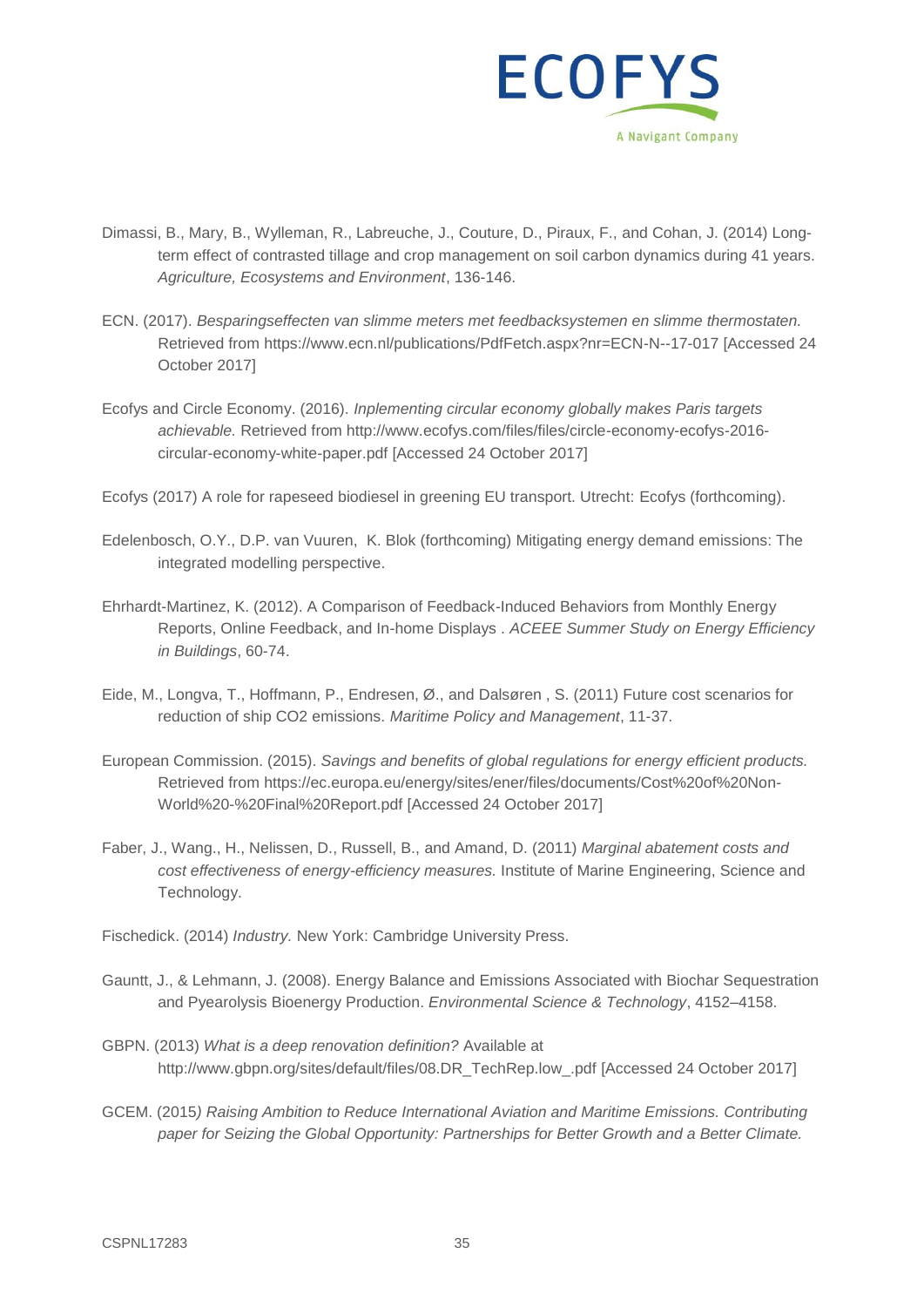

New Climate Economy, London and Washington, DC. Available at: http://newclimateeconomy.report/misc/working-papers. [Accessed 24 October 2017]

- GCEM. (2015) *New Climate Economy Technical Note: Abatement Reduction Potential.* Available at: http://newclimateeconomy.report/workingpapers/wp-content/uploads/sites/5/2016/04/NCEtechnical-note-emission-reduction-potential\_final.pdf [Accessed 24 October 2017]
- GWEC (2016) *Global Wind Report 2016.* Available at http://gwec.net/publications/global-wind-report-2/global-wind-report-2016/ [Accessed 24 October 2017]
- Haglund, E., Ndjeunga, J., Snook, L., & Pasternak, D. (2011). Dry land tree management for improved household livelihoods: Farmer managed natural regeneration in Niger. *Journal of Environmental Management*, 1696-1705.
- Hawken, P. (2017) *Drawdown: The Most Comprehensive Plan Ever Proposed to Reverse Global Warming.* New York: Penguin Random House LLC.
- Herzog, H., Smekens K., Dadhich, P., Dooley, J., Fujii, Y., Hohmeyer, O., and Riahi K. (2005) *Costs and Economic Potential, in: IPCC Special Report on Carbon Dioxide Capture and Storage.* Cambridge, United Kingdom and New York, NY, USA: Cambridge University Press.
- Höglund-Isaksson, L. (2012). Global anthropogenic methane emissions 2005–2030. *Atmos. Chem. Phys.*, 9079–9096.
- Hoffmann, P., Eide, M., and Endresen, Ø. (2012) Effect of proposed CO2 emission reduction scenarios on capital expenditure. *Maritime Policy and Management*, 443-460.
- ICAO. (2013) *Environmental Report 2013.* Available at http://cfapp.icao.int/Environmental-Report-2013/files/assets/basic-html/index.html#1 [Accessed 24 October 2017].
- ICCT. (2012) *Global Transportation Energy and Climate Roadmap.* Availabel at: http://www.theicct.org/publications/global-transportation-energy-and-climate-roadmap [Accessed 24 October 2017].
- ICCT. (2017) *Technology uptake, costs, and benefits under a next-phase passenger car efficiency program in Brazil.* Available at: http://www.theicct.org/publications/technology-uptake-costs-andbenefits-under-next-phase-passenger-car-efficiency-program [Accessed 24 October 2017].
- IEA. (2016) *World Energy Outlook 2016.* Paris: International Energy Agency.
- IEA. (2017) *Ene*r*y Technology Perspectives 2017.* Paris: International Energy Agency.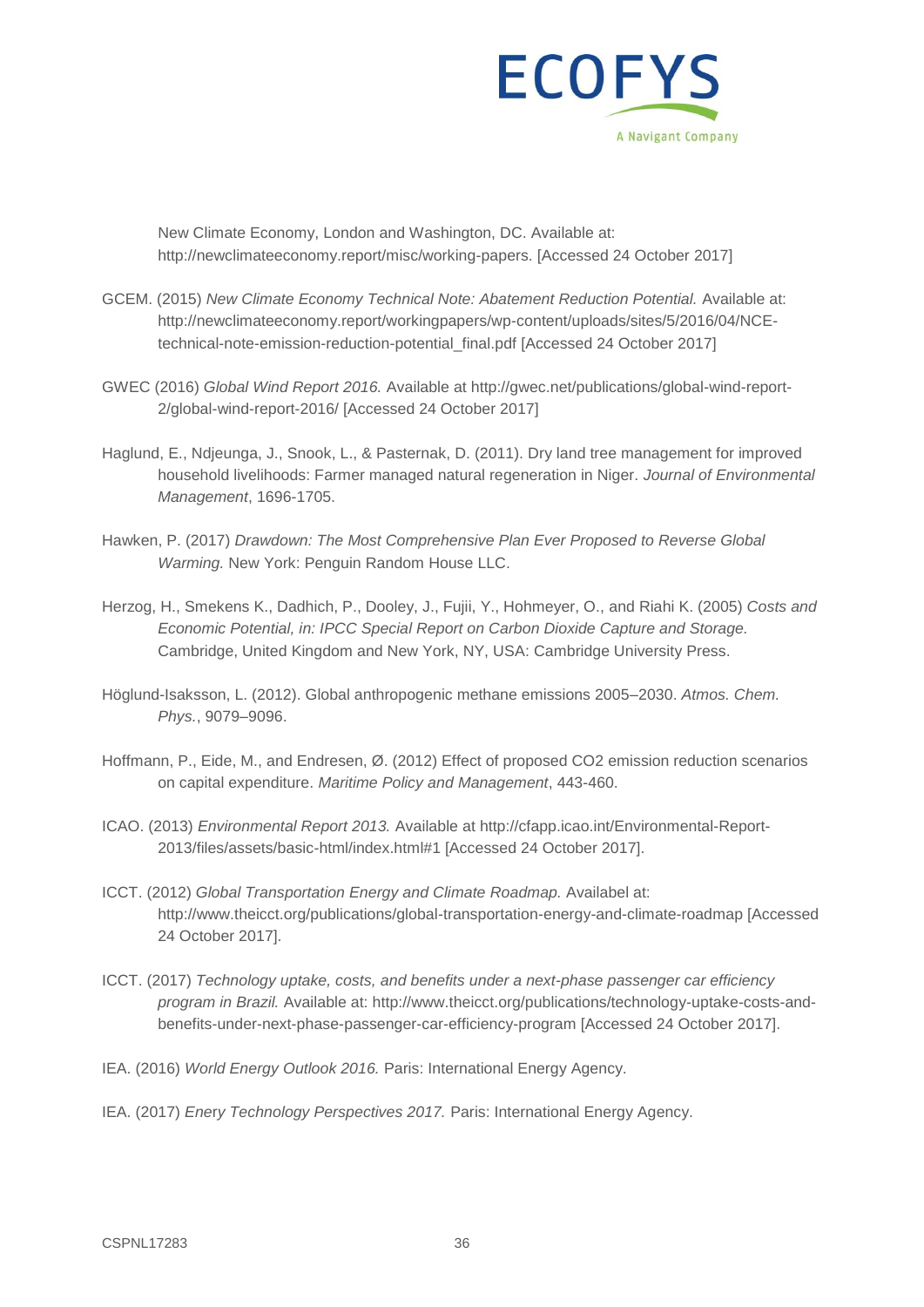

- IPCC. (2001) *Climate Change 2001: Synthesis Report. A Contribution of Working Groups I, II, and III to the Third Assessment Report of the Integovernmental Panel on Climate Change.* Cambrigde and New York: Cambridge University Press.
- IPCC. (2007) *Fourth Assessment Report of the Intergovernmental Panel on Climate Change.* Geneva: IPCC.
- IPCC. (2014) *Climate Change 2014: Mitigation of Climate Change.* Geneva: IPCC.
- IRENA. (2016) *Roadmap for a Renewable Energy Future.* Bonn: IRENA Innovation and Technology Centre.
- IRENA. (2017), 'Renewable Energy Auctions: Analysing 2016'. IRENA, Abu Dhabi. Available at http://www.irena.org/DocumentDownloads/Publications/IRENA\_REAuctions\_summary\_2017.pdf
- Jacobsen, M., Delucchi, M., Cameron, M., & Frew, B. A. (2017). The United States can keep the grid stable at low cost with 100% clean, renewable energy in all sectors despite inaccurate claims. *PNAS*, 5021 - 5023.
- Jacobson, M. Z., Delucchi, M. A., Bauer, Z. A., Goodman, S. C., Chapman, W. E., & Cameron, M. A. (2017, August). *100% Clean and Renewable Wind, Water, and Sunlight (WWS) All-Sector Energy Roadmaps for 139 Countries of the World*. Retrieved from https://web.stanford.edu/group/efmh/jacobson/Articles/I/CountriesWWS.pdf [Accessed 24 October 2017]
- Johnson, N., Parker, N., and J.Ogden. (2014) How negative can biofuels with CCS take us and at what cost? . *Energy Procedia 63*: 6770 – 6791.
- Joosten, H. (2009). *The Global Peatland CO2 Picture: peatland status and drainage related emissions in all countries of the world.* Wageningen: Wetlands International.
- Joosten, H., Couwenberg, J., & Von Unger, M. (2016). International carbon policies as a new driver for peatland restoration. In A. Bonn, T. Allott, M. Evans, H. Joosten, & R. Stoneman, *Peatland restoration and ecosystem services: Science, policy and practice* (pp. 291-313). Cambridge: Cambridge University Press/British Ecological Society.
- Joosten, H., Tapio-Biström, M.-L., and Tol, S. (2012) *Peatlands - guidance for climate change mitigation through conservation, rehabilitation and sustainable use.* Available at: http://www.fao.org/3/aan762e.pdf [Accessed 24 October 2017].
- Kell, D. (2012). Large-scale sequestration of atmospheric carbon via plant roots in natural and agricultural ecosystems: why and how. *Philosophical Transactions of the Royal Society Biological Sciences*, 1589–1597.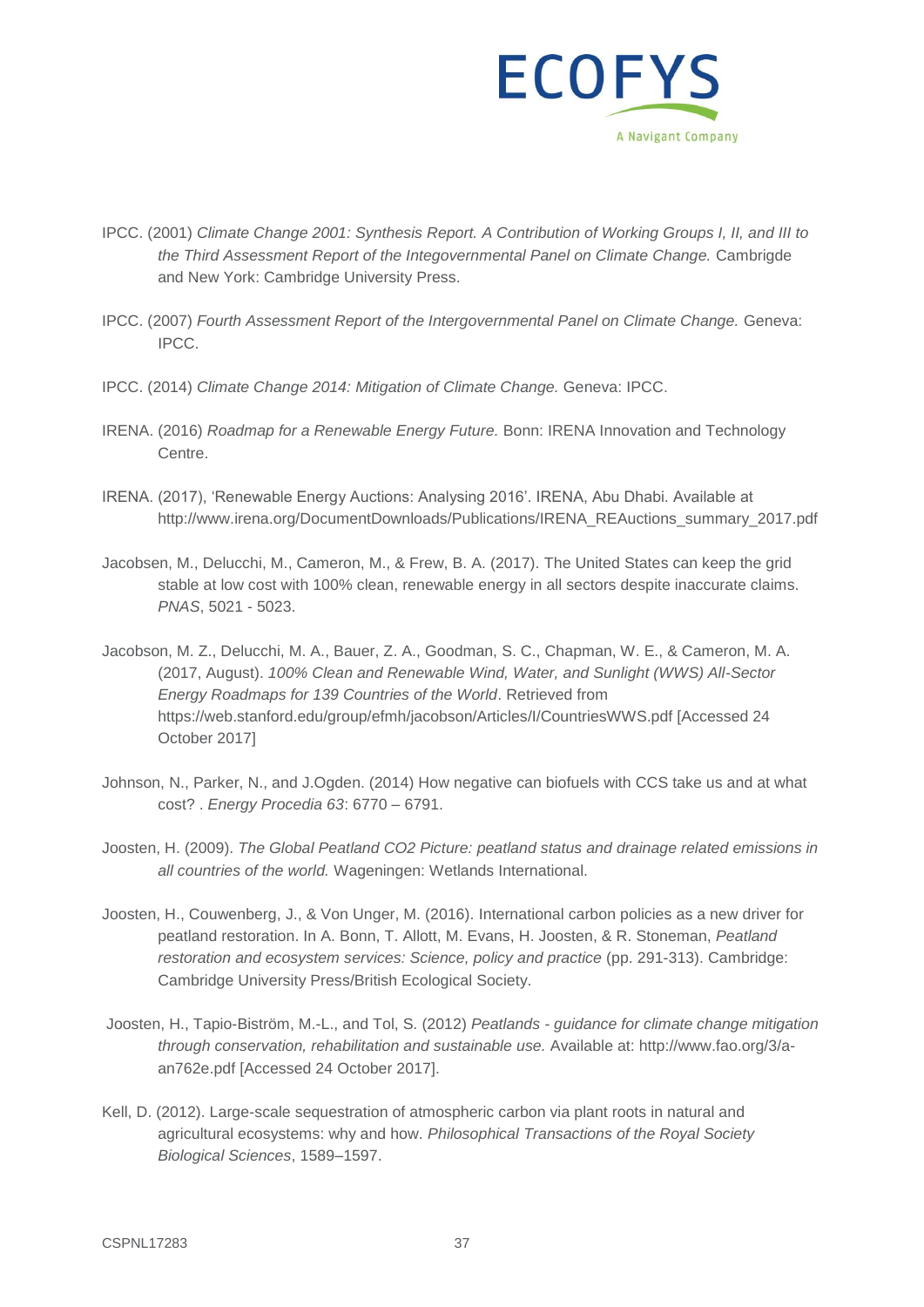

- Kersken, M. S. (2013). Simulation study on the energy saving potential of a heating control system featuring presence detection and weather forecasting. *Fraunhofer IBP rapport*(527:40).
- Kim, K., and Zsuffa, L. (1994) Reforestation of South Korea: The history and analysis of a unique case in forest tree improvement and forestry. *The Forestry Chronicle*, 58-64.
- Klimont, Z., and Höglund-Isaksson, L. (2017) *Personal communication.* IIASA.
- Lazard (2016) Levelized Cost of Energy Analysis 10.0. Available at: https://www.lazard.com/media/438038/levelized-cost-of-energy-v100.pdf [Accessed 24 October 2017].
- Lewis, P. (2014). *Assessing the Use and Value of Energy Monitors in Great Britain.* Retrieved from http://www.beama.org.uk/asset/64CD5B4D-D7CA-4315-8D77AB80CAB5A06A/ [Accessed 24 October 2017].
- Lundqvist, J. (2009) Losses and waste in the global crisis*. Rev. Environ. Sci. Biotechnnol.*, 121-123
- Mac Dowell N, and Fajardy, M. (2017) Inefficient power generation as an optimal route to negative emissions via BECCS? *Environmental Research Letters* 12 (4): 1-11.
- McGlashan, N., Workman, M., Caldecott, B., and Shah, N. (2012) Negative Emissions Technologies. *Grantham Institute for Climate Change Briefing paper No 8*.
- McLaren, D. (2012). A comparative global assessment of potential negative emissions technologies. *Process Safety and Environmental Protection*, 489-500.
- Messinger, J. and DeWitt, S. (2015) *Bonn Challenge on track to meet land restoration goal by 2020.* Available at: http://www.wri.org/blog/2015/03/bonn-challenge-track-meet-land-restoration-goal-2020-0 [Accessed 24 October 2017]
- Miettinen, J., Hooijer, A., Vernimmen, R., Chin Liew, S., & Page, S. (2017). From carbon sink to carbon source: extensive peat oxidation in insular Southeast Asia since 1990. *Environmental Research Letters*.
- Molenbroek, E., Smith, M., Surmeli, N., Schimschär, S., Waide, P., Tait, J., and McAllister, C. (2015) *Savings and benefits of global regulations for energy efficient products.* Brussels, Belgium: European Commission.
- Nelleman, C., MacDevette, M., Manders, T., Eickhout, B., Svihus, B., and Prins, A. (2009) *The environmental Food Crisis – The Environment's Role in Averting Future Food Crises. A UNEP Rapid Response Assessment.* Arendal, Norway: United Nations Environmental Programme, GRID.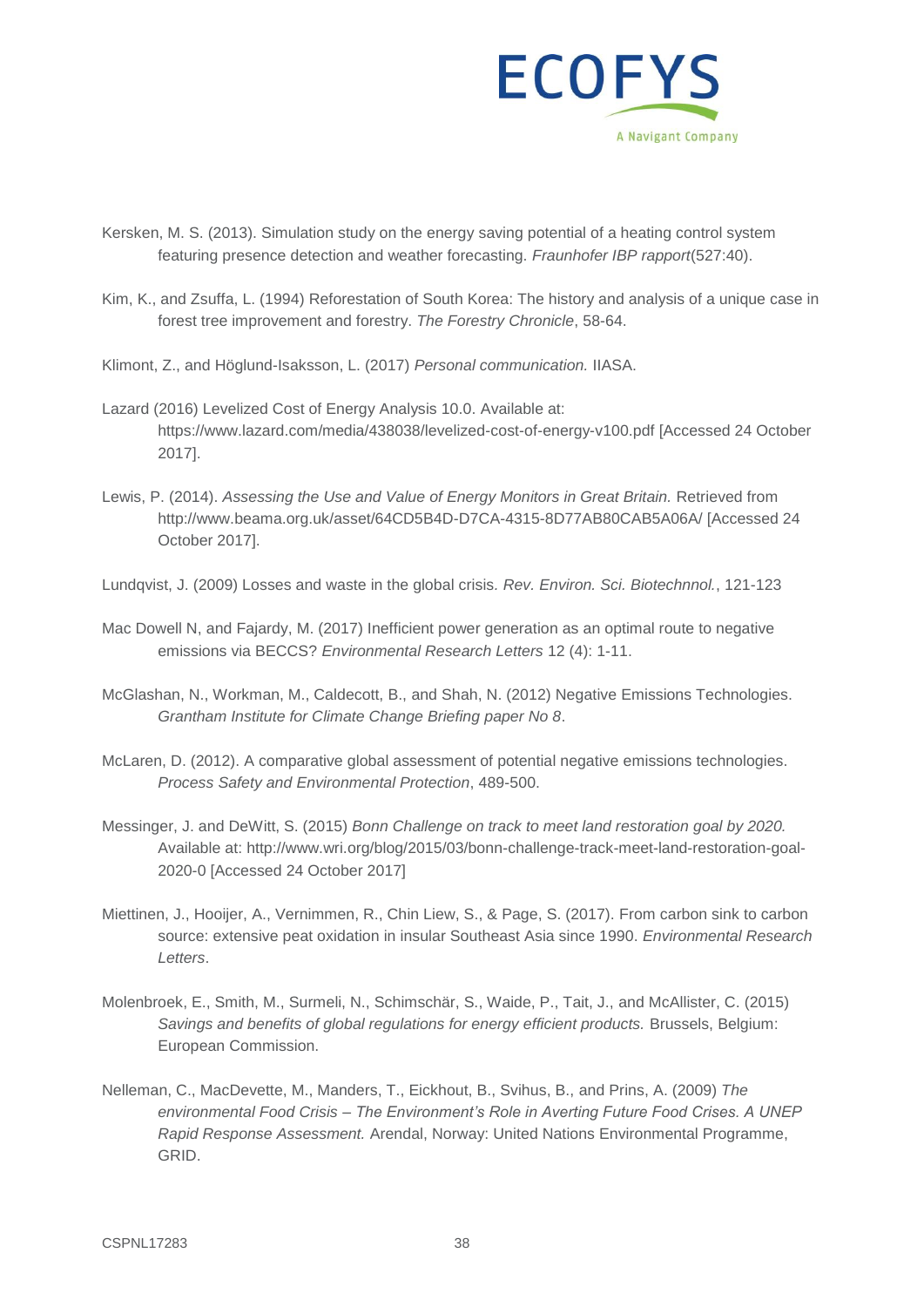

- Nelson, G., Rosegrant, M., Palazzo, A., Gray, I., Ingersoll, C., Robertson, R., Tokzog S., Zhu T., Sulser T.B., Ringer, C., Mgansi, S. and You, L. (2010) *Food Security, Farming, and Climate Change to 2050: Scenarios, Results, Policy Options.* Washington, DC: International Food Policy Research Institute.
- Papaefthymiou, G., Grave, K., and Dragoon, K. (2014) *Flexibility options in electricity systems.* Available at: https://www.ecofys.com/files/files/ecofys-eci-2014-flexibility-options-in-electricity-systems.pdf [Accessed 24 October 2017]
- Paustian, K., Lehmann, J., Ogle, S., Reay, D., Robertson, G., & Smith, P. (2016). Climate-smart soils. *Nature Perspectives*, 49-57.
- PBL. (2017). *IMAGE baseline - land-use emissions (unpublished).*
- Pratt, K., & Moran, D. (2010). Evaluating the cost-effectiveness of global biochar mitigation potential. *Biomass and Bioenergy*, 1149-1158.
- Purohit, P., and Höglund-Isaksson, L. (2017) Global emissions of fluorinated greenhouse gases 2005– 2050 with abatement potentials and costs. *Atmos. Chem. Phys., 17*, 2795–2816. doi:10.5194/acp-17-2795-2017
- REN21. (2017) *Global Status Report.* Available at http://www.ren21.net/status-of-renewables/globalstatus-report/ [Accessed 24 October 2017]Renforth, P., Washbourne, C.-L., Taylder, J., and Manning, D.A.C. (2012) Silicate Production and Availability for Mineral Carbonation. *Environmental Science and Technology*, *45* (6), 2035–2041Riahi K, van Vuuren DP, Kriegler E, Edmonds J, O'Neill BC, Fujimori S, Bauer N, Calvin K, Dellink R, Fricko O, Lutz W, Popp A, Cuaresma JC, Kc S, Leimbach M, Jiang L, Kram T, Rao S, Emmerling J, Ebi K, Hasegawa T, Havlik P, Humpenöder F, Da Silva LA, Smith S, Stehfest E, Bosetti V, Eom J, Gernaat D, Masui T, Rogelj J, Strefler J, Drouet L, Krey V, Luderer G, Harmsen M, Takahashi K, Baumstark L, Doelman JC, Kainuma M, Klimont Z, Marangoni G, Lotze-Campen H, Obersteiner M, Tabeau A, Tavoni M (2017) The Shared Socioeconomic Pathways and their energy, land use, and greenhouse gas emissions implications: An overview. *Global Environmental Change* 42:153- 168.
- Renforth, P. (2012). The potential of enhanced weathering in the UK. *International Journal of Greenhouse Gas Control*, 229-243.
- Renforth, P., Washbourne, C., Taylder, J., & Manning, D. (2011). Silicate Production and Availability for Mineral Carbonation. *Environmental Science & Technology*, 2035-2041.
- Rossi, S., Tubiello, F., Prosperi, P., Salvatore, M., Jacobs, H., Biancalani, R., . . . Boschetti, L. (2016). FAOSTAT estimates of greenhouse gas emissions from biomass and peat fires. *Climatic Change*, 699-711.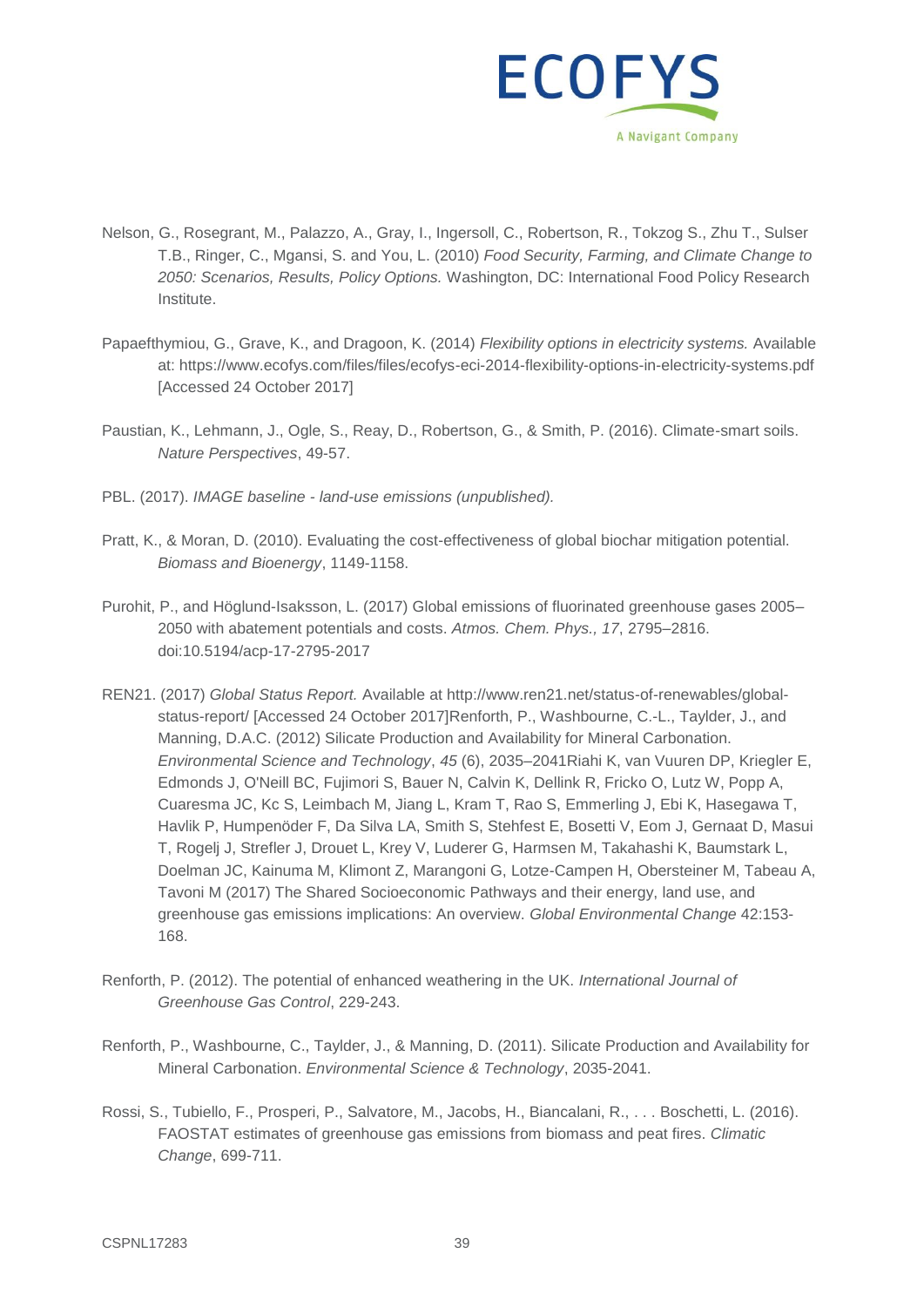

- Saygin, D., E. Worrell, M.K. Patel, D.J. Gielen. (2011) Benchmarking the energy use of energy-intensive industries in industrialized and in developing countries. *Energy* (36): 6661 – 6673.
- Settele, J.; Scholes, R.; Betts, R.; Bunn, S.; Leadley, P.; Nepstad, D.; J., Overpeck and Taboada, M. (2014). *Terrestrial and inland water systems. In: Climate Change 2014: Impacts, Adaptation, and Vulnerability.* Cambridge and New York: Cambridge University Press.
- Sitra. (2015) *Green to Scale.* Available at https://media.Sitra.fi/2017/02/28142523/Selvityksia105.pdf [Accessed 24 October 2017].
- Smith (2016) Soil carbon sequestration and biochar as negative emission technologies. *Global Change Biology*, 1315-1324.
- Smith, P., Martino, D., Cai, Z., Gwary, D., Janzen, H., Pushpam, K., McCarl, B., Ogle, S., O'Mara, F., Rice, C., Scholes, B., Sirotenko, O. (2008) Greenhouse gas mitigation in agriculture. *Phil. Trans. R. Soc. B*, 789-813.
- Smith, P. Smith, P., Martino, D., Cai, Z., Gwary, D., Janzen, H., Pushpam, K., McCarl, B., Ogle, S., O'Mara, Frank, Rice, Charles, Scholes, Bob, Sirotenko, Oleg, (2007) *Agriculture. In Climate Change 2007: Mitigation. Contribution of Working Group III to the Fourth Assessment Report of the,* Cambridge: Cambridge University Press.
- Smith, P., M. Bustamante, H.Ahammad, H. Clark, H. Dong, E. Elsiddig, H. Haberl, R. Harper, J. House,, M. Jafari, O. Masera, C. Mbow, N. Ravindranath, C. Rice, C. Robledo, A. Romanovskaya, F. Sperling, F. Tubiello. (2014) *Agriculture, Forestry and Other Land Use (AFOLU) In: Climate Change 2014: Mitigation of Climate Change. Contribution of Working Group III to the Fifth Assessment Report of the Intergovernmental Panel on Climate Change.* Cambridge and New York: Cambridge University Press.
- Stehfest, E., Van den Berg, M., Woltjer, G., and Westhoek, G. (2013) Options to reduce the environmental effects of livestock production – Comparison of two economic models. *Agricultural Systems*, 38-53.
- Stehfest, E., Van Vuuren, D., Kram, T., & Bouwman, L. (2014). *Integrated Assessment of Global Environmental Change with IMAGE 3.0 - Model description and policy applications.*
- Tanneberger, F., & Appulo, L. (2016). Peat for speed. *UNFCCC COP22 Marrakech.* Wetlands International & Greifswald Mire Centre.
- Tavoni M., Kriegler E., Riahi K., Van Vuuren D.P., Aboumahboub T., Bowen A., Calvin K., Campiglio E., Kober T., Jewell J., Luderer G., Marangoni G., McCollum D., Van Sluisveld M., Zimmer A., Van Der Zwaan B. (2015) Post-2020 climate agreements in the major economies assessed in the light of global models. *Nature Climate Change* 5:119-126.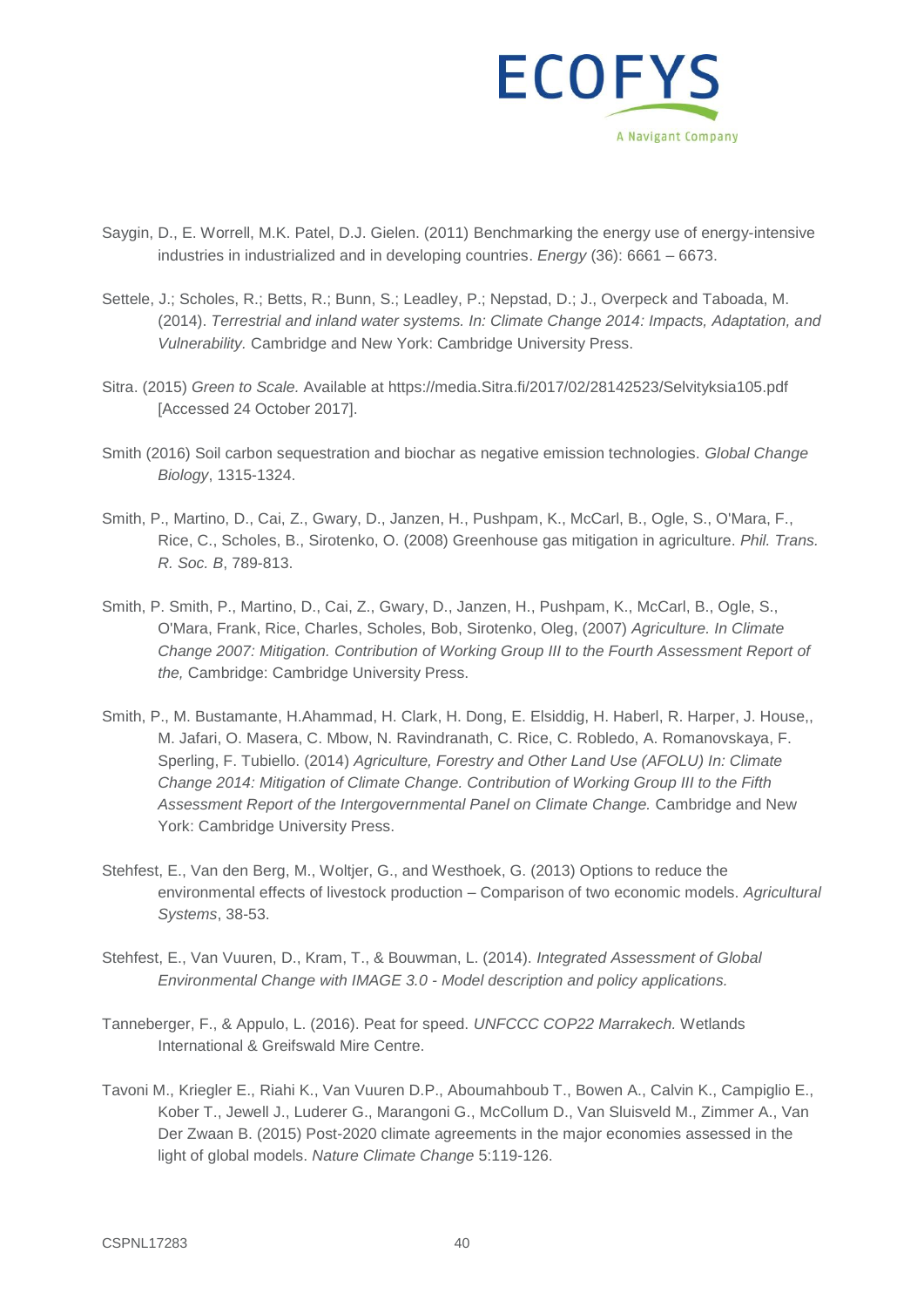

- Teske, S., Sawyer, S., Schäter, O., Pregger, T., Simon, S., and Naegler, T. (2015) *Energy [R]evolution a Sustainable World Energy Outlook 2015.* Hamburg: Greenpeace International.
- UNEP. (2011) *Bridging the Emission Gap.* Nairobi: United Nations Environment Programme.
- UNEP. (2012) *The Emissions Gap Report 2012*. Nairobi: United Nations Environment Programme (UNEP).
- UNEP. (2013) *The Emissions Gap Report 2013*. Nairobi: United Nations Environment Programme (UNEP).
- UNEP. (2014) *The Emissions Gap Report 2014*. Nairobi: United Nations Environment Programme (UNEP).
- UNEP. (2014) *Green paper Policy Options to Accelerate the Global Transition to Advanced Lighting.* Nairobi: United Nations Environment Programme (UNEP).
- UNEP. (2016) *Emission Gap Report 2016.* Nairobi: United Nations Environment Programme (UNEP).
- UNEP. (2017) *Accelerating the global adoption of energy-efficient lighting.* Available at: http://www.enlighten-initiative.org/Portals/0/documents/globalforum/Green\_Paper\_FINAL%20reduced.pft [Accessed 24 October 2017]
- UNEP. (2017). *Emission Gap Report 2017.* Nairobi: United Nations Environment Programme (UNEP).
- USEPA. (2012) *Global Anthropogenic Non-CO2 Greenhouse Gas Emissions: 1990 - 2030.* United States: Environmental Protection Agency.
- USEPA. (2013) *Global Mitigation of Non-CO2 Greenhouse Gases: 2010-2030.* United States: Environmental Protection Agency.
- Van Ruijven, B., Vuuren, D. v., Boskaljon, W., Neelis, M., & D. Sasygin, M. P. (2016). Long-term modelbased projections of energy use and CO2 emissions from the global steel and cement industries. *Resources, Conservation and Recycling, 112*, 15-36. Retrieved from https://doi.org/10.1016/j.resconrec.2016.04.016
- Verdone, M., Olsen, N., Wylie, P., Saint Laurent, C., and Maginnis, M. (2015) *Making the case for forest landscape restoration. White paper, initial working draft for future discussion. Post-Bonn Challenge 2.0 Ministerial Event, 20-21 March 2015.* IUCN.

Wagner, N. (2017) *Personal communication from Mr. N. Wagner, IRENA, September 2017.*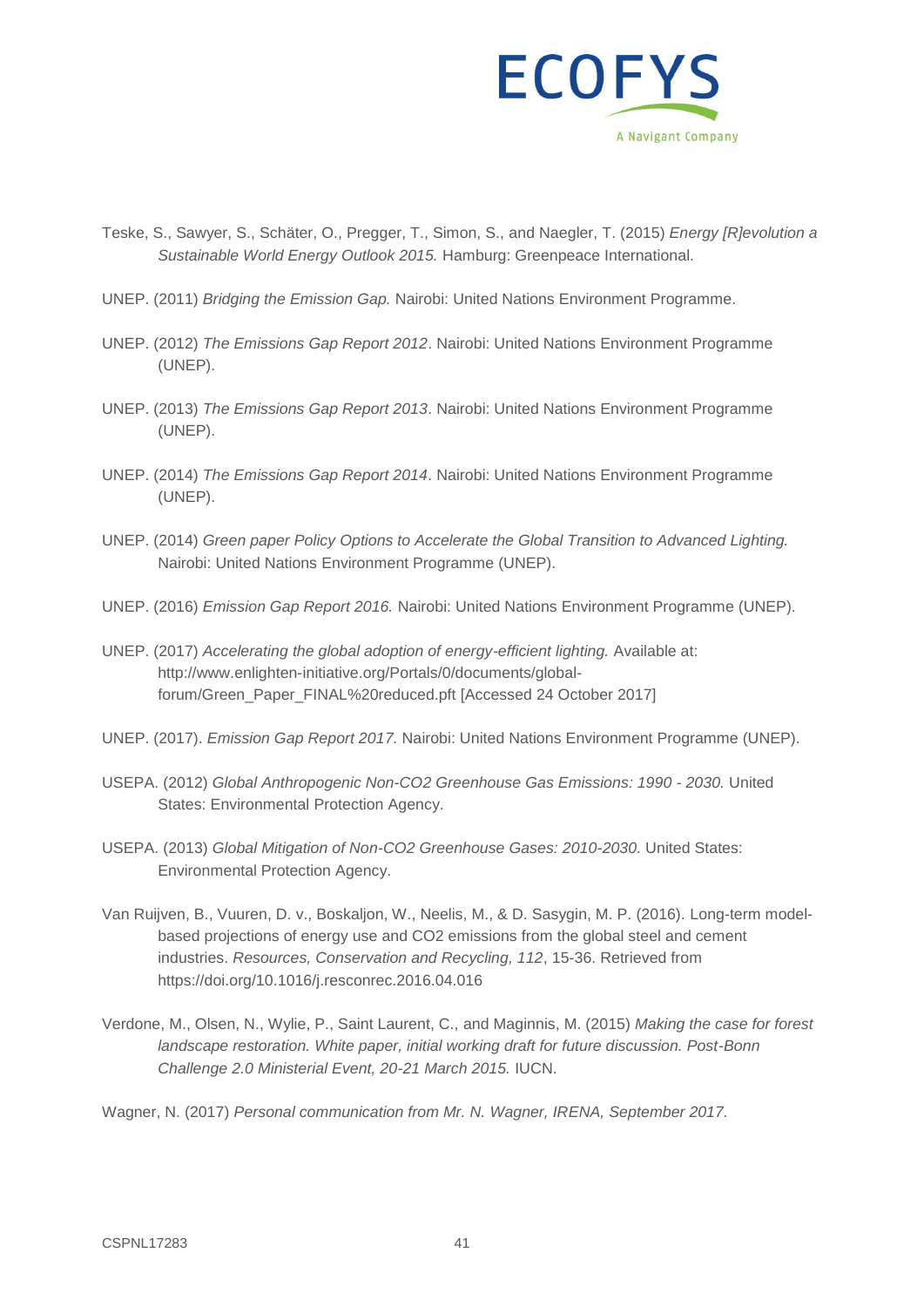

- Wichtmann, W., Schröder, C., and Joosten, H. (2016) *Paludiculture – productive use of wet peatlands. Climate protection − biodiversity − regional economic benefits.* Stuttgart: Schweizerbart Science Publishers.
- Wilson, D., Blain, D., Couwenberg, J., Evans, C., Murdiyarso, D., Page, S., . . . Tuittila, E.-S. (2016). Greenhouse gas emission factors associated with rewetting of organic soils. *Mires and Peat*, 1- 28.
- Windeatt, J., Ross, A., Williams, P., Forster, P., Nahil, M., & Singh, S. (2014). Characteristics of biochars from crop residues: potential for carbon sequestration and soil amendment. *J Environ Manage.*, 189-197.
- Woolf, D., Amonette, J., Alayne Street-Perrott, F., Lehmann, J., and Joseph, S. (2010) Sustainable biochar to mitigate global climate change. *Nature Communications*, 1-56.
- Worell, E., and Carreon, J. (2017) *Energy demand for materials in an international context.* Utrecht: The Royal Society.
- World Bank. (2016) *The Cost of Fire: An Economic Analysis of Indonesia's 2015 Fire Crisis.* Jakarta: World Bank.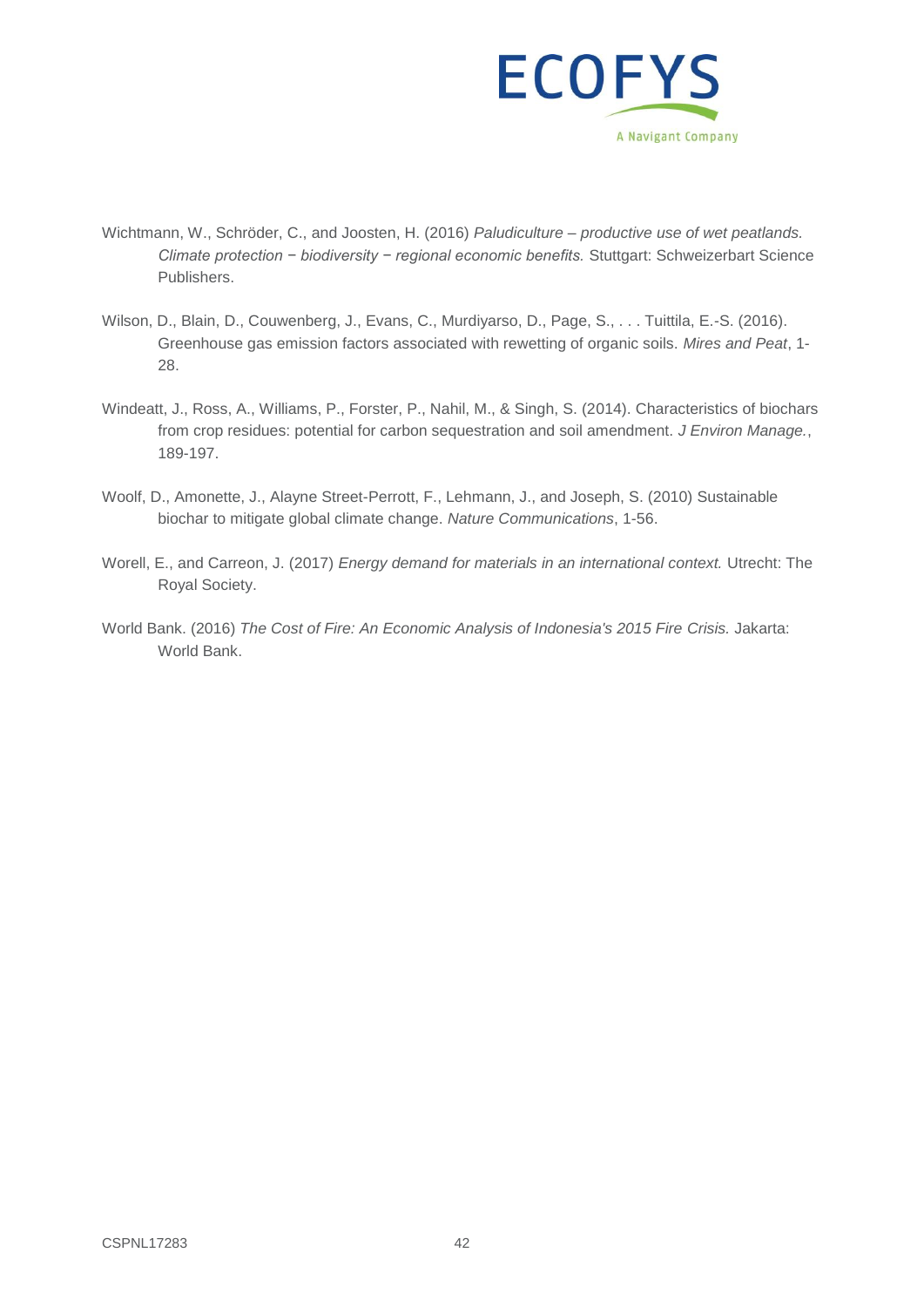